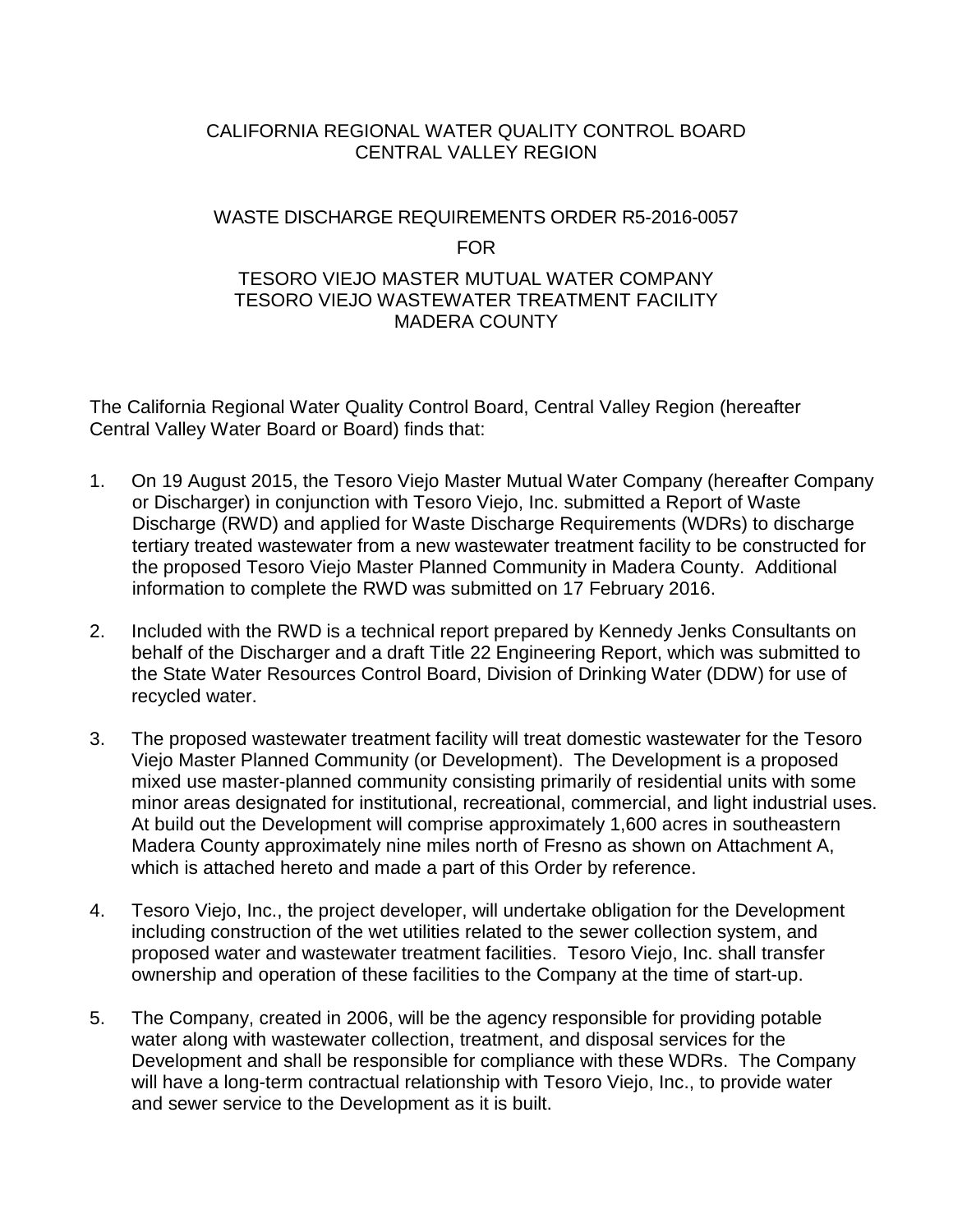- 6. The wastewater treatment facility (WWTF) for the proposed Development will be constructed in phases to allow for expansion as the Development grows. The WWTF will provide tertiary treatment with ultraviolet (UV) disinfection to produce Title 22 recycled water for unrestricted reuse. These WDRs will regulate the WWTF for the first three phases identified as Phase A, Phase B, and Phase 1. Based on projections, at the completion of Phase I the WWTF will meet wastewater treatment demands for the Development till 2022, which will be comprised of approximately 1,800 residential units, and some commercial and public facilities.
- 7. Source water for the Development will be primarily surface water from the San Joaquin River, which will be treated at a regional water treatment facility owned and operated by the Company. The character of the potable water supply is summarized below.

| Parameter/Constituent               | <b>Units</b> | Result     |
|-------------------------------------|--------------|------------|
| рH                                  | S.U.         | 7.3        |
| Electrical Conductivity (EC)        | umhos/cm     | $20 - 145$ |
| <b>Total Dissolved Solids (TDS)</b> | mg/L         | 37         |
| <b>Bicarbonate</b>                  | mg/L         | 20.4       |
| Calcium                             | mg/L         | 3.4        |
| Chloride                            | mg/L         | 4.4        |
| Magnesium                           | mg/L         |            |
| Nitrate as nitrogen $(NO3-N)$       | mg/L         | <1         |
| Sodium                              | mg/L         | 4          |
| Sulfate                             | mg/L         | 1.7        |
| Iron                                | mg/L         | 0.72       |
| Manganese                           | mg/L         | 0.12       |

TABLE 1. Source Water

### **Wastewater Treatment and Disposal**

- 8. The WWTF will be constructed on a 9.1 acre parcel set aside for wastewater treatment on the southwestern edge of the Development east of State Route 41 and south of Road 204, as shown on Attachment A.
- 9. According to the RWD, the WWTF will include an influent pump station and head works, flow equalization, fine screening, advanced biological treatment, an anoxic zone to provide for nitrogen reduction, UV disinfection, solids handling, and recycled water storage, as shown on Attachment B and made a part of this Order by reference.
- 10. For the first two phases, Phase A and Phase B, the WWTF will consist of membrane bioreactor (MBR) package plants with average maximum dry weather design flows of 0.25 million gallons per day (mgd) and 0.5 mgd, respectively. When flows approach the capacity for Phase B, construction will begin on Phase I, which will consist of a permanent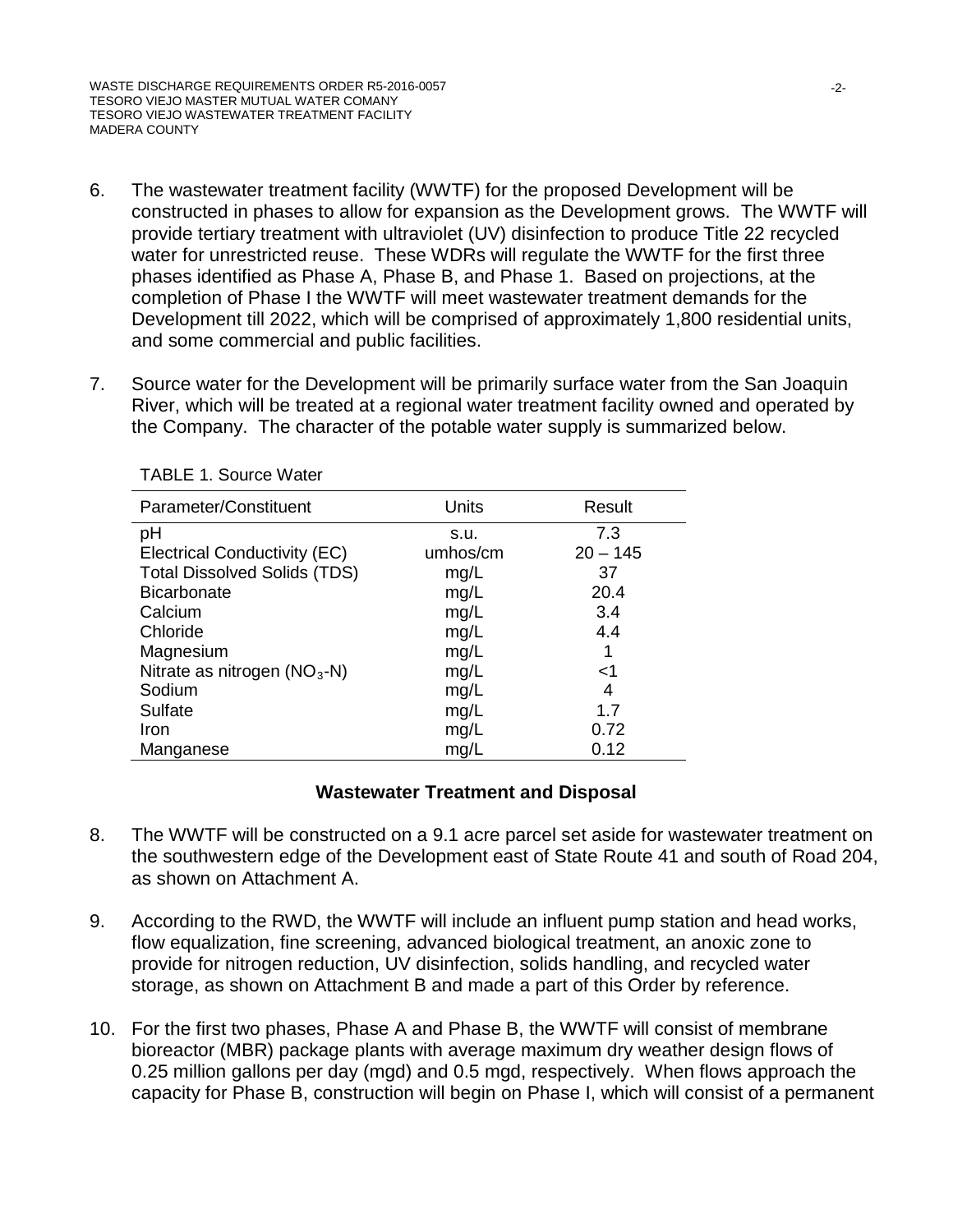Membrane Bioreactor (MBR) system with an anoxic tank, swing air tank, aerobic tank, post-anoxic tank, and a 0.4 million gallon flow equalization tank.

11. Because this will be a new WWTF, there is no existing effluent data available. The anticipated effluent quality, presented below, is based on the proposed treatment process and data from similar existing WWTFs.

| Parameter/Constituent               | <b>Units</b> | Result      |
|-------------------------------------|--------------|-------------|
| pH                                  | pH units     | $6.5 - 8.5$ |
| Electrical Conductivity (EC)        | umhos/cm     | < 600       |
| Ammonia as nitrogen                 | mg/L         | $<$ 1       |
| Biochemical Oxygen Demand (BOD)     | mg/L         | < 10        |
| <b>Total Suspended Solids (TSS)</b> | mg/L         | < 10        |
| Chloride                            | mg/L         | ~< 40       |
| Sodium                              | mg/L         | ~< 60       |
| <b>Total Dissolved Solids (TDS)</b> | mg/L         | < 400       |
| Total Nitrogen (TN)                 | mg/L         | ~10         |

TABLE 2. Effluent Quality

- 12. Wasted sludge from the treatment process will be stored in sludge holding tank(s), and hauled off-site for treatment and disposal at another WWTF in the area. During construction of Phase 1, an integrated sludge storage tank will be included in the main structure for the treatment system.
- 13. The WWTF will have reliability and redundancy features that will include: (a) standby power, (b) redundant machinery and/or components to allow for uninterrupted operation, (c) automated controls, monitoring, and alarm systems, and (d) emergency storage for effluent that does not meet Title 22 requirements for unrestricted reuse.
- 14. After treatment and disinfection, the effluent will be discharged to recycled water storage ponds prior to reuse. The ponds will incorporate a 50 mil HDPE liner. For Phase A and Phase B recycled water storage will be provided by one pond with a designed capacity of 1.56 million gallons. There will also be a second lined pond with a capacity of 0.84 million gallons used for emergency storage of recycled water that does not meet Title 22 requirements (off-spec recycled water). After construction of the Phase 1 wastewater treatment system, all off-spec recycled water will be returned to the headworks of the WWTF for further treatment and the emergency storage pond will be used for storage of recycled water bringing the total available storage capacity to 2.4 million gallons.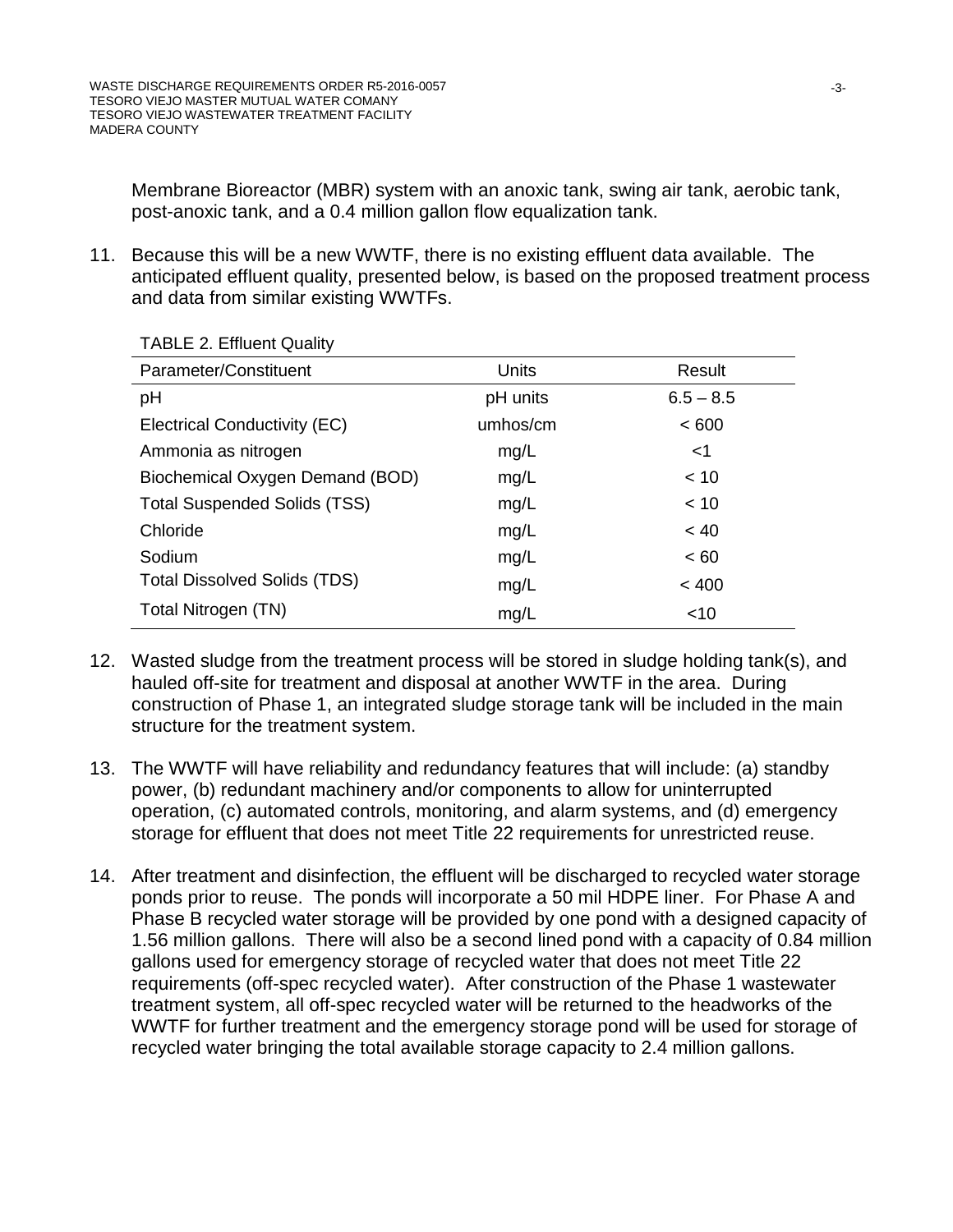TABLE 3. Available Land Application Areas

- 15. The disinfected tertiary treated effluent will be used for irrigation of crops and landscaping within the Development and on land currently owned by Rio Mesa Holdings, LLC. Together these properties make up the "Use Areas" for recycled water.
- 16. Recycled water will be applied at agronomic rates. According to the RWD the following areas will be available for the application of recycled water during the three phases:

| Phase   | <b>Turf Grass</b> | Landscape<br>Vegetation | Forage/Sudan<br>(Double crop) | <b>Vineyard</b> | <u>Total</u> |
|---------|-------------------|-------------------------|-------------------------------|-----------------|--------------|
| Phase A | 29 acres          | 27 acres                | 67 acres                      | 61 acres        | 184 acres    |
| Phase B | 58 acres          | 54 acres                | 67 acres                      | 61 acres        | 240 acres    |
| Phase 1 | 138 acres         | 150 acres               | 175 acres                     | 0 acres         | 463 acres    |

17. The RWD includes a water balance prepared by Kennedy Jenks Consultants that estimates the amount of recycled water produced annually for Phase A, Phase B, and Phase 1 will be approximately 200 acre-feet, 396-acre feet, and 795 acre-feet, respectively. Based on the water balance, including total annual precipitation using a return period of 100 years, distributed monthly in accordance with historical rainfall patterns, the Use Areas and recycled water storage ponds will provide sufficient storage and disposal capacity for the proposed WWTF.

# **Water Recycling Regulatory Considerations**

- 18. Undisinfected domestic wastewater contains human pathogens that are typically measured using total or fecal coliform organism as indicator organisms. Title 22 of the California Code of Regulations ("Title 22") establishes criteria for the use of recycled water. This Order implements the applicable portions of the Title 22 water recycling regulations.
- 19. Effluent from the WWTF will be treated to meet the requirements for disinfected tertiary recycled water, under Title 22, section 60301, and is approved for use on food crops, including edible root crops, where the recycled water comes in contact with the edible portion of the crop; parks and playgrounds; school yards; residential landscaping; unrestricted access golf courses; and any other irrigation use specified in Title 22, section 60304, and not prohibited by other sections of the California Code of Regulations.
- 20. Title 22, section 60323, requires recyclers of treated municipal wastewater to submit an engineering report detailing the use of recycled water, contingency plans, and safeguards to DDW for approval. The Discharger has not received approval yet from DDW on its Title 22 Engineering Report for the distribution and use of recycled water.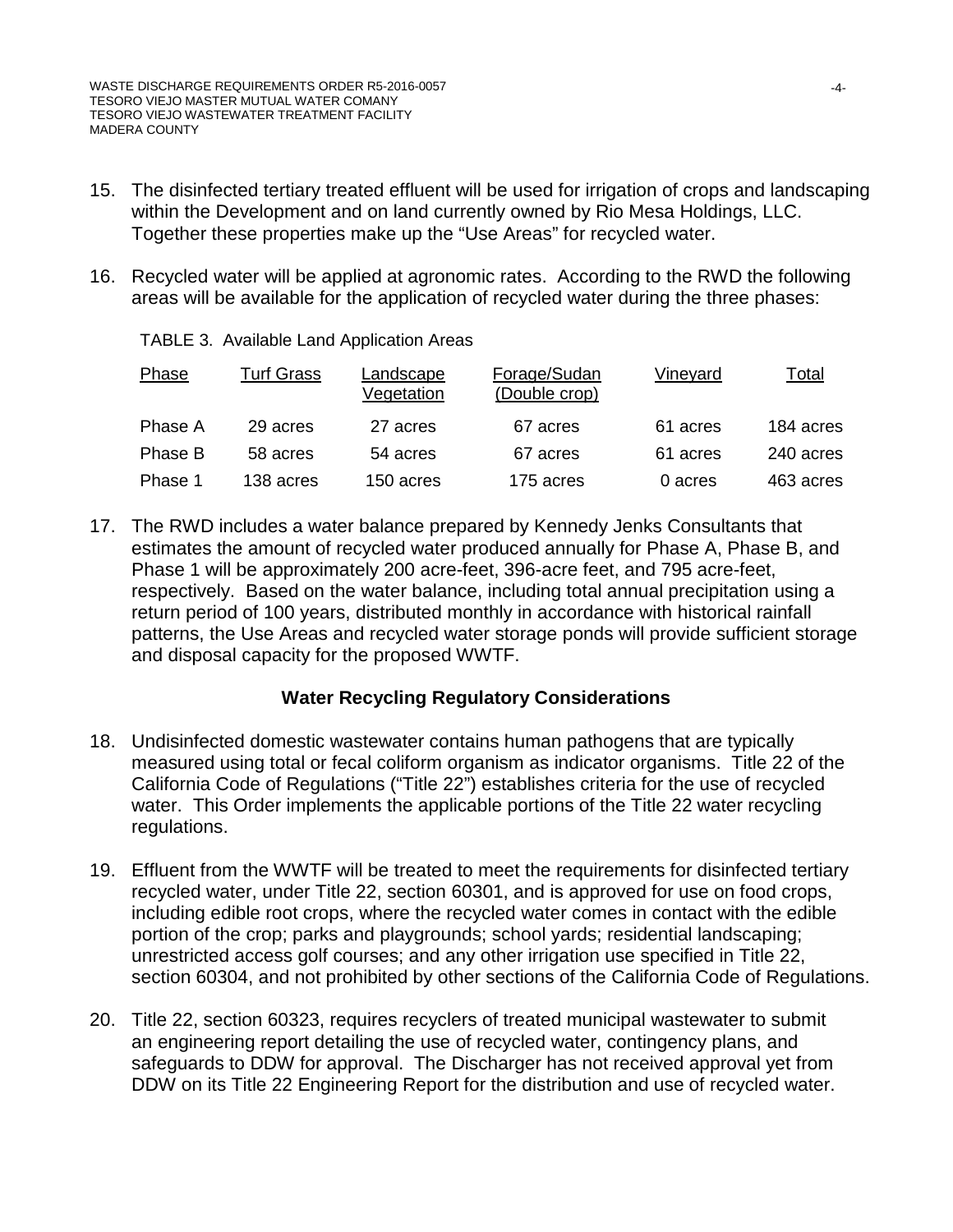This Order includes a provision requiring the Discharger to submit a copy of the final Title 22 Engineering Report with letter from DDW approving the Title 22 Engineering Report (including approval of the design and field commissioning tests/demonstration and long term operation and maintenance of the UV disinfection system) prior to start-up of the WWTF and initiation of wastewater recycling.

- 21. On 3 February 2009, the State Water Board adopted Resolution 2009-0011, *Adoption of a Policy for Water Quality Control for Recycled Water* (Recycled Water Policy). The Recycled Water Policy promotes the use of recycled water to achieve sustainable local water supplies and reduce greenhouse gases.
- 22. On 23 April 2009, the Central Valley Water Board adopted Resolution R5-2009-0028, *In Support of Regionalization, Reclamation, Recycling and Conservation for Wastewater Treatment Plants* (the "Regionalization Resolution"). The Regionalization Resolution encourages water recycling, water conservation, and the regionalization of wastewater treatment facilities. It requires dischargers to document:
	- a. Efforts to promote new or expanded wastewater recycling opportunities and programs;
	- b. Water conservation measures; and
	- c. Regional wastewater management opportunities and solutions (e.g. regionalization).

Recycling of effluent by the Discharger is consistent with the intent of the State Water Board's Recycled Water Policy and the Central Valley Water Board's Regionalization Resolution.

23. On 3 June 2014, the State Water Board adopted Water Quality Order 2014-0090-DWQ, *General Waste Discharge Requirements for Recycled Water Use* (Recycling General Order). The Recycling General Order includes prohibitions, specifications, and administrative requirements for the production and application of recycled municipal wastewater for non-potable uses.

This Order includes a provision requiring the Company to submit a Notice of Intent (NOI) and obtain coverage under the Recycling General Order 2014-0090-DWQ, or any subsequent revisions, prior to start-up of wastewater recycling operations.

### **Sanitary Sewer Overflow**

24. The sanitary sewer collection system will consist of sewer pipes, manholes, and/or other conveyance system elements to direct raw sewage to the WWTF. A "sanitary sewer overflow" (SSO) is defined as a discharge to ground or surface water from the sanitary sewer system at any point upstream of the WWTF. Temporary storage and conveyance facilities (such as wet wells, regulated impoundments, tanks, highlines, etc.) may be part of a sanitary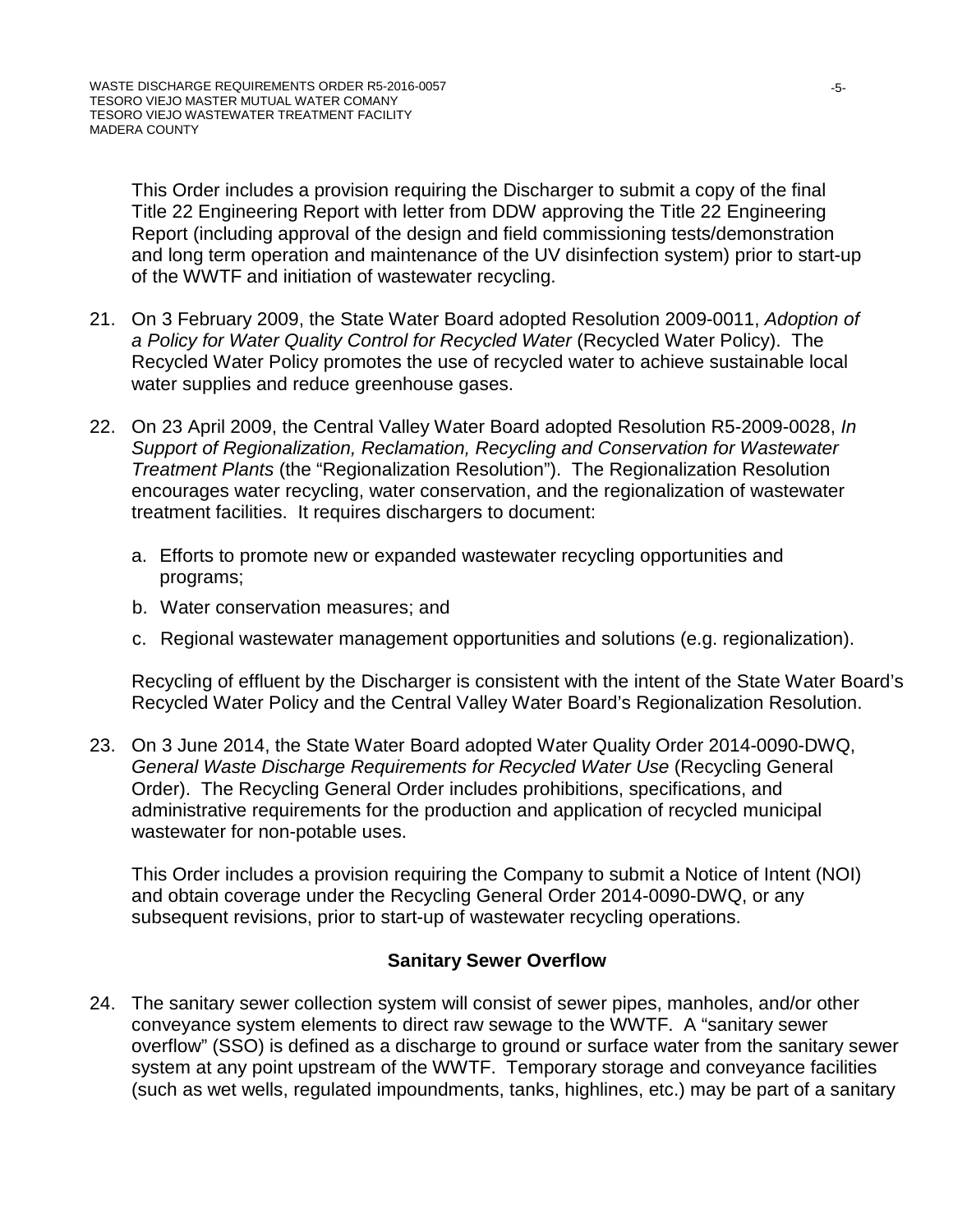sewer system and discharges to these facilities are not considered SSOs, provided that the waste is fully contained within these temporary storage/conveyance facilities.

- 25. SSOs consist of varying mixtures of domestic and commercial wastewater, depending on land uses in the sewage collection system. The most common causes of SSOs are grease blockages, root blockages, debris, sewer line flood damage, manhole structural failures, vandalism, pump station mechanical failures, power outages, storm or groundwater inflow/infiltration, lack of capacity, and/or contractor caused blockages.
- 26. SSOs often contain pathogenic organisms, toxic pollutants, nutrients, oxygen demanding organic compounds, oil and grease, suspended solids, and other pollutants. SSOs to surface waters can cause temporary exceedances of applicable water quality objectives, pose a threat to public health, adversely affect aquatic life, and impair recreational use and aesthetic enjoyment of the area.
- 27. On 2 May 2006, the State Water Board adopted a General Sanitary Sewer System Order (Water Quality Order 2006-0003-DWQ, *Statewide General Waste Discharge Requirements for Sanitary Sewer Systems*) (the "General Order"). Order 2006-0003-DWQ requires that all public agencies that own or operate sanitary sewers systems greater than one mile in length comply with the General Order. The collection system for the Development will be greater than one mile in length; therefore, the Discharger will need to apply for coverage under the General Order.

# **Site-Specific Conditions**

- 28. Climate in the Central Valley is characterized by dry summers and mild winters. The rainy season generally extends from November through April. Occasional rains occur during the spring and fall months, but summer months are dry. Based on publications from the Department of Water Resources and the Western Regional Climate Center, annual rainfall for the Fresno and Madera area is about 14 inches, with a 100-year-return-period wet year rainfall of about 25 inches. From the California Irrigation Management System (CIMIS), the mean reference evapotranspiration rate (ETo) for the nearby station at Fresno State University is about 55.6 inches per year.
- 29. According to Web Soil Survey published by the United States Department of Agriculture Natural Resources Conservation Service, soils in the vicinity of the WWTF site and Use Areas are predominately Redding gravelly loam, Ramona sandy loam, and Whitney and Rocklin sandy loam. These soil types are well drained to moderately well drained with permeabilities of about 0.2 to 0.57 inches per hour.
- 30. According to the Federal Emergency Management Agency maps (Map Number 06039C1210 E) the WWTF and Use Areas lie in Zone X, areas determined to be outside the 500-year floodplain, with less than a 0.2% annual chance of flooding.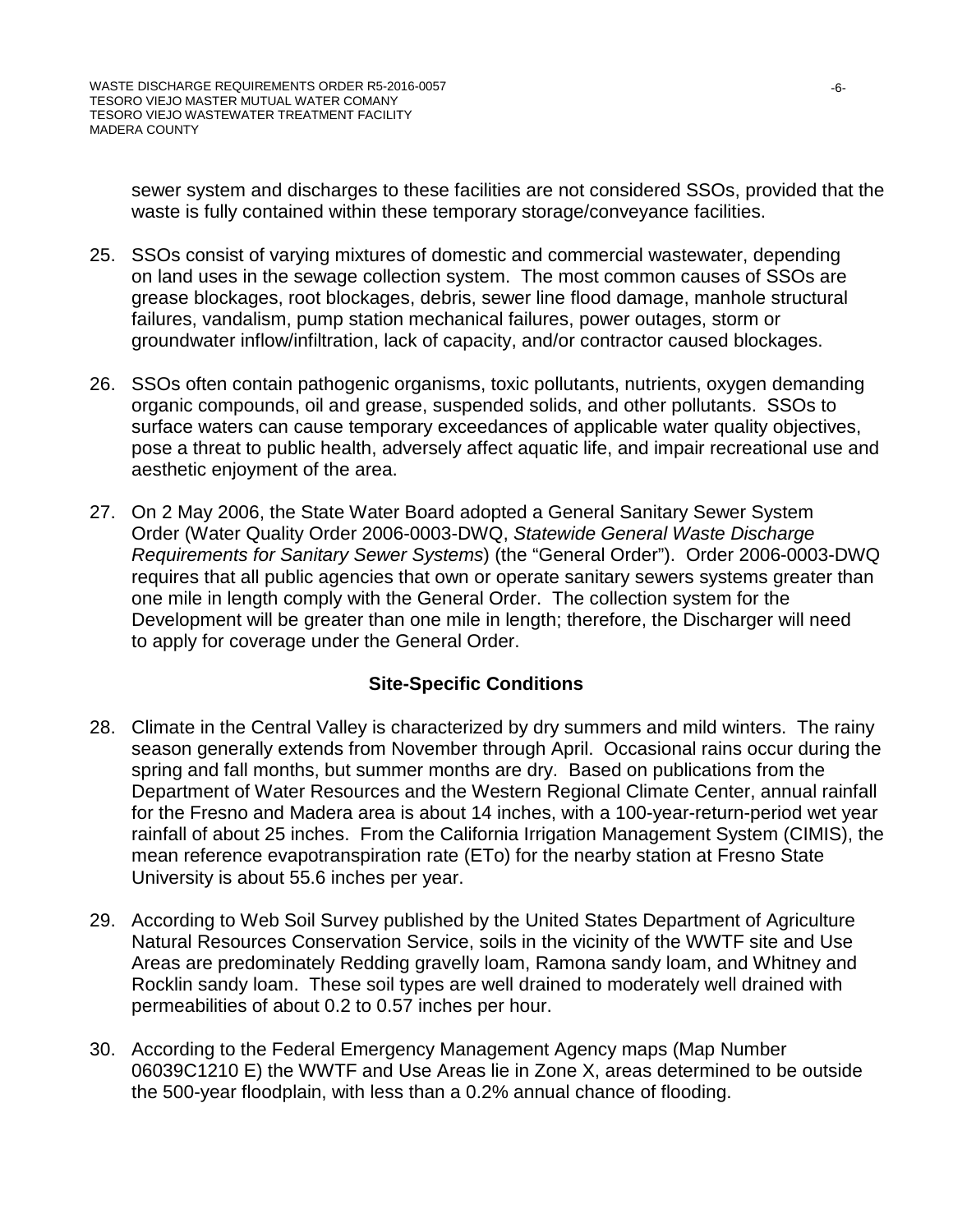31. The site is generally undeveloped and consists primarily of open, rural residential, and agricultural lands. The Development is bounded on the east by the Sumner Hill development and the San Joaquin River, to the south by agricultural land, to the west by the Bonadelle Ranchos Nine development, and to the north by Little Table Mountain. Primary crops grown in the area include hay and grain crops, vineyards, citrus, and blueberries. Irrigation water in the area is a combination of groundwater and surface water.

#### **Groundwater Considerations**

- 32. According to the Department of Water Resources (DWR) Groundwater Elevation Maps (Spring 2010), first encountered groundwater in the vicinity of the proposed Development occurs at about 200 feet below ground surface (bgs). Regional groundwater flow in the area is to the southwest away from the San Joaquin River.
- 33. The RWD describes a groundwater investigation to evaluate groundwater depth, flow direction, and water quality in the vicinity of the Development and proposed WWTF and recycle Use Areas. As part of a 2012 investigation, conducted by Kenneth D. Schmidt and Associates, several wells were installed within the proposed Development and groundwater samples were collected and analyzed.
- 34. The groundwater investigation identified a shallow perched zone at depths ranging from about 12 to 40 feet bgs in the northern portion of the Development likely due to recharge from Little Table Mountain. Groundwater flow direction in this shallow zone is to the south, slightly different from the deeper regional aquifer. Groundwater elevation in this shallow zone is higher in the northern portion of the Development, but appears to drop and likely merges with deeper groundwater as the distance increases down-gradient of Little Table Mountain.
- 35. Groundwater samples were collected from several wells within the Development in order to characterize shallow and deep groundwater quality in the area. The results of the groundwater sampling are presented in the tables below.

| Year                 | рH       | EC <sup>1</sup> | Bicarbonate | TDS <sup>2</sup> | Sodium | Chloride | Nitrate as<br>Nitrogen |
|----------------------|----------|-----------------|-------------|------------------|--------|----------|------------------------|
|                      | pH Units | umhos/cm        | mg/L        | mg/L             | mg/L   | mg/L     | mg/L                   |
| 2006                 | 7.2      | 656             | 187         | 429              | 56     | 76       | 9.2                    |
| 2011                 | 7.5      | 457             | 166         | 307              | 28     | 23       | 7.8                    |
| Average <sup>3</sup> | 7.3      | 557             | 176         | 332              | 42     | 50       | 8.5                    |

TABLE 4. Shallow Groundwater Quality

<sup>1</sup>. Electrical Conductivity.<br><sup>2.</sup> Total Dissolved Solids.<br><sup>3.</sup> Average of samples from all wells collected from 2006 and 2011.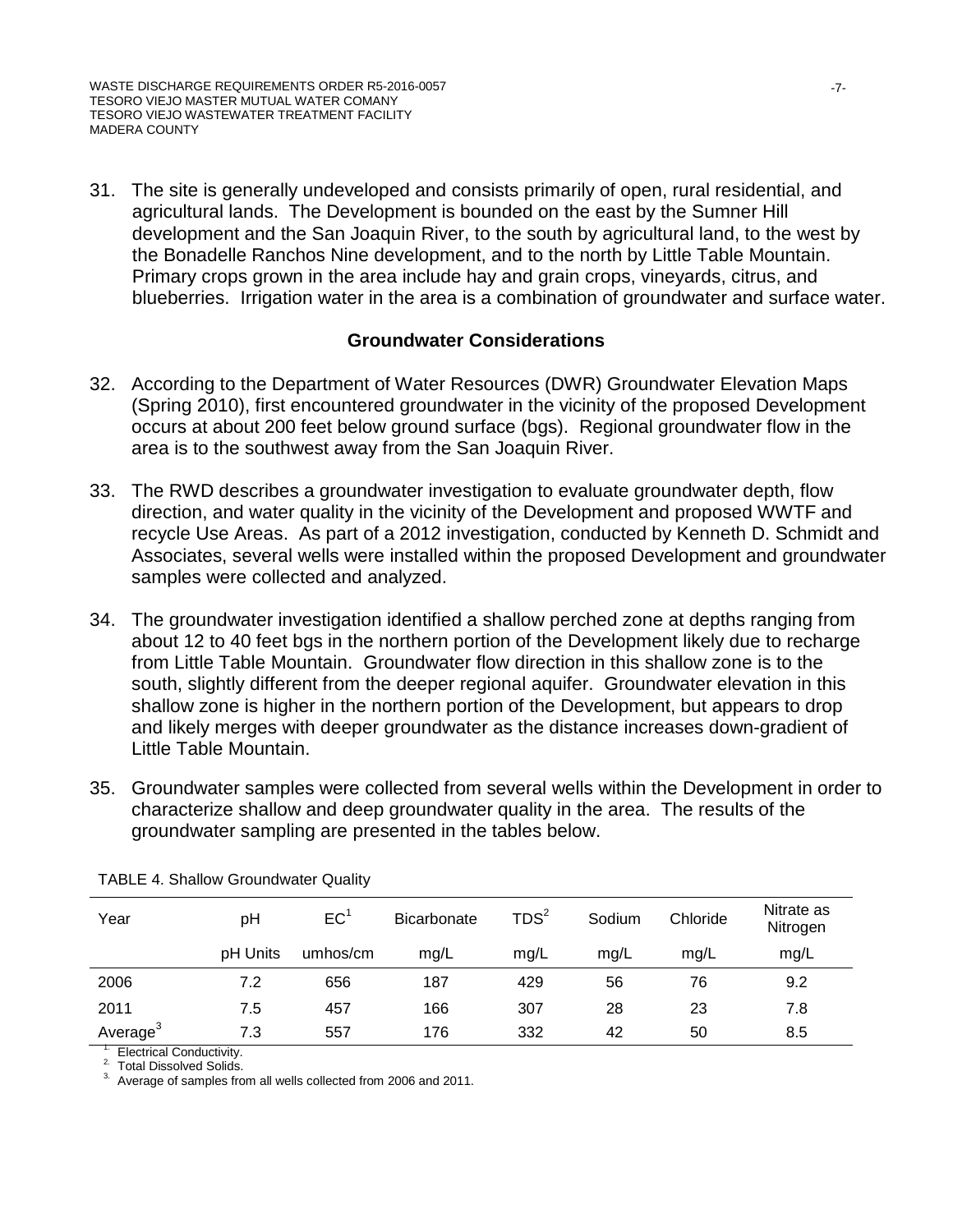| Year                 | pH       | EC <sup>1</sup> | <b>Bicarbonate</b> | TDS <sup>2</sup> | Sodium | Chloride | Nitrate as<br>Nitrogen |
|----------------------|----------|-----------------|--------------------|------------------|--------|----------|------------------------|
|                      | pH Units | umhos/cm        | mg/L               | mg/L             | mg/L   | mg/L     | mg/L                   |
| 2010                 | 6.4      | 280             | 90                 | 195              | 16     | 15       | 6.6                    |
| 2011                 | 7.4      | 287             | 90                 | 230              | 16     | 15       | 6.3                    |
| Average <sup>3</sup> | 6.8      | 284             | 90                 | 213              | 16     | 15       | 6.4                    |

TABLE 5. Deep Groundwater Quality

<sup>1.</sup> Electrical Conductivity<br><sup>2.</sup> Total Dissolved Solids<br><sup>3.</sup> Average of samples from all wells collected in 2010 and 2011.

- 36. Based on the groundwater investigation, groundwater quality beneath the Development is of good quality. Shallow groundwater beneath the northern portion of the site is of slightly poorer quality than the deeper groundwater. However, the WWTF and recycled Use Areas are on the southern half of the Development where this shallow perched zone was not encountered.
- 37. With the proposed treatment and nitrification/denitrification to reduce nitrogen concentrations in the effluent to <10 mg/L, storage of wastewater in lined ponds and application at agronomic rates, the discharge from the proposed WWTF is not expected to significantly degrade groundwater quality.

### **Basin Plan, Beneficial Uses, and Water Quality Objectives**

- 38. The *Water Quality Control Plan for the Sacramento River and San Joaquin River Basins, Fourth Edition, revised April 2016* (the "Basin Plan") designates beneficial uses, establishes narrative and numerical water quality objectives, contains implementation plans and policies for protecting all waters of the Basin, and incorporates, by reference, plans and policies of the State Water Board. In accordance with Water Code section 13263(a), these waste discharge requirements implement the Basin Plan.
- 39. The WWTF and recycled Use Areas are within the Berenda Hydrologic Area (No. 545.30) of the San Joaquin Valley Floor Hydrologic Unit, as depicted on interagency hydrologic maps prepared by State Water Board and Department of Water Resources, revised in August 1986. Local drainage is to the San Joaquin River. The beneficial uses of the San Joaquin River from Friant Dam to the Mendota Pool, as stated in the Basin Plan, are municipal and domestic supply; agricultural supply; industrial process supply; water contact recreation; non-contact water recreation; warm and cold freshwater habitat; migration of warm and cold aquatic organisms; warm water spawning; and wildlife habitat.
- 40. The Basin Plan designates the beneficial uses of underlying groundwater as municipal and domestic supply, agricultural supply, industrial service supply, and industrial process supply.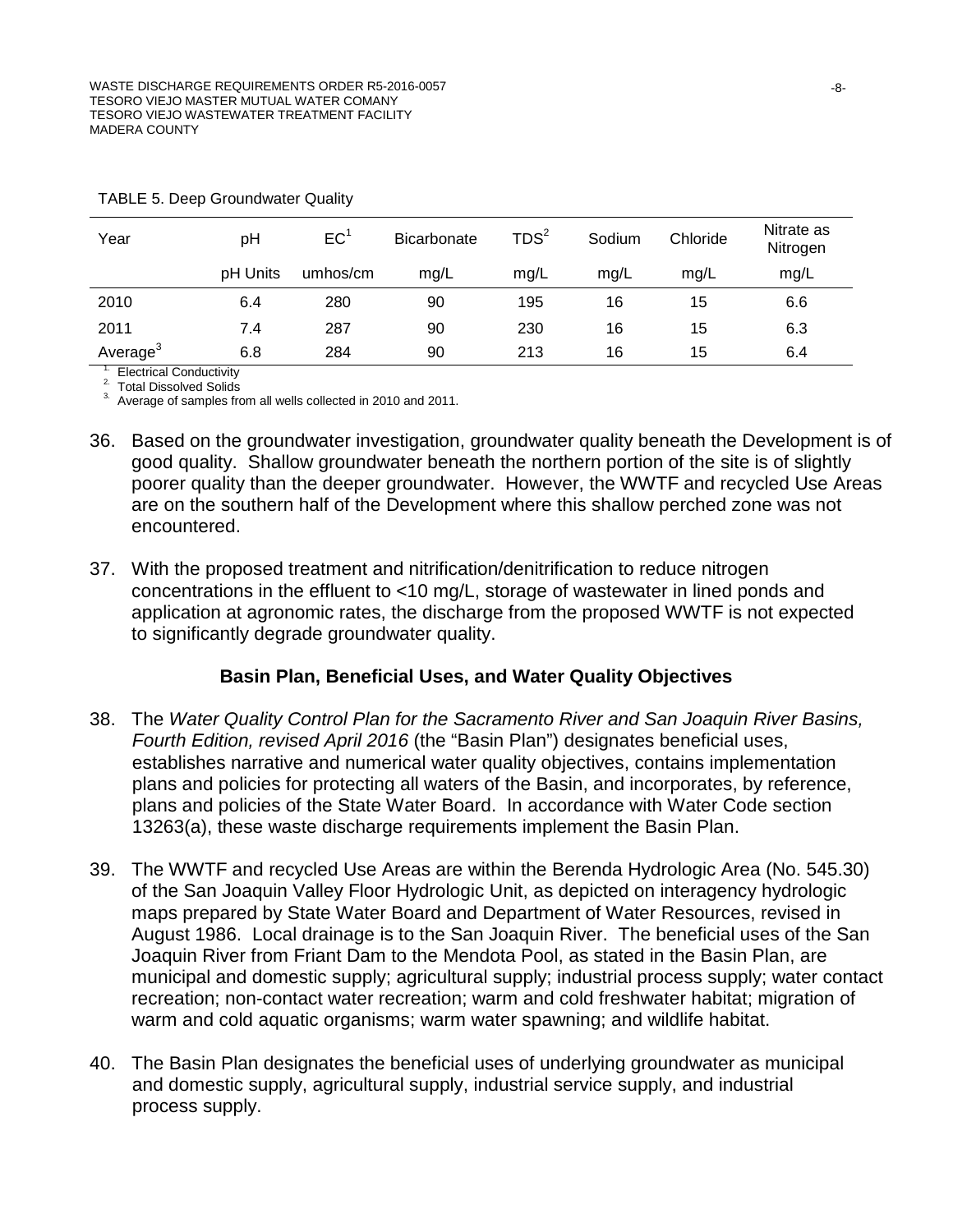- 41. The Basin Plan establishes narrative water quality objectives for chemical constituents, tastes and odors, and toxicity in groundwater. It also sets forth a numeric objective for total coliform organisms.
- 42. The Basin Plan's numeric water quality objective for bacteria requires that the most probable number (MPN) of coliform organisms over any 7-day period shall be less than 2.2 MPN per 100 mL in groundwater with a beneficial use of municipal and domestic supply.
- 43. The Basin Plan's narrative water quality objectives for chemical constituents, at a minimum requires waters designated as domestic or municipal supply to meet the maximum contaminant levels (MCLs) specified in Title 22 of the California Code of Regulations (hereafter Title 22). The Basin Plan recognizes that the Central Valley Water Board may apply limits more stringent than MCLs to ensure that waters do not contain chemical constituents in concentrations that adversely affect beneficial uses.
- 44. The narrative toxicity objective requires that groundwater be maintained free of toxic substances in concentrations that produce detrimental physiological responses in human, plant, animal, or aquatic life associated with designated beneficial uses.
- 45. Quantifying a narrative water quality objective requires a site-specific evaluation of those constituents that have the potential to impact water quality and beneficial uses. The Basin Plan states that when compliance with a narrative objective is required to protect specific beneficial uses, the Central Valley Water Board will, on a case-by-case basis, adopt numerical limitations in order to implement the narrative objective.
- 46. In the absence of specific numerical water quality limits, the Basin Plan methodology is to consider any relevant published criteria. General salt tolerance guidelines, such as *Water Quality for Agriculture* by Ayers and Westcot and similar references indicate that yield reductions in nearly all crops are not evident when irrigation water has an EC of less than 700 umhos/cm. There is, however, an eight- to ten-fold range in salt tolerance for agricultural crops and the appropriate salinity values to protect agriculture in the Central Valley are considered on a case-by-case basis. It is possible to achieve full yield potential with waters having EC up to 3,000 μmhos/cm if the proper leaching fraction is provided to maintain soil salinity within the tolerance of the crop.
- 47. Many surface waters and local groundwater supplies have been degraded with salt. In some areas, the high salinity is naturally occurring, but in many areas it is due to the acts of man. In 2006, the Central Valley Water Board, the State Water Board, and stakeholders began a joint effort to address salinity and nitrate problems in the region and adopt long-term solutions that will lead to enhanced water quality and economic sustainability. Central Valley Salinity Alternatives for Long-Term Sustainability (CV-SALTS) is a collaborative basin planning effort aimed at developing and implementing a comprehensive salinity and nitrate management program.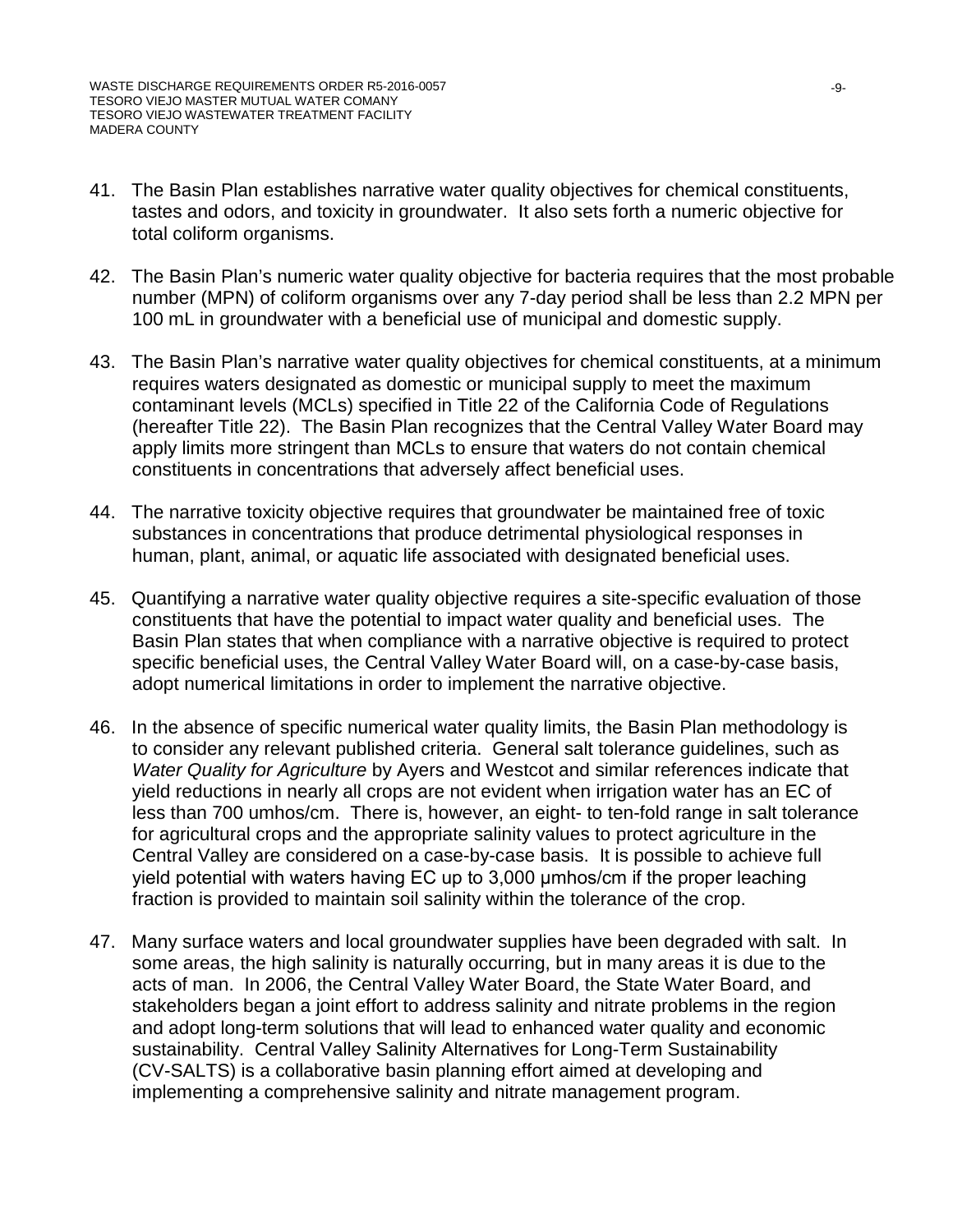### **Antidegradation Analysis**

- 48. State Water Board Resolution No. 68-16 ("*Policy with Respect to Maintaining High Quality Water of the State*") (the "Antidegradation Policy") prohibits degradation of groundwater unless it has been shown that:
	- a. The degradation does not result in water quality less than that prescribed in state and regional policies, including violation of one or more water quality objectives;
	- b. The degradation will not unreasonably affect present and anticipated future beneficial uses;
	- c. The discharger employs Best Practicable Treatment or Control (BPTC) to minimize degradation; and
	- d. The degradation is consistent with the maximum benefit to the people of the State.
- 49. The RWD included an antidegradation analysis that evaluated the potential for the discharge to impact groundwater quality. The antidegradation analysis looked at EC, TDS, nitrate, chloride, sodium, and boron. Concentrations of these constituents in infiltrated water were estimated by performing a site-wide water balance, taking into account contributions from precipitation, recycled water, and supplemental irrigation water. The antidegradation analysis found there would be some degradation with respect to EC, and TDS; however, the degradation would not affect beneficial uses or cause EC, and TDS in groundwater to exceed applicable water quality objectives.
- 50. The WWTF described in Findings 8 through 17 will provide treatment and control of the discharge that incorporates:
	- a. Use of advanced activated sludge treatment systems with nitrification/denitrification to reduce total nitrogen concentrations in the effluent to 10 mg/L or less;
	- b. Temporary storage of treated effluent in lined ponds;
	- c. Application of disinfected tertiary treated wastewater for irrigation at rates that will not exceed reasonable agronomic demand in the areas where effluent will be recycled;
	- d. Certified operators to ensure proper operation and maintenance of the treatment systems;
	- e. Proper sludge handling and off-site disposal; and
	- f. Source water, discharge, and land application monitoring.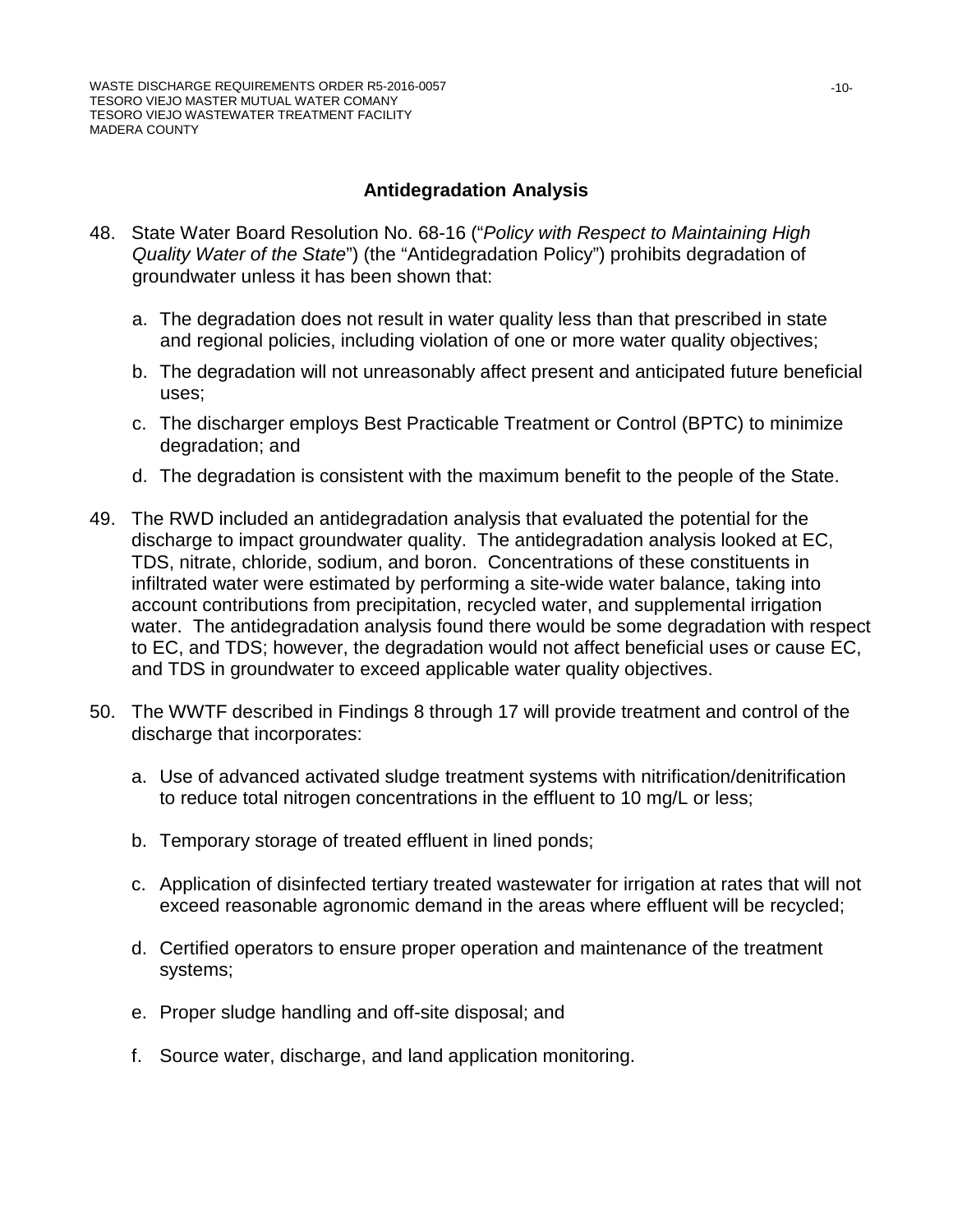The preceding treatment and control practices can be considered BPTC for the purposes of Resolution 68-16.

51. Degradation of groundwater by some of the typical waste constituents of concern (e.g., EC and nitrate) released with discharge from a municipal wastewater utility after effective source control, treatment, and control is consistent with maximum benefit to the people of the State. The technology, energy, and waste management advantages of a municipal utility service far exceed any benefits derived from a community otherwise reliant on numerous concentrated individual wastewater systems, and the impacts on water quality will be substantially less. The economic prosperity of valley communities and associated industry is of maximum benefit to the people of the State, and therefore provides sufficient reason to accommodate planned growth and allow for limited groundwater degradation.

# **Antidegradation Conclusions**

- 52. The discharge and the potential for groundwater degradation allowed in this Order is consistent with Resolution 68-16 since: (a) the limited degradation allowed by this Order will not unreasonably affect present and anticipated beneficial uses or result in water quality less than water quality objectives, (b) the Discharger will implement BPTC to minimize degradation, and (c) the limited degradation is of maximum benefit to the people of the State.
- 53. This Order establishes groundwater limitations that allow some degradation, but that will not unreasonably threaten present and future anticipated beneficial uses of groundwater or result in groundwater quality that exceeds water quality objectives set forth in the Basin Plan.

### **CEQA**

- 54. The proposed WWTF was reviewed as part of the Tesoro Viejo Specific Plan and Revised Environmental Impact Report (REIR), which was certified by the Madera County Board of Supervisors in accordance with the California Environmental Quality Act (CEQA) on 5 November 2012 (SCH #2006111123).
- 55. Acting as a responsible agency pursuant to CEQA, Central Valley Water Board staff reviewed the Final REIR and concurred that the project as proposed will not have a significant impact on water quality. The Central Valley Water Board further finds that since the EIR was certified; (1) there have been no substantial changes to the proposed WWTF; (2) and no new information of substantial importance to the proposed WWTF has become available.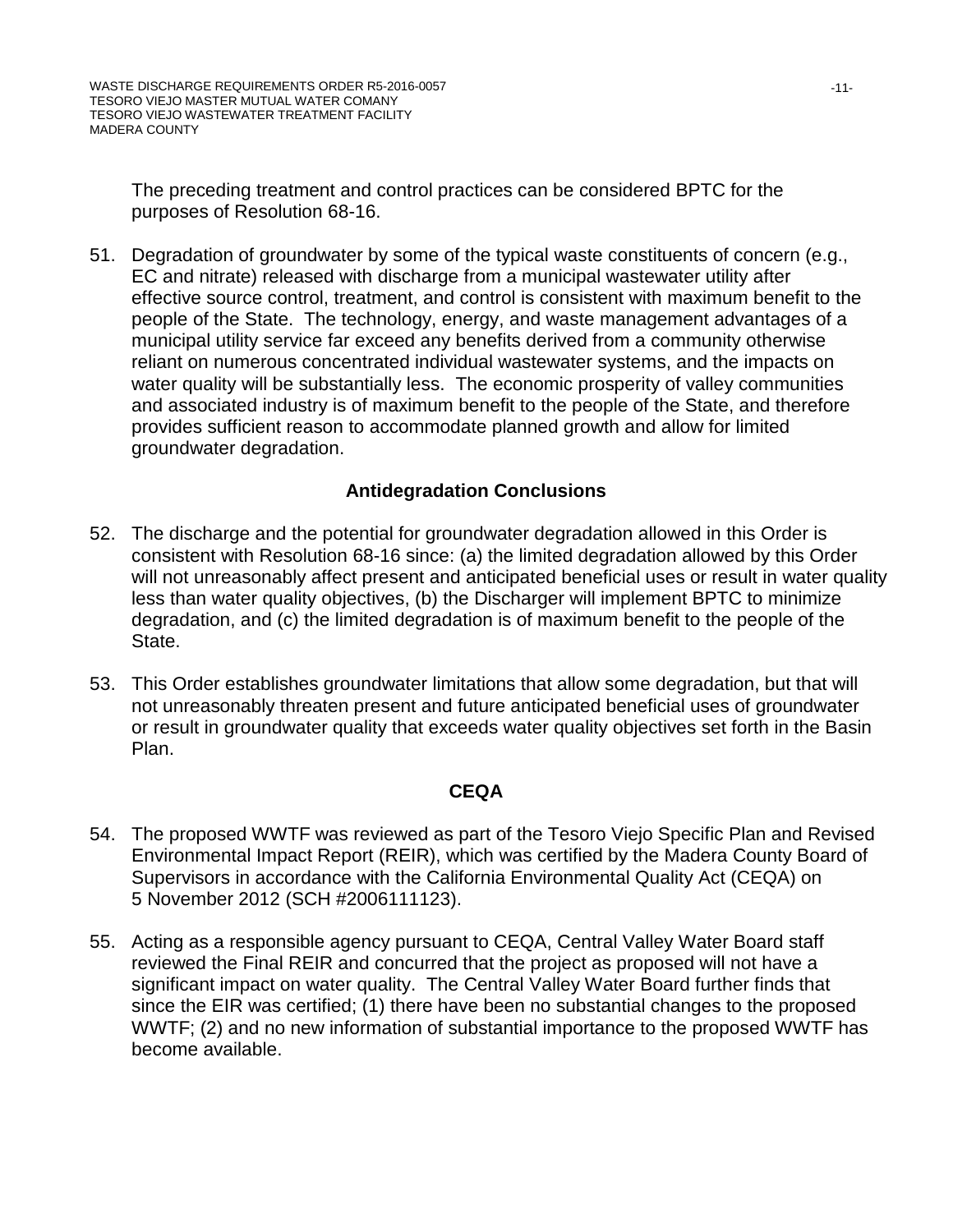56. This Order includes effluent limitations for flow, total nitrogen, BOD, TSS, and total coliform organisms. Compliance with these limitations and the associated monitoring and reporting program will ensure that any potential impacts to water quality will not be significant.

#### **Other Regulatory Considerations**

- 57. In compliance with Water Code section 106.3, it is the policy of the State of California that every human being has the right to safe, clean, affordable, and accessible water adequate for human consumption, cooking, and sanitary purposes. This Order promotes that policy by requiring discharges to meet maximum contaminant levels designed to protect human health and ensure that water is safe for domestic use.
- 58. Based on the threat and complexity of the discharge, the Tesoro Viejo WWTF is determined to be classified as 2B as defined below:
	- a. Category 2 threat to water quality: " Those discharges of waste that could impair the designated beneficial uses of the receiving water, cause short-term violations of water quality objectives, cause secondary drinking water standards to be violated, or cause a nuisance."
	- b. Category B complexity: "Any discharger not included in Category A that has physical, chemical, or biological treatment systems (except for septic systems with subsurface disposal), or any Class 2 or Class 3 waste management units."
- 59. Title 27 of the California Code of Regulations (hereafter Title 27) contains regulatory requirements for the treatment, storage, processing, and disposal of solid waste, which includes designated waste, as defined by Water Code section 13173. However, Title 27 exempts certain activities from its provisions. Discharges regulated by this Order are exempt from Title 27 pursuant to provisions that exempt domestic sewage, wastewater, and reuse. Title 27, section 20090 states in part:

The following activities shall be exempt from the SWRCB-promulgated provisions of this subdivision, so long as the activity meets, and continues to meet, all preconditions listed:

\* \* \*

(a) Sewage – Discharges of domestic sewage or treated effluent which are regulated by WDRs issued pursuant to Chapter 9, Division 3, Title 23 of this code, or for which WDRs have been waived, and which are consistent with applicable water quality objectives, and treatment or storage facilities associated with municipal wastewater treatment plants, provided residual sludges or solid waste from wastewater treatment facilities shall be discharged only in accordance with the applicable SWRCB-promulgated provisions of this division.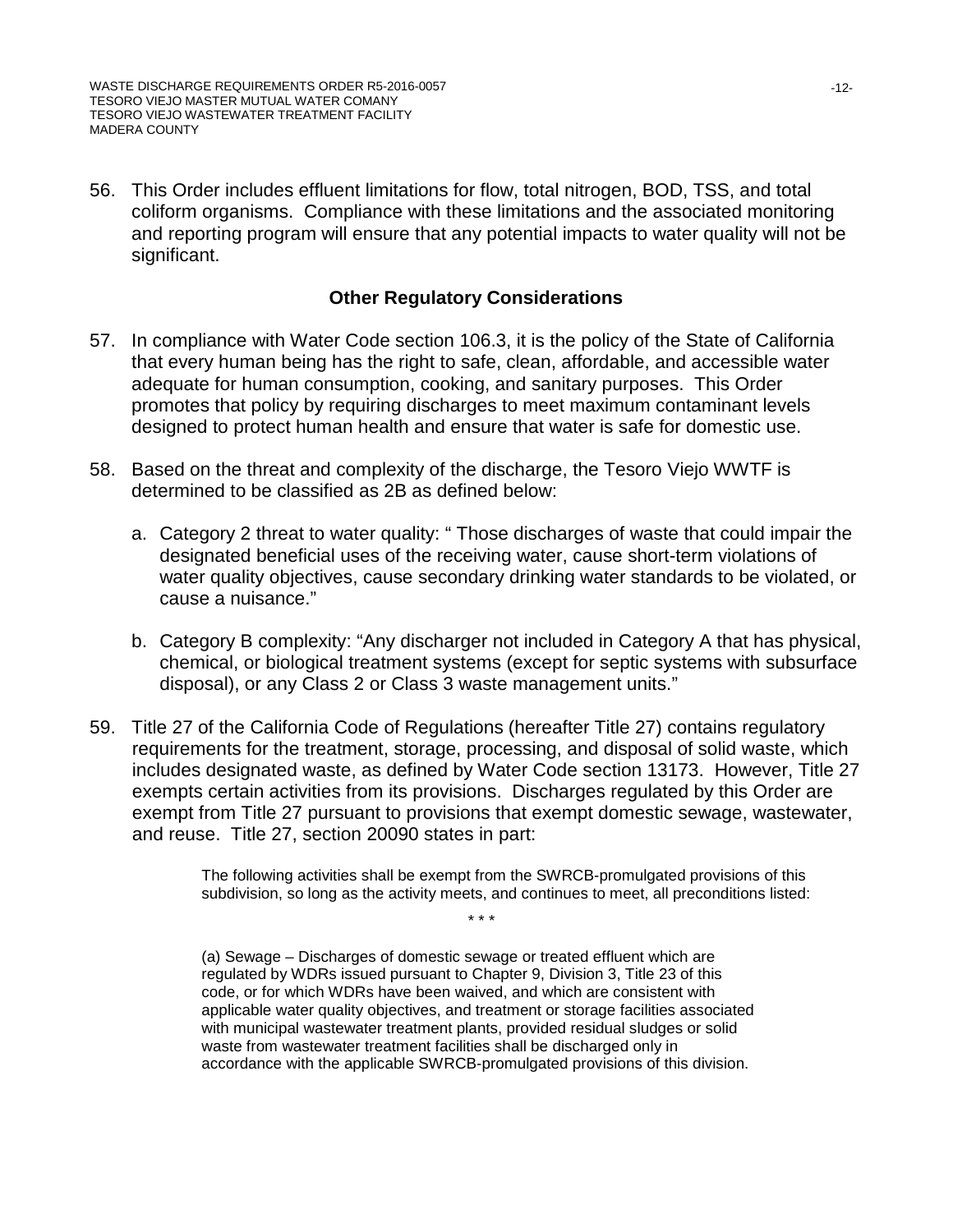(b) Wastewater – Discharges of wastewater to land, including but not limited to evaporation ponds, percolation ponds, or subsurface leachfields if the following conditions are met:

- (1) The applicable regional water quality control board has issued WDRs, reclamation requirements, or waived such issuance;
- (2) The discharge is in compliance with applicable water quality control plan; and
- (3) The wastewater does not need to be managed according to Chapter 11, Division 4.5, Title 22 of this code as a hazardous waste.
- 60. The discharge authorized herein, and the treatment and storage facilities associated with the discharge, are exempt from the requirements of Title 27 as follows:
	- a. The biological treatment systems and clarifiers are exempt pursuant to Title 27, section 20090(a) because they are treatment and storage facilities associated with a municipal domestic wastewater treatment plant.
	- b. The storage ponds, and recycled Use Areas are exempt pursuant to Title 27, section 20090(b) because:
		- i. The Central Valley Water Board is issuing WDRs.
		- ii. The discharge is in compliance with the Basin Plan, and;
		- iii. The treated effluent discharged to the ponds and recycled Use Area does not need to be managed as hazardous waste.
- 61. On 1 April 2014, the State Water Board adopted Order 2014-0057-DWQ (NPDES General Permit CAS000001) specifying waste discharge requirements for discharges of storm water associated with industrial activities. Order 2014-0057-DWQ superseded State Water Board Order 97-03-DWQ (NPDES General Permit CAS000001) and became effective on 1 July 2015. Order 2014-0057-DWQ requires all applicable industrial dischargers to apply for coverage under the General Order by the effective date.

Until construction of Phase 1, the design flow of the WWTF will be less than 1.0 mgd and the Discharger is not required to apply for coverage under the industrial storm water General Permit. Once the WWTF reaches a design flow of 1.0 mgd (i.e., upon construction of Phase 1), the Discharger will be required to apply for coverage under the industrial storm water General Permit, or demonstrate that all storm water will be retained on-site and will not discharge into a water of the U.S.

62. Water Code section 13267(b) states that:

In conducting an investigation specified in subdivision (a), the regional board may require that any person who has discharged, discharges, or is suspected of having discharged or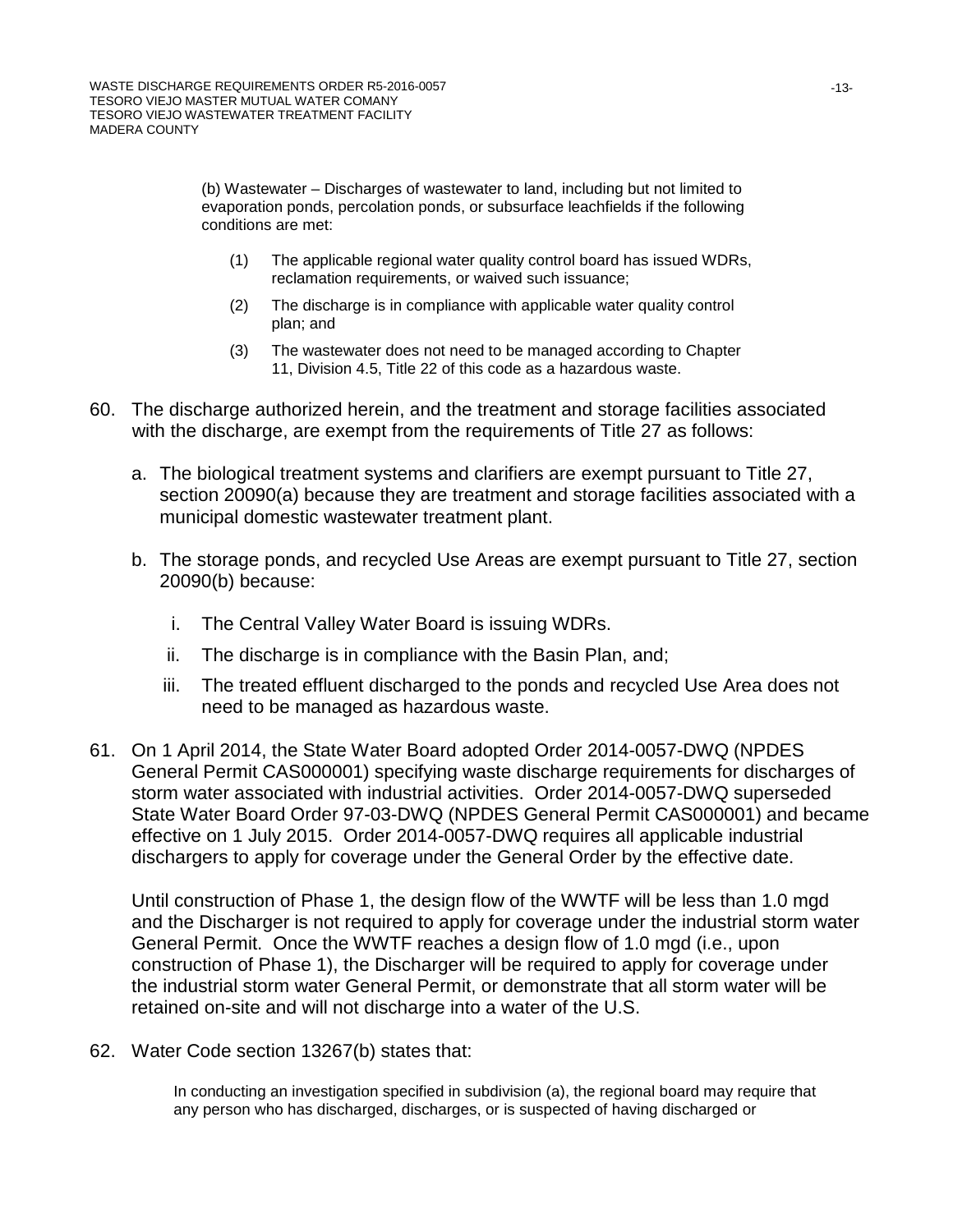discharging, or who proposes to discharge waste within its region… shall furnish, under penalty of perjury, technical or monitoring program reports which the board requires. The burden, including costs, of these reports shall bear a reasonable relationship to the need for the report and the benefits to be obtained from the reports. In requiring those reports, the regional board shall provide the person with a written explanation with regard to the need for the reports, and shall identify the evidence that supports requiring that person to provide the reports.

The technical reports required by this Order and monitoring reports required by the attached MRP R5-2016-0057 are necessary to assure compliance with these waste discharge requirements. The Discharger operates the wastewater treatment facilities that discharge the waste subject to this Order.

- 63. The United States Environmental Protection Agency (EPA) has promulgated biosolids reuse regulations in 40 Code of Federal Regulations (CFR) part 503, Standards for the Use or Disposal of Sewage Sludge, which establish management criteria for protection of ground and surface waters, sets limits and application rates for heavy metals, and establishes stabilization and disinfection criteria. However, the Central Valley Water Board is not the implementing agency for 40 CFR 503 regulations. The Discharger may have separate and/or additional compliance, reporting, and permitting responsibilities to EPA.
- 64. Pursuant to Water Code section 13263(g), discharge is a privilege, not a right, and adoption of this Order does not create a vested right to continue the discharge.
- 65. The Central Valley Water Board will review this Order periodically and will revise requirements when necessary.

### **Public Notice**

- 66. All the above and the supplemental information and details in the attached Information Sheet, which is incorporated by reference herein, were considered in establishing the conditions of discharge of this Order.
- 67. The Discharger and interested agencies and persons have been notified of the intent to prescribe waste discharge requirements for this discharge, and they have been provided an opportunity for a public hearing and an opportunity to submit their written views and recommendations.
- 68. All comments pertaining to the discharge were heard and considered in a public meeting.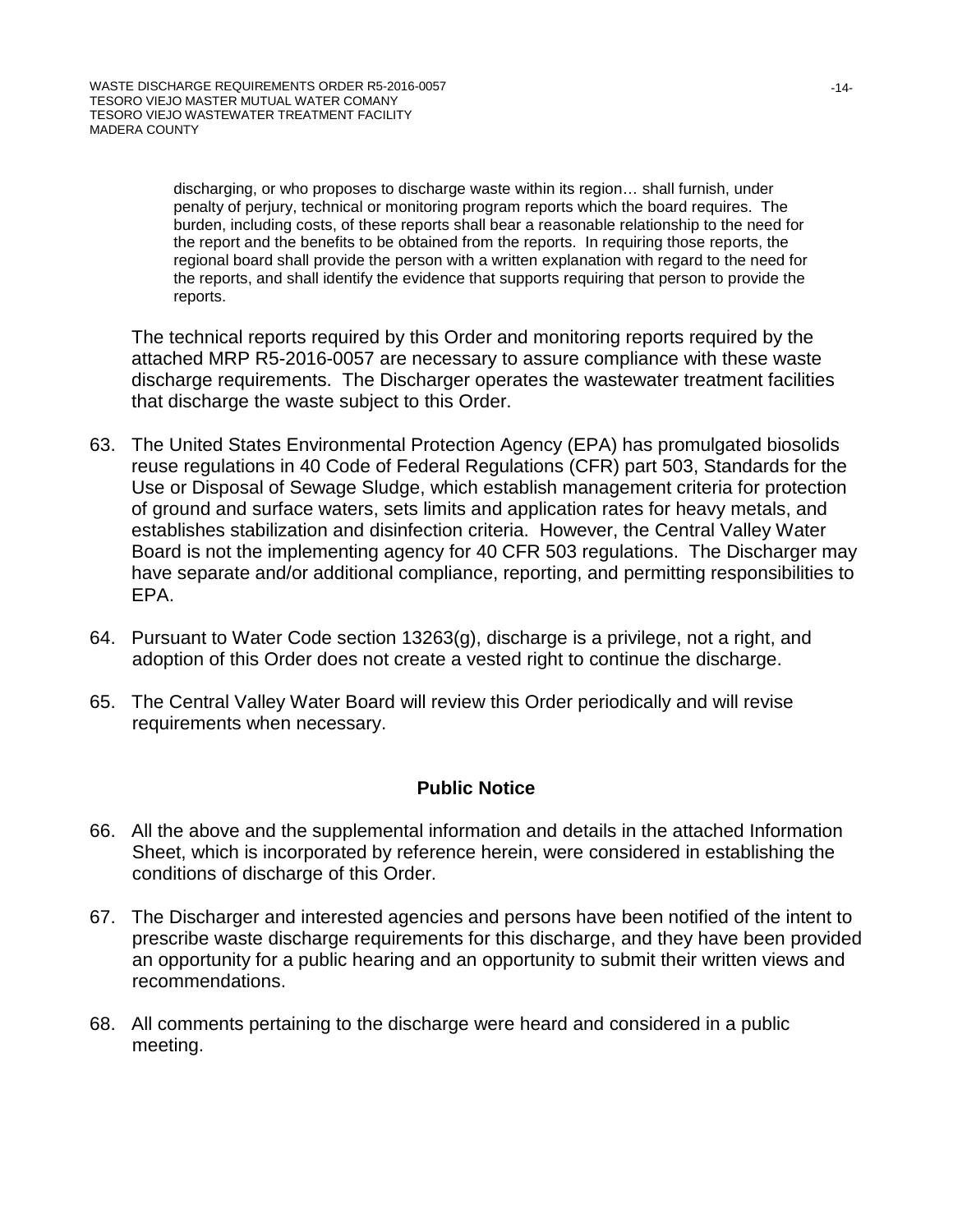**IT IS HEREBY ORDERED** that pursuant to Water Code sections 13263 and 13267, Tesoro Viejo Master Mutual Water Company, its agents, successors, and assigns, in order to meet the provisions contained in Division 7 of the Water Code and regulations adopted thereunder, shall comply with the following:

# **A. Discharge Prohibitions**

- 1. Discharge of waste to surface waters or surface water drainage courses is prohibited.
- 2. Bypass or overflow of untreated wastes, except as allowed by Standard Provisions E.2 in *Standard Provisions and Reporting Requirements for Waste Discharge Requirements*, dated 1 March 1991, is prohibited.
- 3. Discharge of hazardous wastes, as that term is defined in California Code of Regulations, title 22, section 66261.1 et seq., is prohibited.
- 4. Discharge of waste in a manner or location other than that described herein or in the RWD is prohibited.
- 5. Discharge of toxic substances into the wastewater treatment system such that biological treatment mechanisms are disrupted is prohibited.
- 6. Discharge of recycled water to the recycled Use Areas is prohibited until the Discharger has provided an approved Title 22 Engineering Report and obtained coverage under the Recycling General Order as specified in Provision H.19.

### **B. Flow Limitations**

- 1. The average monthly dry weather flow from the WWTF shall not exceed 0.25 mgd. [Monitored at EFF-001]
- 2. After satisfying Provision H.21, the average monthly dry weather flow shall not exceed 0.5 mgd. [Monitored at EFF-001].
- 3. After satisfying Provision H.22, the average monthly dry weather flow shall not exceed 1.0 mgd. [Monitored at EFF-001]

### **C. Effluent Limitations**

As determined by collecting samples from monitoring location EFF-001, effluent discharged to the recycled water storage pond(s) shall not exceed the following limitations: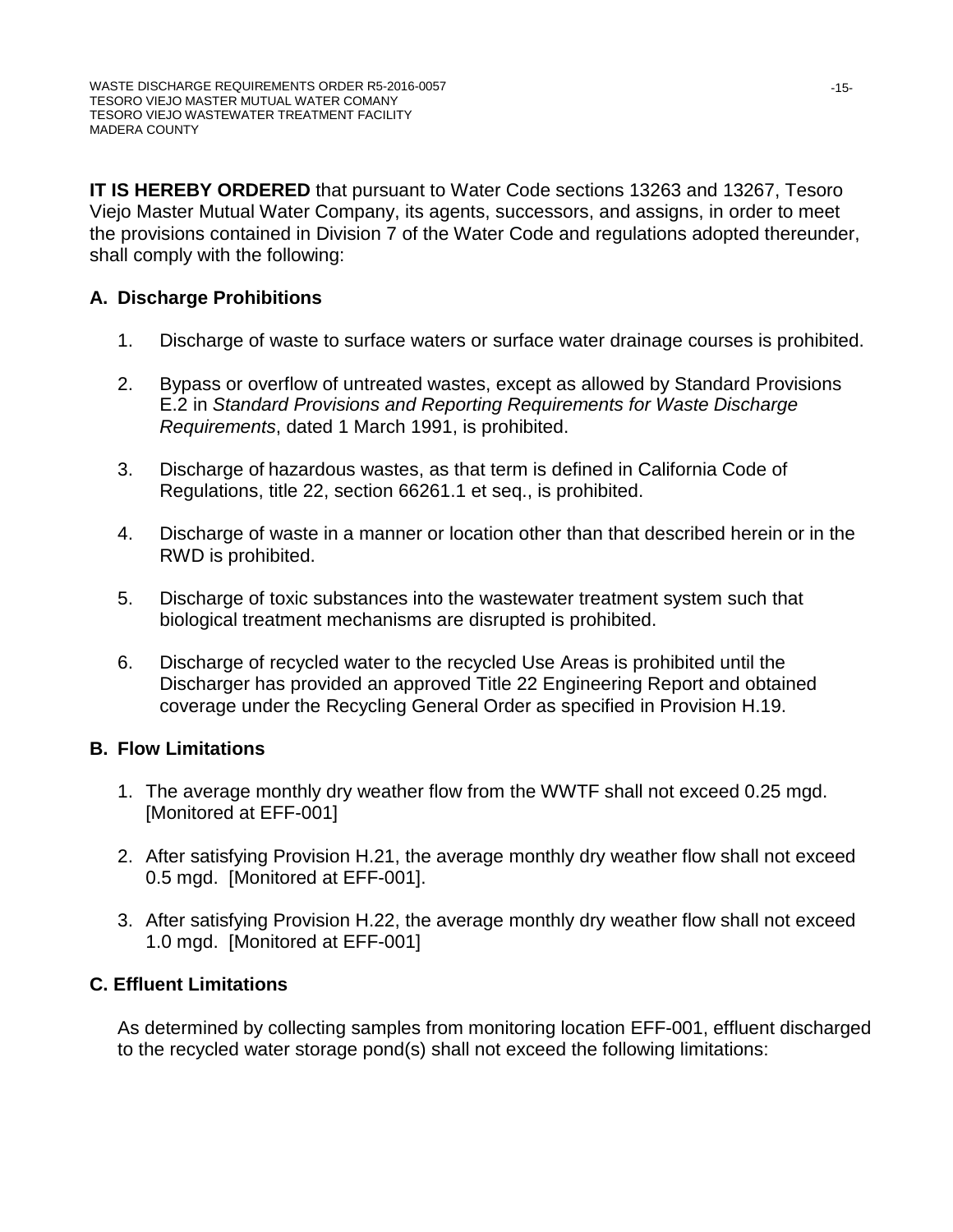1. The BOD 5-day  $@$  20 $^{\circ}$ C, total suspended solids, and total nitrogen limitations shown in the following table:

| <b>Parameter</b>                    | <b>Units</b> | Average<br><b>Monthly</b> | <b>Maximum</b><br><b>Daily</b> | <b>Instantaneous</b><br><b>Minimum</b> | <b>Instantaneous</b><br><b>Maximum</b> |
|-------------------------------------|--------------|---------------------------|--------------------------------|----------------------------------------|----------------------------------------|
| $BOD5$ <sup>1</sup>                 | mg/L         | 10                        | 20                             | $- -$                                  |                                        |
| Total<br>Suspended<br><b>Solids</b> | mq/L         | 10                        | 20                             |                                        |                                        |
| <b>Total Nitrogen</b>               | mg/L         | 10                        |                                |                                        |                                        |

### **Effluent Limitations**

 $1.5$ -day Biochemical Oxygen Demand at 20 $^{\circ}$ C.

- 2. The median concentration of total coliform organisms in the disinfected effluent from the WWTF shall not exceed the following:
	- a. A most probable number (MPN) of 2.2 total coliform bacteria per 100 milliliters utilizing the bacteriological results of the last seven days for which the analyses have been completed;
	- b. An MPN of 23 total coliform bacteria per 100 milliliters in more than one sample in any 30-day period; and
	- c. An MPN of 240 total coliform bacteria per 100 milliliters at any one time.

### **D. Discharge Specifications**

- 1. No waste constituent shall be released, discharged, or placed where it will be released or discharged, in a concentration or in a mass that causes violation of the Groundwater Limitations of this Order.
- 2. Wastewater treatment, storage, and disposal shall not cause pollution or a nuisance as defined by Water Code section 13050.
- 3. The discharge shall remain within the permitted waste treatment/containment structures and approved recycled Use Areas at all times.
- 4. The Discharger shall operate all systems and equipment to optimize the quality of the discharge.
- 5. All wastewater discharged shall be oxidized, coagulated (if necessary), filtered, and disinfected.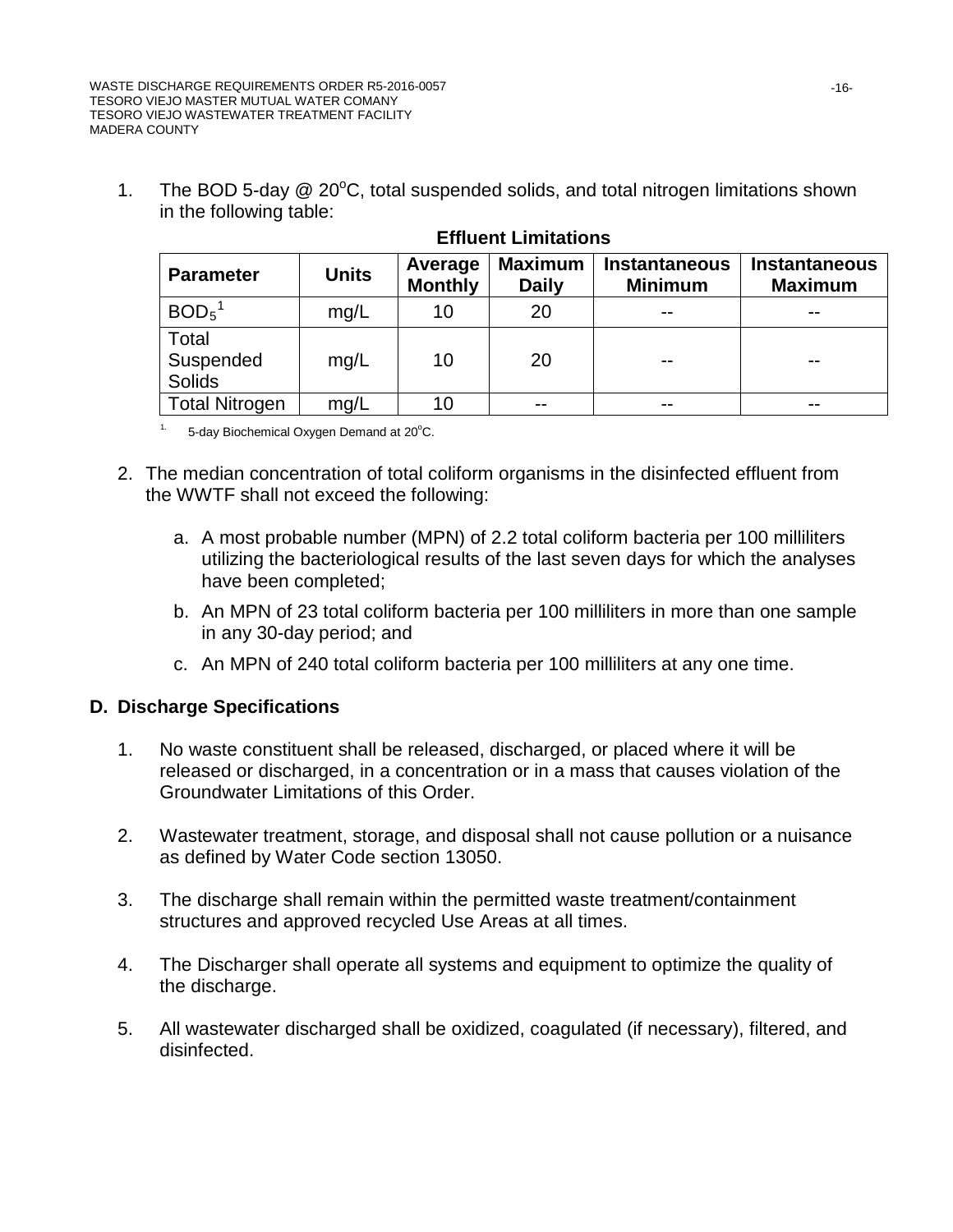- 6. The Discharger shall comply with all terms and conditions of the most current Title 22 regulations pertaining to the production and use of recycled water.
- 7. The turbidity of filtered effluent from the WWTF, prior to disinfection, shall not exceed:
	- a. 0.2 NTU more than 5 percent of the time during a 24-hour period; and
	- b. 0.5 NTU at any time.
- 8. All conveyance, treatment, storage, and disposal units shall be designed, constructed, operated, and maintained to prevent inundation or washout due to floods with a 100-year return frequency.
- 9. Public contact with effluent (treatment works, storage ponds, etc.) shall be precluded through such means as fences, signs, or acceptable alternatives.
- 10. Objectionable odors shall not be perceivable beyond the limits of the WWTF property at an intensity that creates or threatens to create nuisance conditions.
- 11. Wastewater discharged to the ponds shall not have a pH less than 6.0 or greater than 9.0 at the time of discharge.
- 12. The treatment, storage, and disposal ponds or structures shall have sufficient capacity to accommodate allowable wastewater flow, design seasonal precipitation, and ancillary inflow and infiltration during the winter while ensuring continuous compliance with all requirements of this Order. Design seasonal precipitation shall be based on total annual precipitation using a return period of 100 years, distributed monthly in accordance with historical rainfall patterns.
- 13. On or about **1 October** of each year, available pond storage capacity shall be at least equal to the volume necessary to comply with Discharge Specification D.12.
- 14. All ponds shall be managed to prevent breeding of mosquitoes. In particular,
	- a. An erosion control plan should assure that coves and irregularities are not created around the perimeter of the water surface.
	- b. Weeds shall be minimized through control of water depth, harvesting, and herbicides.
	- c. Dead algae, vegetation and other debris shall not accumulate on the water surface.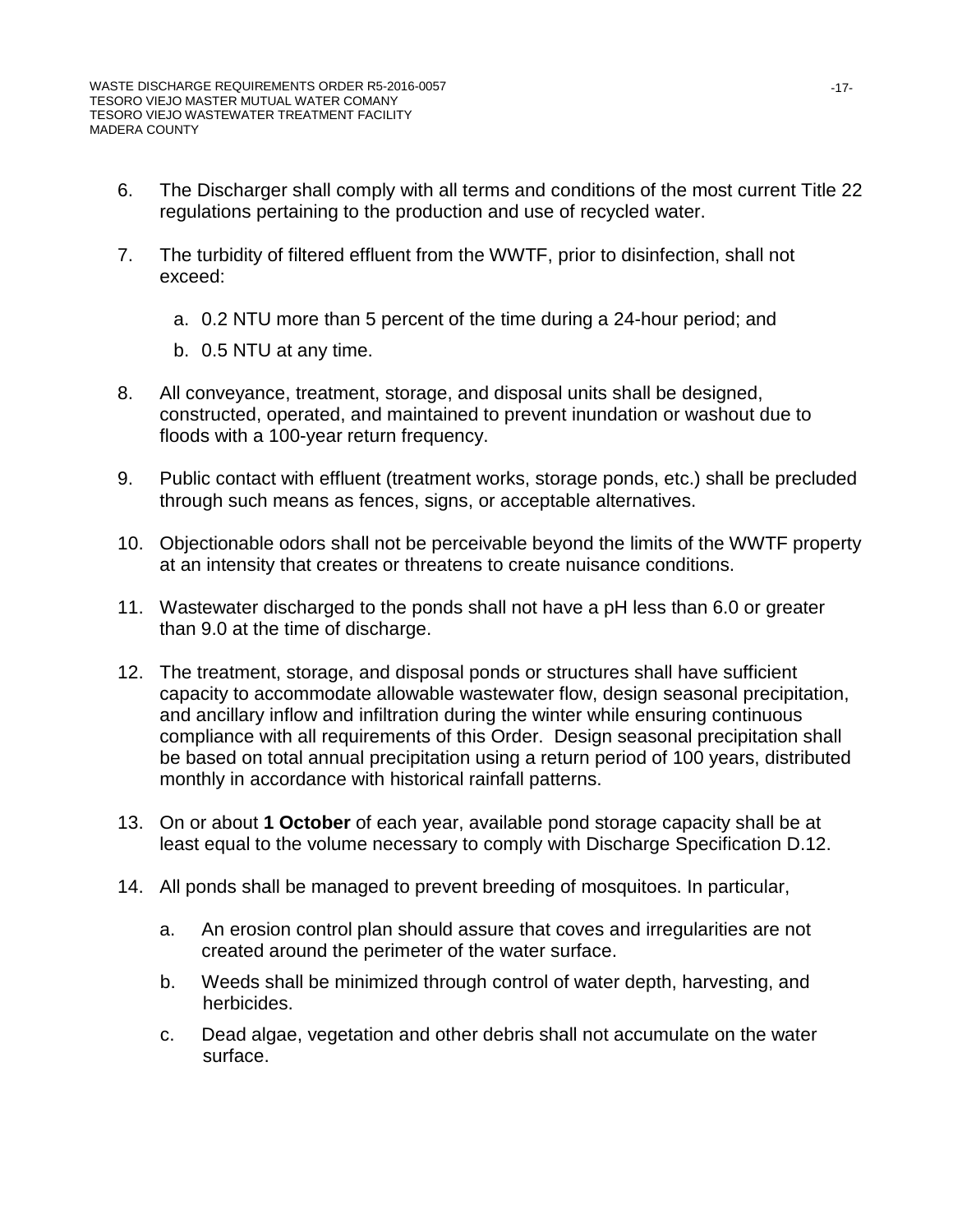d. The Discharger shall consult and coordinate with the local Mosquito Abatement District to minimize the potential for mosquito breeding as needed to supplement the above measures.

### **E. Ultraviolet Disinfection System Operating Specifications**

The following specifications apply to operation of the Ultraviolet (UV) disinfection system at the WWTF:

- 1. Prior to the initial discharge from the WWTF, the Discharger shall submit to the Executive Officer a copy of a letter from DDW stating that all UV disinfection system pre-operation acceptance conditions specified by DDW have been satisfied.
- 2. The WWTF shall be operated in accordance with an Operations Plan approved by DDW, which specifies clearly the operational limits and responses required for critical alarms. A copy of the approved operations plan shall be maintained at the site and be readily available to operations personnel and regulatory agencies.
- 3. The Discharger shall operate the UV disinfection system to provide a minimum UV dose per channel of 80 milijoules per square centimeter (mJ/cm<sup>2</sup>) at peak daily flow, and shall maintain an adequate dose for disinfection at all times.
- 4. The Discharger shall provide continuous, reliable monitoring of UV dose, flow, UV transmittance, UV power, UV intensity, lamp age, and turbidity.
- 5. UV transmittance meters, UV intensity sensors, and flow meters must be properly calibrated to ensure proper disinfection.
- 6. At least monthly, all UV transmittance meters, UV intensity sensors, and flow meters must be properly calibrated in accordance with the frequency and parameters specified in the approved Operations Plan.
- 7. Flow meters measuring flows through the UV reactor must be verified to determine accuracy at least monthly via checking the flow reading against other flow determination methods.
- 8. The quartz sleeves and cleaning system components shall be visually inspected per the manufacturer's operations manual for physical wear (e.g., scouring, solarization, seal leaks, cleaning fluid levels, etc.) and to check the efficacy of the cleaning system.
- 9. The lamp sleeves shall be cleaned or replaced periodically, as necessary, to comply with these and DDW requirements, or sooner, if there are indications that the lamps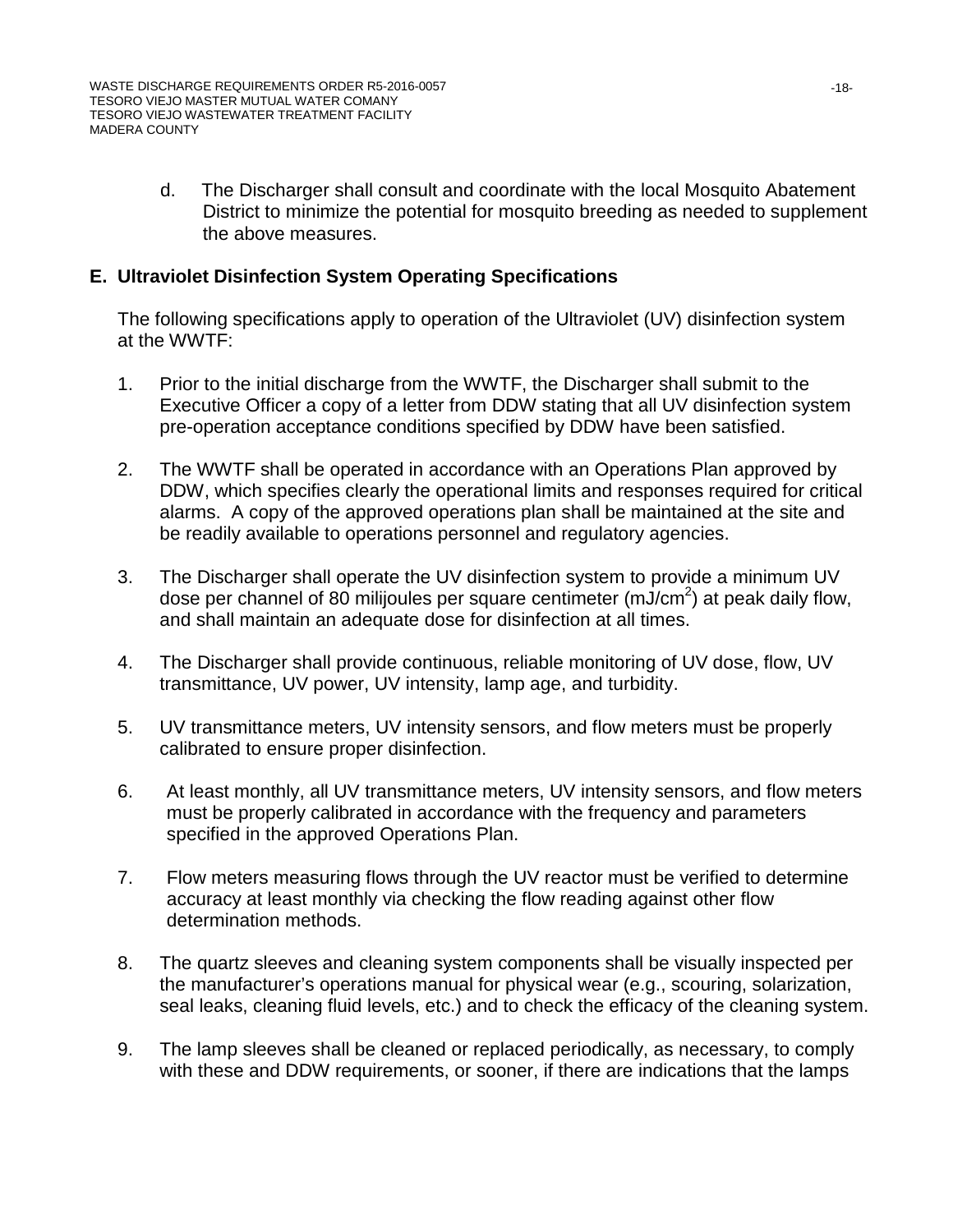are failing to provide adequate disinfection. Lamp age and replacement records shall be maintained on-site.

- 10. The UV system must be operated with a built-in automatic reliability feature that must be triggered by critical alarm setpoints. Conditions that shall initiate shut down of the WWTF and divert flow include: UV operational dose lower than 80 mJ/cm<sup>2</sup>, UV transmittance lower than 55% at 254 nm, effluent total coliform organisms greater than 240 MPN/100 ml, turbidity prior to disinfection greater than 10 NTU, UV transmittance meter failure, intensity sensor failure, multiple lamp failure, or reactor failure. Central Valley Water Board staff shall be notified within 24 hours of WWTF shut down or flow diversion.
- 11. A quick reference Operation Data Sheet shall be posted at the WWTF and include the following information:
	- a. The alarm set points for tertiary turbidity, high flow, and UV dose;
	- b. The volumes for high turbidity, high flow, and low UV dose, when flow must be diverted;
	- c. The required frequency of calibration for all monitoring equipment measuring turbidity, flow, UV transmittance, and UV intensity;
	- d. The required frequency of mechanical cleaning/wiping and equipment inspection; and
	- e. The UV lamp age tracking procedures and replacement intervals.
- 12. Equipment substitutions are not acceptable without an adequate demonstration of equivalent disinfection performance.

### **F. Solids Disposal Specifications**

Sludge in this document means the solid, semisolid, and liquid residues removed during primary, secondary, or advance wastewater treatment processes. Solid waste refers to grit and screening material generated during preliminary treatment. Residual sludge means sludge that will not be subject to further treatment at the WWTF. Biosolids refers to sludge that has been treated and tested and shown to be capable of being beneficially used as soil amendment for agriculture, silviculture, horticulture, and land reclamation activities pursuant to federal and state regulations.

- 1. Sludge and solid waste shall be removed from screens, sumps, aeration basins, ponds, clarifiers, etc., as needed to ensure optimal plant operation.
- 2. Treatment and storage of sludge generated by the WWTF shall be confined to the WWTF property.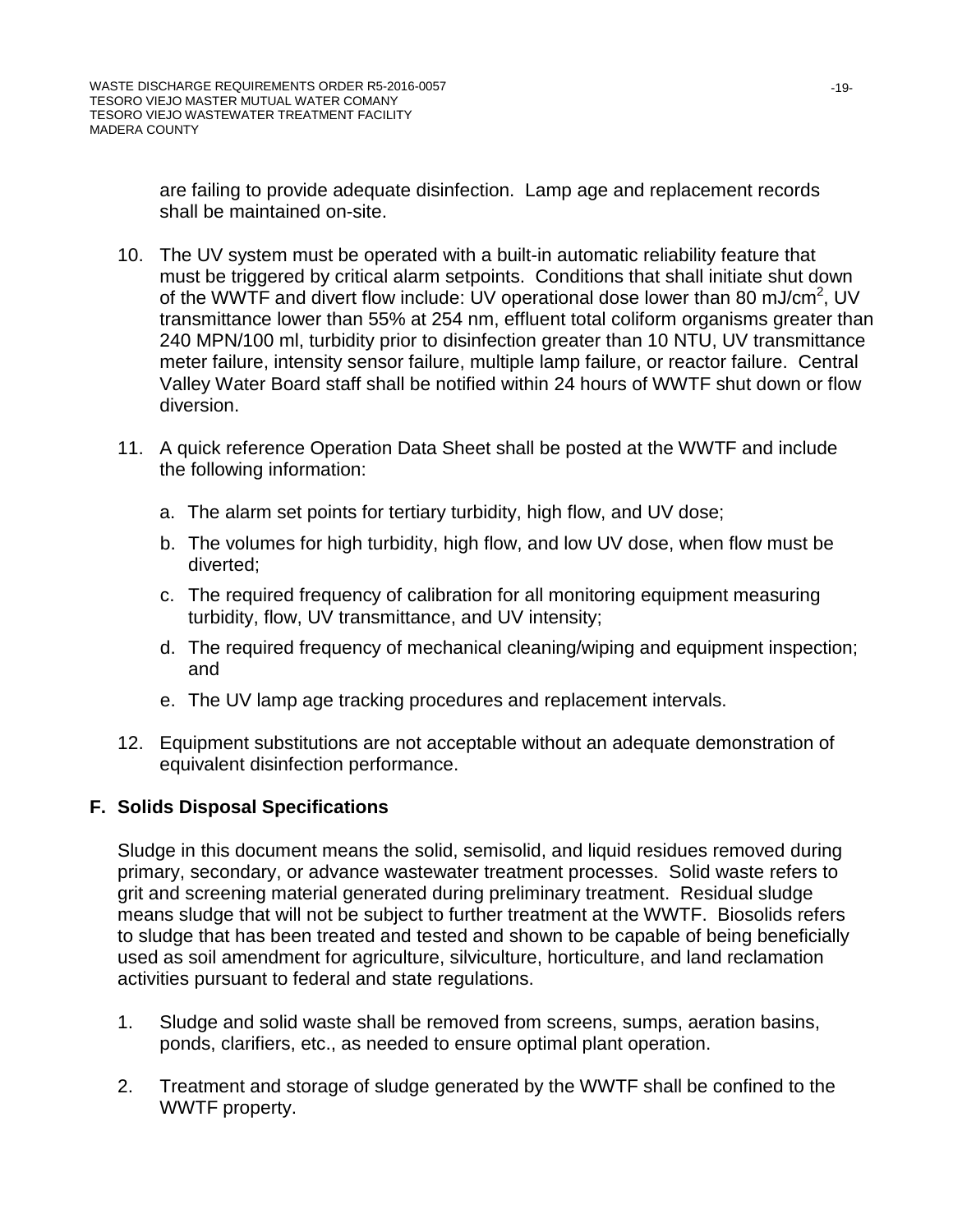- 3. Any handling and storage of residual sludge, solid waste, and biosolids on property of the WWTF shall be temporary (i.e., no longer than two years) and controlled and contained in a manner that minimizes leachate formation and precludes infiltration of waste constituents into soils in a mass or concentration that will violate the groundwater limitations of this Order.
- 4. Residual sludge, solid waste, and biosolids shall be disposed of in a manner approved by the Executive Officer and consistent with Title 27. Removal for further treatment, disposal, or reuse at sites (i.e., landfill, composting sites, and soil amendment sites) operated in accordance with valid waste discharge requirements will satisfy this specification.
- 5. Use of biosolids as a soil amendment shall comply with valid waste discharge requirements issued by a regional water board or the State Water Board or a local (e.g., county) program authorized by a regional water board. In most cases, this means the General Biosolids Order (State Water Board Water Quality Order 2004-12-DWQ, "*General Waste Discharge Requirements for the Discharge of Biosolids to Land for Use as a Soil Amendment in Agricultural, Silvicultural, Horticultural, and Land Reclamation Activities*"). For a biosolids use project to be authorized by the General Biosolids Order, the Discharger must file a complete Notice of Intent for each project.
- 6. Any proposed change in sludge use or disposal practice shall be reported in writing to the Executive Officer **at least 90 days** in advance of the change.

# **G. Groundwater Limitations**

Release of waste constituents from any treatment, reclamation or storage component associated with the discharge shall not cause or contribute to groundwater containing constituent concentrations in excess of the concentrations specified below or in excess of natural background quality, whichever is greater:

- 1. Nitrate as Nitrogen of 10 mg/L.
- 2. EC of 900 umhos/cm.
- 3. Total coliform organisms level of 2.2 MPN/100 mL over any 7-day period.
- 4. For constituents identified in Title 22 of the California Code of Regulations, the MCLs quantified therein.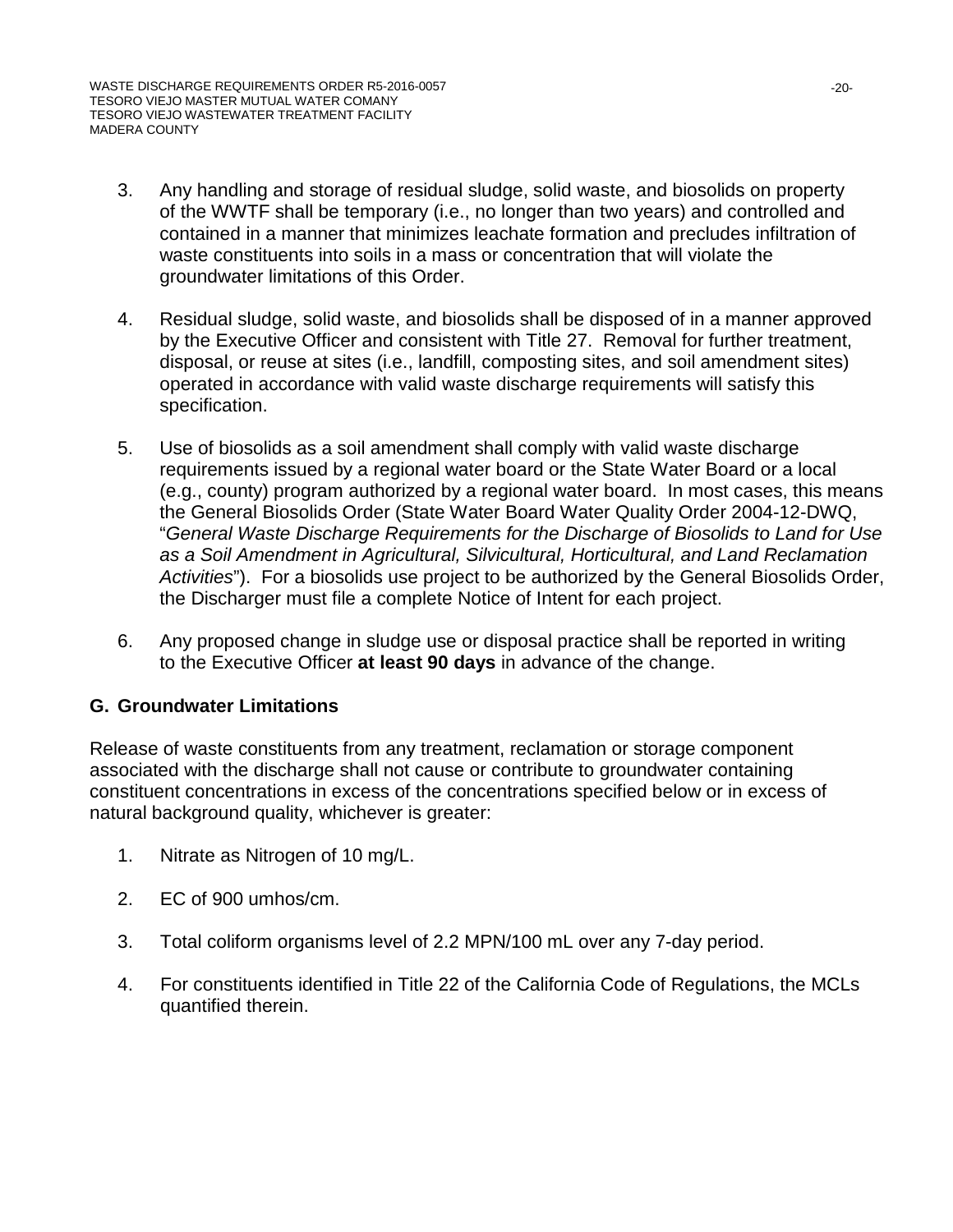### **H. Provisions**

- 1. The Discharger shall comply with the *Standard Provisions and Reporting Requirements for Waste Discharge Requirements,* dated 1 March 1991 (Standard Provisions), which are part of this Order.
- 2. The Discharger shall comply with MRP R5-2016-0057, which is part of this Order, and any revisions thereto as adopted by the Central Valley Water Board or approved by the Executive Officer.
- 3. The Discharger shall keep at the WWTF a copy of this Order, including its MRP, Information Sheet, attachments, and Standard Provisions, for reference by operating personnel. Key operating personnel shall be familiar with its contents.
- 4. The Discharger shall provide certified WWTF operators in accordance with Title 23, division 3, chapter 26.
- 5. The Discharger must comply with all conditions of this Order, including timely submittal of technical and monitoring reports as directed by the Executive Officer. Accordingly, the Discharger shall submit to the Central Valley Water Board on or before each report due date the specified document or, if an action is specified, a written report detailing evidence of compliance with the date and task. If noncompliance is being reported, the reasons for such noncompliance shall be stated, plus an estimate of the date when the Discharger will be in compliance. The Discharger shall notify the Central Valley Water Board by letter when it returns to compliance with the time schedule. Violations may result in enforcement action, including Central Valley Water Board or court orders requiring corrective action or imposing civil monetary liability, or in revision or rescission of this Order.
- 6. The Discharger must at all times properly operate and maintain all facilities and systems of treatment and control (and related appurtenances) that are installed or used by the Discharger to achieve compliance with the conditions of this Order. Proper operation and maintenance also include adequate laboratory controls and appropriate quality assurance procedures. This Provision requires the operation of back-up or auxiliary facilities or similar systems that are installed, when necessary to achieve compliance with the conditions of this Order.
- 7. The Discharger shall not allow pollutant-free wastewater to be discharged into the WWTF collection, treatment, and disposal systems in amounts that significantly diminish the system's capability to comply with this Order. Pollutant-free wastewater means storm water (i.e., inflow), groundwater (i.e., infiltration), cooling waters, and condensates that are essentially free of pollutants.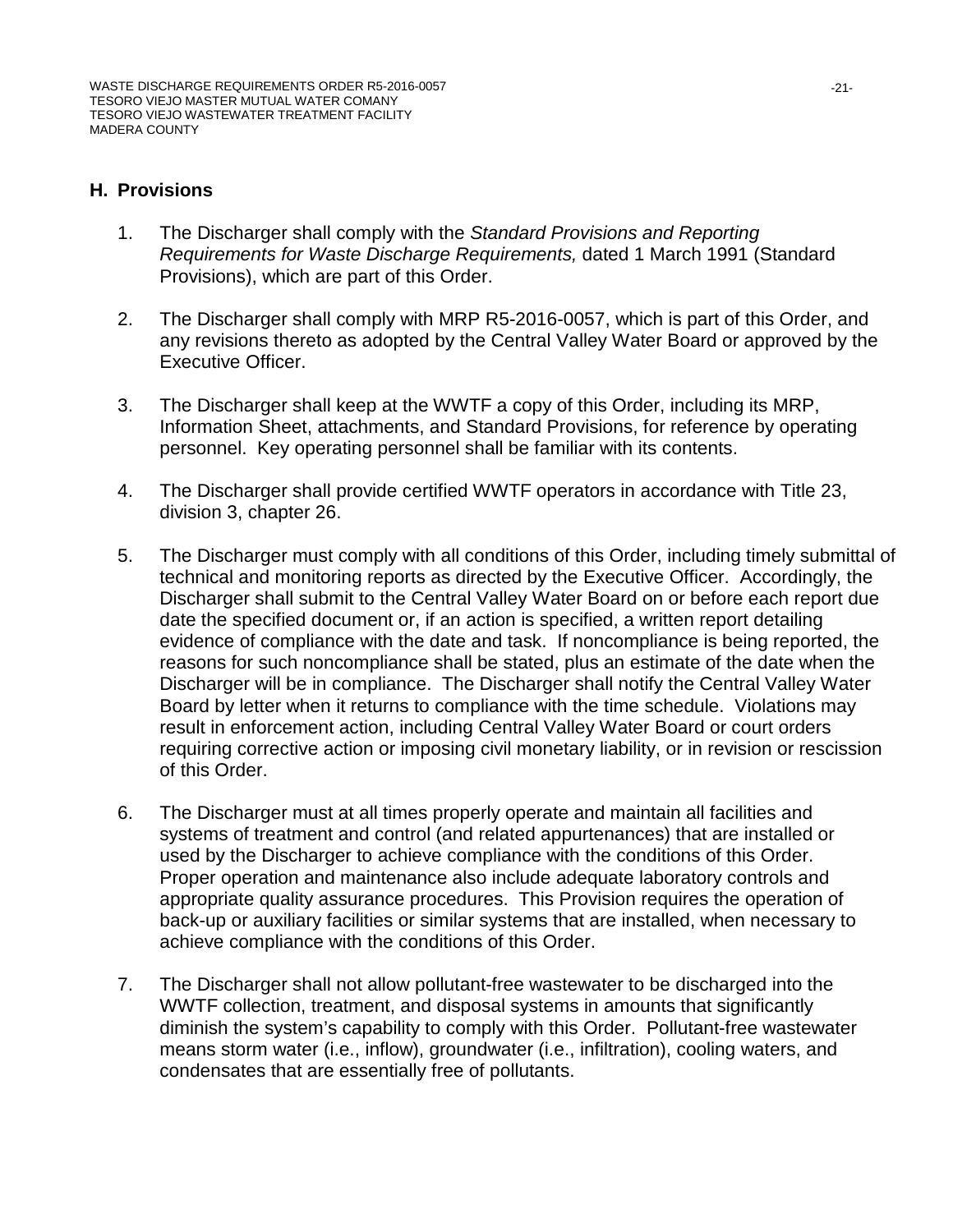- 8. The Discharger shall report to the Central Valley Water Board any toxic chemical release data it reports to the State Emergency Response Commission within 15 days of reporting the data to the Commission pursuant to section 313 of the "Emergency Planning and Community Right to Know Act of 1986."
- 9. A discharger whose waste flows have been increasing, or is projected to increase, shall estimate when flows will reach the hydraulic and treatment capacity of its treatment, collection, and disposal facilities. The projections shall be made in January, based on the last three years' average dry weather flows, peak wet weather flows, and total annual flows, as appropriate. When a projection shows that capacity of any part of the facilities may be exceeded within four years, the Discharger shall notify the Central Valley Water Board by **31 January**.
- 10. As a means of discerning compliance with Discharge Specification D.10, the dissolved oxygen (DO) content in the upper one foot of any wastewater storage or percolation pond shall not be less than 1.0 mg/L for three consecutive sampling events. If the DO in any single pond is below 1.0 mg/L for three consecutive sampling events, the Discharger shall report the findings to the Central Valley Water Board in writing within 10 days and shall include a specific plan to resolve the low DO results within 30 days.
- 11. The Discharger shall maintain and operate ponds sufficiently to protect the integrity of containment levees and prevent overtopping or overflows. Unless a California registered civil engineer certifies (based on design, construction, and conditions of operation and maintenance) that less freeboard is adequate, the operating freeboard shall never be less than two feet (measured vertically). As a means of management and to discern compliance with this Provision, the Discharger shall install and maintain permanent markers with calibration that indicates the water level at the design capacity and enables determination of available operational freeboard.
- 12. The Discharger shall submit the technical reports and work plans required by this Order for Central Valley Water Board staff consideration and incorporate comments they may have in a timely manner, as appropriate. The Discharger shall proceed with all work required by the following provisions by the due dates specified.
- 13. All technical reports and work plans required herein that involve planning, investigation, evaluation, or design, or other work requiring interpretation and proper application of engineering or geologic sciences, shall be prepared by or under the direction of persons registered to practice in California pursuant to California Business and Professions Code sections 6735, 7835, and 7835.1. As required by these laws, completed technical reports and work plans must bear the signature(s) and seal(s) of the registered professional(s) in a manner such that all work can be clearly attributed to the professional responsible for the work. All reports required herein are required pursuant to Water Code section 13267.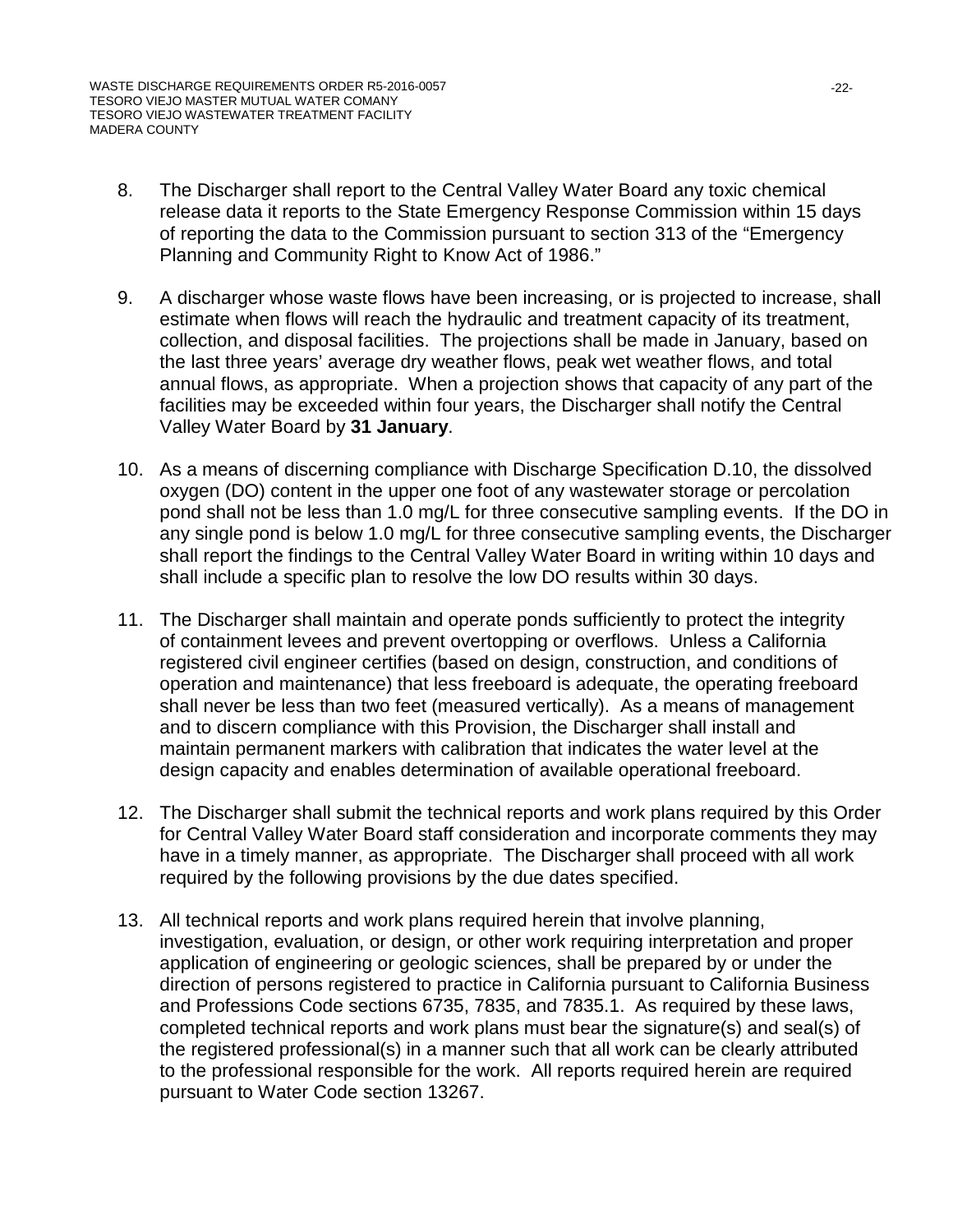- 14. The Discharger shall comply with the requirements of the Water Quality Order 2006-0003-DWQ *Statewide General Waste Discharge Requirements for Sanitary Sewer Systems* (General WDRs), the Revised General WDRs Monitoring and Reporting Program (Water Quality Order 2008-0002-EXEC), and any subsequent revisions thereto. Water Quality Order 2006-0003 and Order 2008-0002-EXEC require the District to notify the Central Valley Water Board and take remedial action upon the reduction, loss, or failure of the sanitary sewer system resulting in a sanitary sewer overflow.
- 15. **At least 90 days** prior to termination or expiration of any lease, contract, or agreement involving disposal or recycling areas or off-site reuse of effluent, used to justify the capacity authorized herein and assure compliance with this Order, the Discharger shall notify the Central Valley Water Board in writing of the situation and of what measures have been taken or are being taken to assure full compliance with this Order.
- 16. In the event of any change in control or ownership of land or waste treatment and storage facilities owned or controlled by the Discharger, the Discharger shall notify the succeeding owner or operator of the existence of this Order by letter, a copy of which shall be immediately forwarded to the Central Valley Water Board.
- 17. To assume operation under this Order, the succeeding owner or operator must apply in writing to the Executive Officer requesting transfer of the Order. The request must contain the requesting entity's full legal name, the state of incorporation if a corporation, the address and telephone number of the persons responsible for contact with the Central Valley Water Board and a statement. The statement shall comply with the signatory paragraph of Standard Provision B.3 and state that the new owner or operator assumes full responsibility for compliance with this Order. Failure to submit the request shall be considered a discharge without requirements, a violation of the Water Code. If approved by the Executive Officer, the transfer request will be submitted to the Central Valley Water Board for its consideration of transferring the ownership of this Order at one of its regularly scheduled meetings.
- 18. To verify performance for site-specific recycled water, **upon completion of construction and prior to operation**, an on-site check-point bioassay must be performed on the reactor using seeded MS2 coliphage as described in the August 2012 NWRI Guidelines. The on-site bioassay protocol must be approved by DDW and must be conducted over a range of flows. Results, documenting virus disinfection performance of the system to standards found in Title 22, must be submitted to DDW for approval.
- 19. **At least 90 days** prior to start-up of the WWTF and initiating discharge to the recycled Use Areas, the Discharger shall submit a Notice of Intent (NOI) for coverage under Water Quality Order 2014-0090-DWQ *Statewide General Waste Discharge Requirements for Recycled Water Use* (Recycling General Order) or any subsequent revisions. At a minimum the NOI needs to include: (a) type and level of wastewater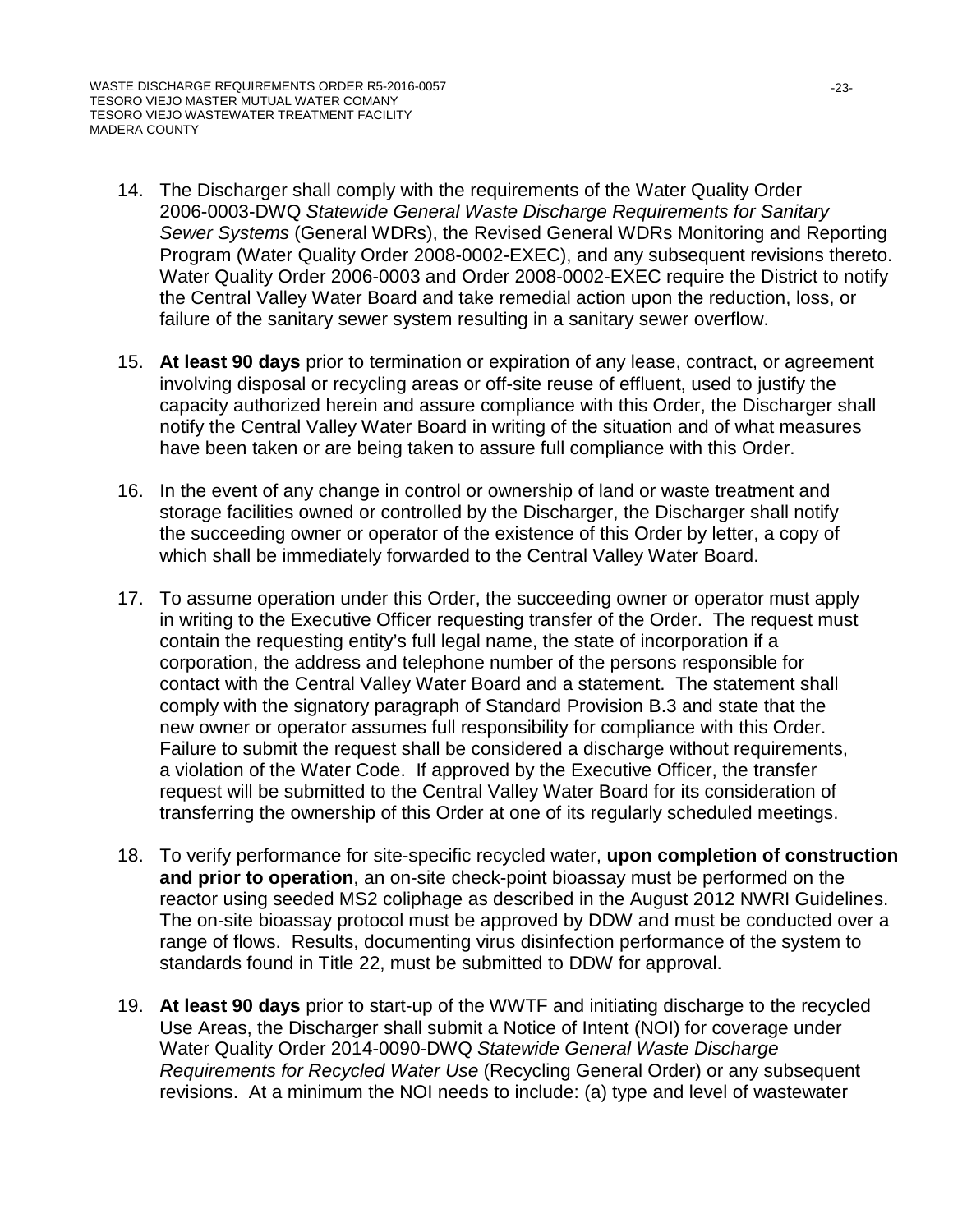treatment; (b) description on where and how the recycled water will be applied; (c) contact information for recycled water producers and users; (d) rules and regulations for recycled water use, and responsibilities of personnel involved in the recycling water program; and (e) a copy of the final approved Title 22 Engineering Report prepared in accordance with Title 22, section 60323 with approval letter from DDW. This provision shall be considered satisfied when the Executive Officer issues a Notice of Applicability for coverage under the Recycling General Order.

- 20. The Discharger shall maintain an approved Title 22 Engineering Report with DDW consistent with approved recycled water uses.
- 21. **At least 60 days** prior to increasing the average monthly flow above 0.25 mgd, the Discharger shall submit an engineering certification showing that the WWTF and approved recycled "Use Areas" have sufficient treatment, storage, and disposal capacity to handle an average dry weather flow of 0.5 mgd and can comply with the terms and conditions of this Order. This provision will be considered satisfied following written acknowledgement from the Executive Officer that this criteria has been met.
- 22. **At least 60 days** prior to increasing the average monthly flow above 0.5 mgd, the Discharger shall submit an engineering certification showing that the WWTF and approved recycled "Use Areas" have sufficient treatment, storage, and disposal capacity to handle an average dry weather flow of 1.0 mgd and can comply with the terms and conditions of this Order. This provision will be considered satisfied following written acknowledgement from the Executive Officer that this criteria has been met.
- 23. If the Central Valley Water Board determines that waste constituents in the discharge have reasonable potential to cause or contribute to an exceedance of an objective for groundwater, this Order may be reopened for consideration of addition or revision of appropriate numerical effluent or groundwater limitations for potential constituents.
- 24. The Central Valley Water Board is currently implementing the CV-SALTS initiative to develop a Basin Plan amendment that will establish a salt and nitrate management plant for the Central Valley. Through this effort the Basin Plan will be amended to define how the narrative water quality objectives are to be interpreted for the protection of agricultural use. If new information or evidence indicates that groundwater limitations different than those prescribed herein are appropriate, this Order will be reopened to incorporate such limits.
- 25. The Central Valley Water Board will review this Order periodically and will revise requirements when necessary.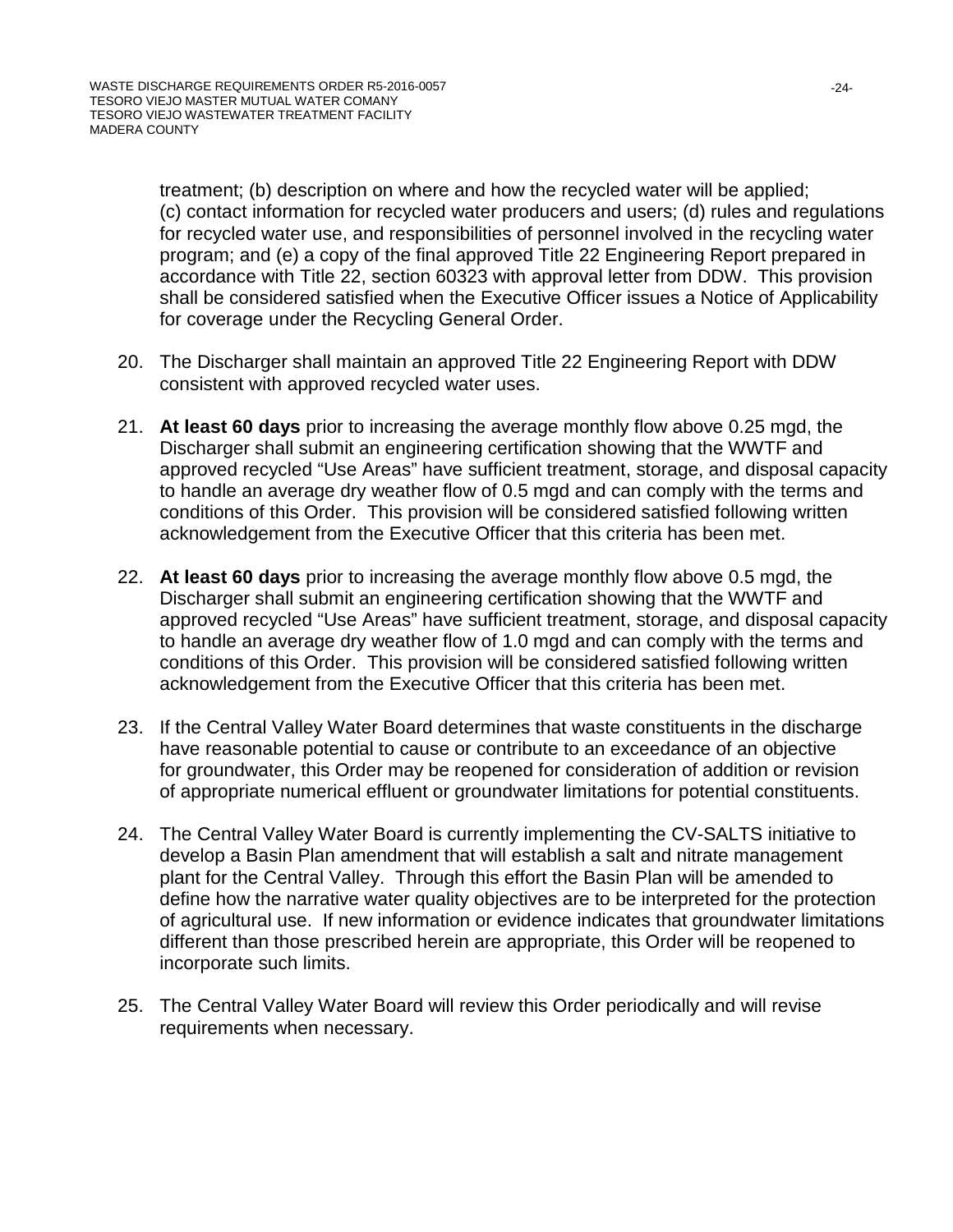If, in the opinion of the Executive Officer, the Discharger fails to comply with the provisions of this Order, the Executive Officer may refer this matter to the Attorney General for judicial enforcement, may issue a complaint for administrative civil liability, or may take other enforcement actions. Failure to comply with this Order may result in the assessment of Administrative Civil Liability of up to \$10,000 per violation, per day, depending on the violation, pursuant to the Water Code, including sections 13268, 13350 and 13385. The Central Valley Water Board reserves its right to take any enforcement actions authorized by law.

Any person aggrieved by this action of the Central Valley Water Board may petition the State Water Board to review the action in accordance with Water Code section 13320 and California Code of Regulations, title 23, section 2050 and following. The State Water Board must receive the petition by 5:00 p.m., 30 days after the date of this Order, except that if the thirtieth day following the date of this Order falls on a Saturday, Sunday, or state holiday, the petition must be received by the State Water Board by 5:00 p.m. on the next business day. Copies of the law and regulations applicable to filling petitions may be found on the Internet at:

[http://www.waterboards.ca.gov/public\\_notices/petitions/water\\_quality/](http://www.waterboards.ca.gov/public_notices/petitions/water_quality/)

or will be provided upon request.

I, PAMELA C. CREEDON, Executive Officer, do hereby certify the foregoing is a full, true, and correct copy of an Order adopted by the California Regional Water Quality Control Board, Central Valley Region, on 24 June 2016.

*Original signed by:*

 $\frac{1}{\sqrt{2}}$  ,  $\frac{1}{\sqrt{2}}$  ,  $\frac{1}{\sqrt{2}}$  ,  $\frac{1}{\sqrt{2}}$  ,  $\frac{1}{\sqrt{2}}$  ,  $\frac{1}{\sqrt{2}}$  ,  $\frac{1}{\sqrt{2}}$  ,  $\frac{1}{\sqrt{2}}$  ,  $\frac{1}{\sqrt{2}}$  ,  $\frac{1}{\sqrt{2}}$  ,  $\frac{1}{\sqrt{2}}$  ,  $\frac{1}{\sqrt{2}}$  ,  $\frac{1}{\sqrt{2}}$  ,  $\frac{1}{\sqrt{2}}$  ,  $\frac{1}{\sqrt{2}}$ PAMELA C. CREEDON, Executive Officer

Order Attachments:

- A Site Location Map
- B Process Flow Diagram

Monitoring and Reporting Program R5-2016-0057 Information Sheet Standard Provisions (1 March 1991)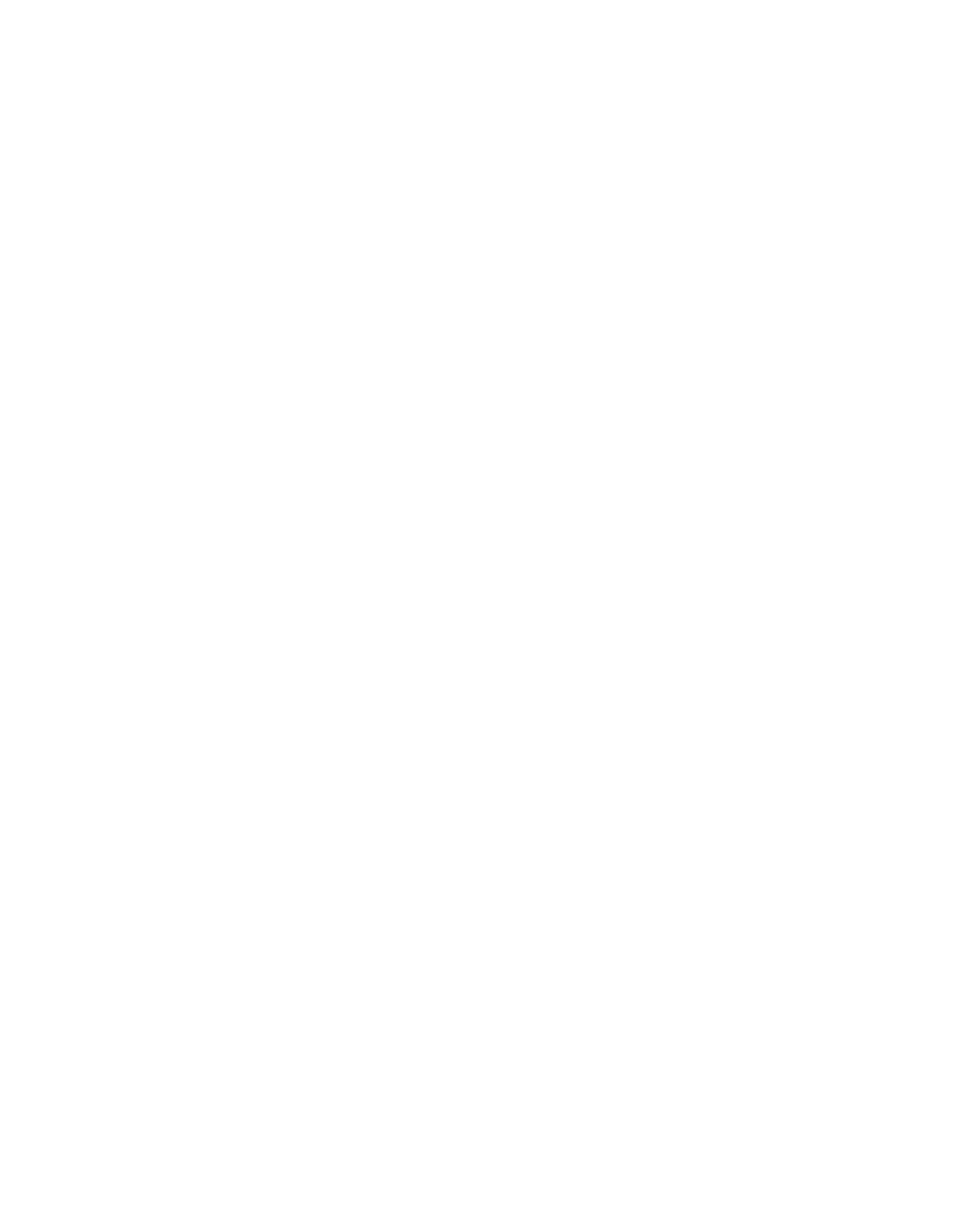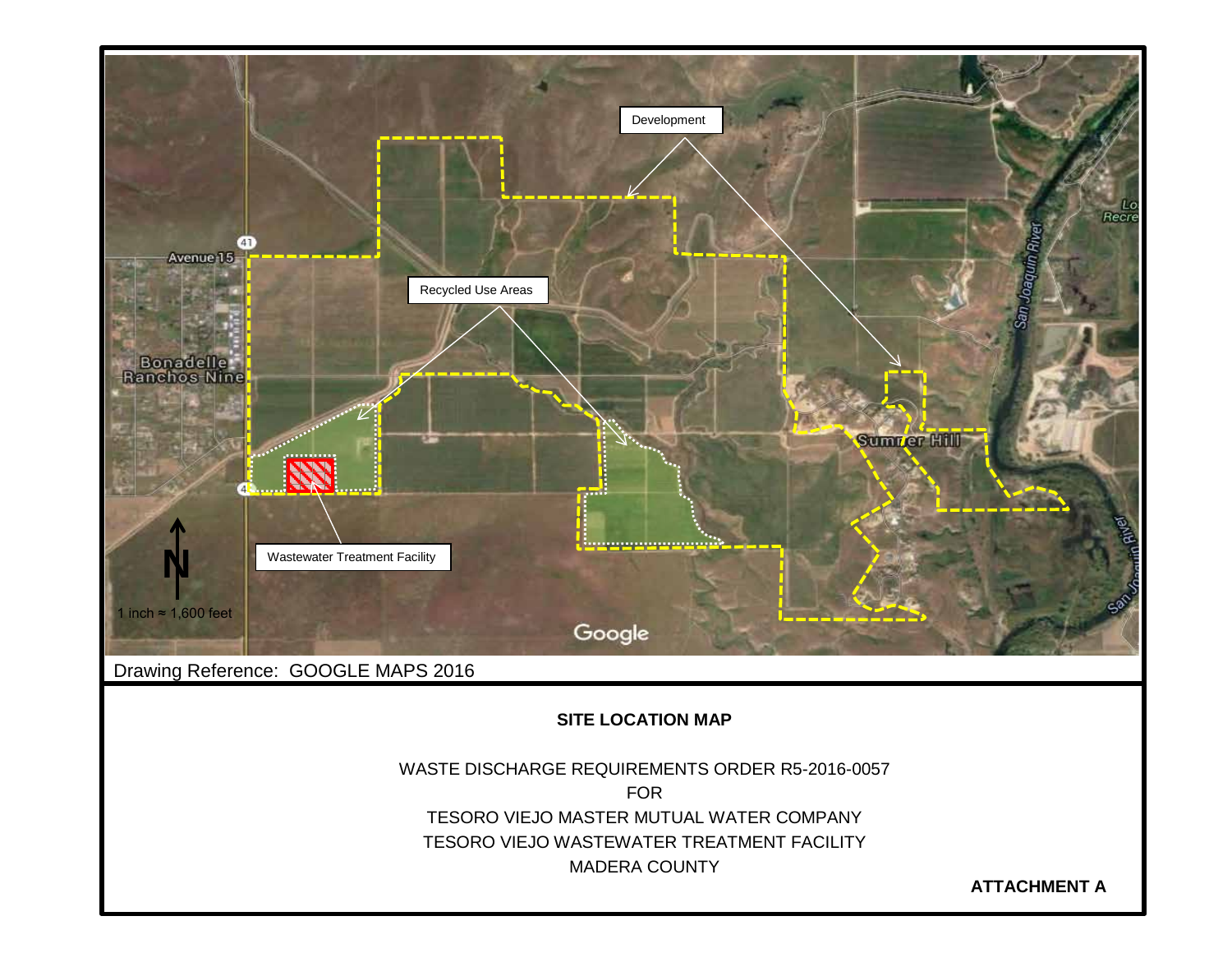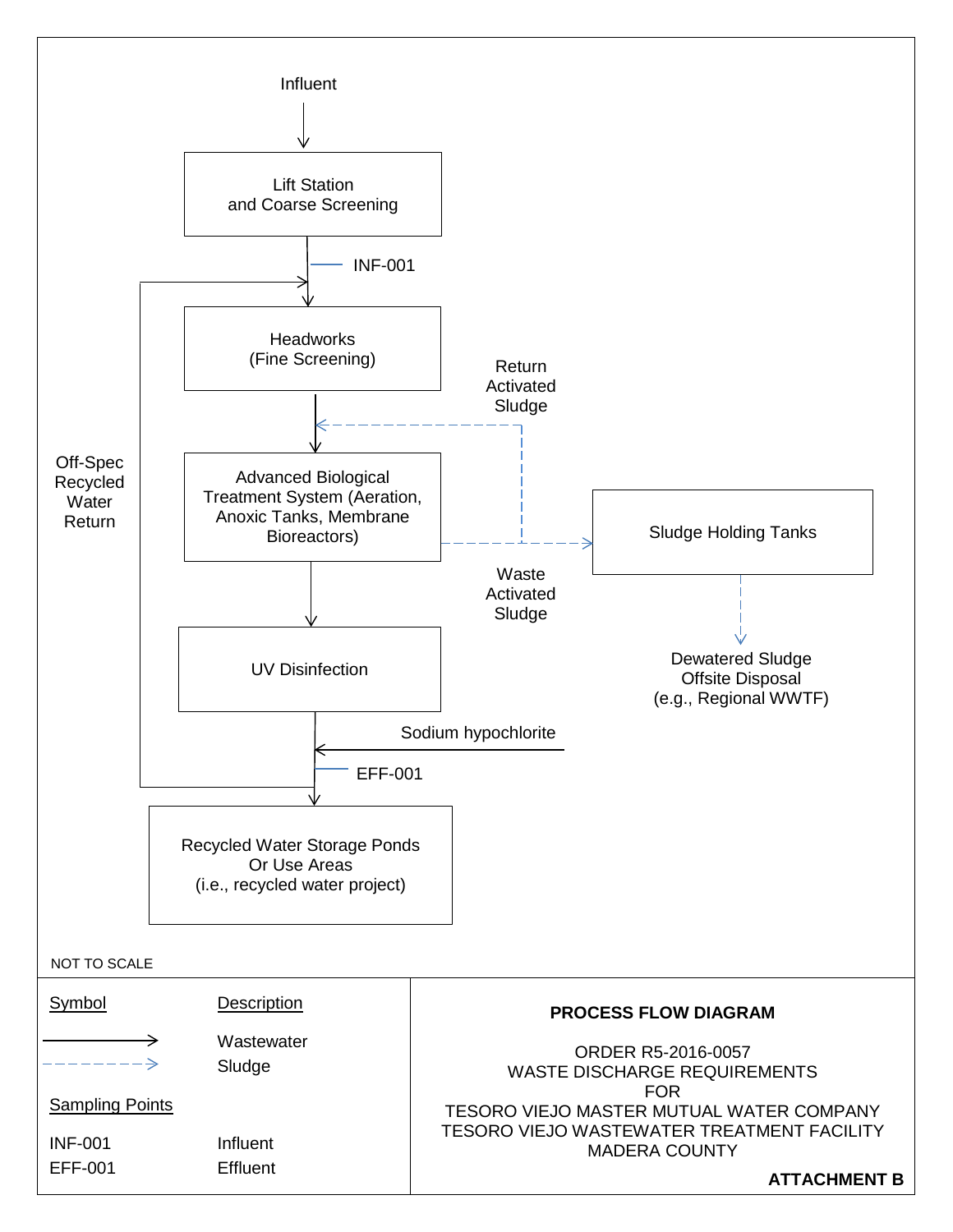### CALIFORNIA REGIONAL WATER QUALITY CONTROL BOARD CENTRAL VALLEY REGION

### MONITORING AND REPORTING PROGRAM NO. R5-2016-0057

#### FOR

#### TESORO VIEJO MASTER MUTUAL WATER COMPANY TESORO VIEJO WASTEWATER TREATMENT FACILITY MADERA COUNTY

This Monitoring and Reporting Program (MRP) is required pursuant to California Water Code (CWC) section 13267.

The Discharger shall not implement any changes to this MRP unless and until the Central Valley Water Board adopts, or the Executive Officer issues, a revised MRP. Changes to sample location shall be established with concurrence of Central Valley Water Board staff, and a description of the revised stations shall be submitted for approval by the Executive Officer.

All samples shall be representative of the volume and nature of the discharge or matrix of material sampled. All analyses shall be performed in accordance with *Standard Provisions and Reporting Requirements for Waste Discharge Requirements*, dated 1 March 1991 (Standard Provisions).

Field test instruments (such as pH) may be used provided that the operator is trained in the proper use of the instrument and each instrument is serviced and/or calibrated at the recommended frequency by the manufacturer or in accordance with manufacturer instructions.

Analytical procedures shall comply with the methods and holding times specified in the following: *Methods for Organic Chemical Analysis of Municipal and Industrial Wastewater* (EPA); *Test Methods for Evaluating Solid Waste* (EPA); *Methods for Chemical Analysis of Water and Wastes* (EPA); *Methods for Determination of Inorganic Substances in Environmental Samples* (EPA); *Standard Methods for the Examination of Water and Wastewater* (APHA/AWWA/WEF); and *Soil, Plant and Water Reference Methods for the Western Region* (WREP 125). Approved editions shall be those that are approved for use by the United States Environmental Protection Agency or the California Department of Public Health's Environmental Laboratory Accreditation Program. The Discharger may propose alternative methods for approval by the Executive Officer.

If monitoring consistently shows no significant variation in magnitude of a constituent concentration or parameter after at least 12 months of monitoring, the Discharger may request this MRP be revised to reduce monitoring frequency. The proposal must include adequate technical justification for reduction in monitoring frequency.

A glossary of terms used within this MRP is included on page 8.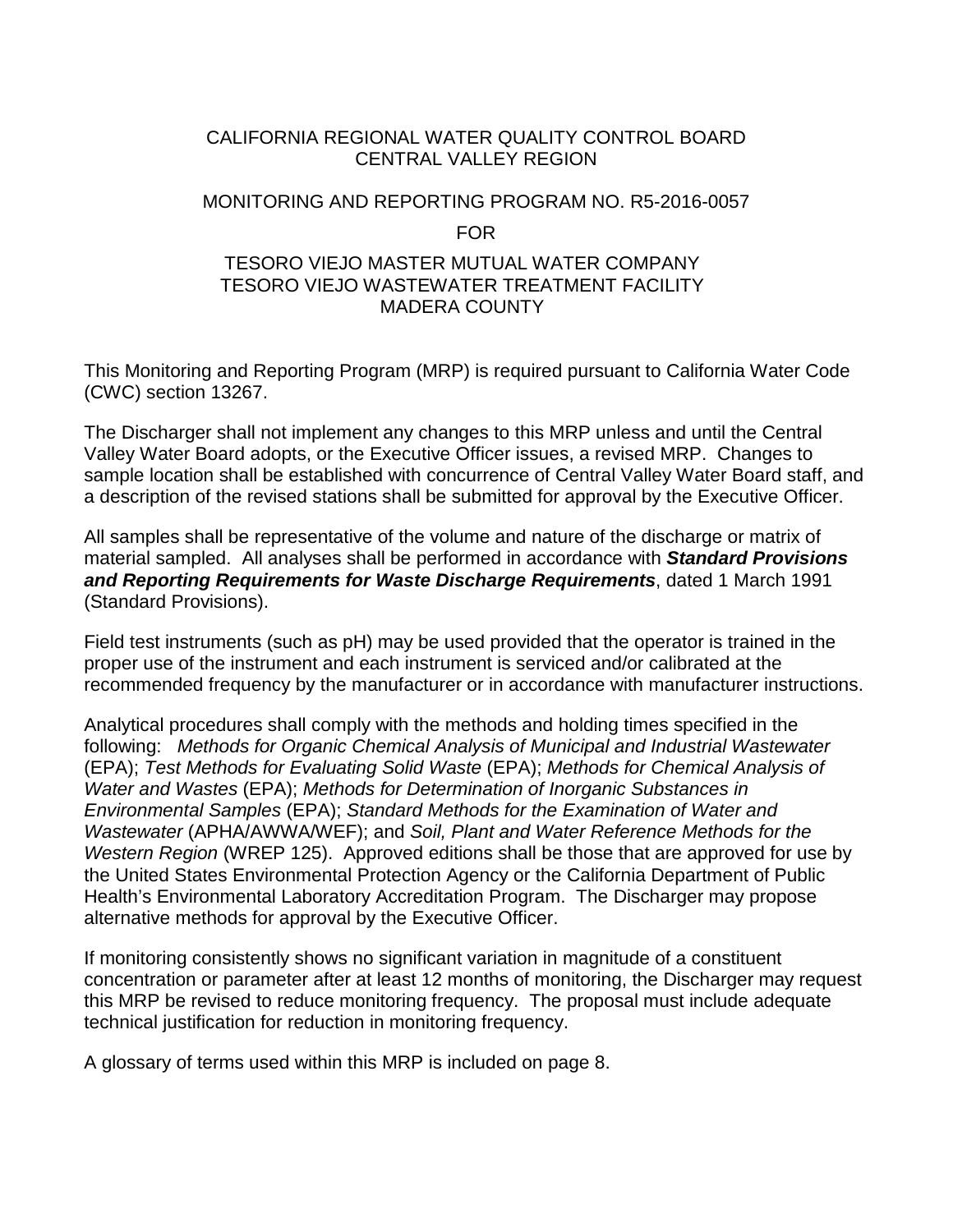The Discharger shall monitor the following locations to demonstrate compliance with the requirements of this Order:

| <b>Monitoring Location Name</b> | <b>Monitoring Location Description</b>                                                                                                                                              |
|---------------------------------|-------------------------------------------------------------------------------------------------------------------------------------------------------------------------------------|
| <b>INF-001</b>                  | Location where a representative sample of the influent<br>to the Wastewater Treatment Facility (WWTF) can be<br>collected prior to any WWTF return flows or treatment<br>processes. |
| <b>EFF-001</b>                  | Location where a representative sample of the effluent<br>from the WWTF can be obtained after all treatment<br>units prior to discharge to the recycled water storage<br>ponds.     |
| $F-001$                         | After the MBR unit and prior to disinfection.                                                                                                                                       |
| PND-001 through PND-00X         | Recycled water storage ponds                                                                                                                                                        |
| <b>SPL-001</b>                  | Source water supply                                                                                                                                                                 |
| <b>UVS-001</b>                  | Ultraviolet light disinfection system                                                                                                                                               |
| <b>BIO-001</b>                  | Sludge monitoring                                                                                                                                                                   |

### **INFLUENT MONITORING**

The Discharger shall monitor domestic influent to the WWTF at INF-001 as follows:

| <b>Frequency</b> | Constituent/Parameter         | <b>Jnits</b> | Sample Type |
|------------------|-------------------------------|--------------|-------------|
| Continuous       | Flow                          | mad          | Meter       |
| Monthly          | BOD <sub>5</sub> <sup>1</sup> | mg/L         | Grab        |
| Monthly          | $TSS^2$                       | mg/L         | Grab        |

1. 5-day Biochemical Oxygen Demand at 20°C.

2. Total Suspended Solids.

### **EFFLUENT MONITORING**

The Discharger shall monitor treated effluent from the WWTF at EFF-001 as follows:

| Frequency  | Constituent/Parameter           | Units      | Sample Type       |
|------------|---------------------------------|------------|-------------------|
| Continuous | <b>Flow</b>                     | mgd        | Meter             |
| Daily      | <b>Total Coliform Organisms</b> | MPN/100 mL | Grab              |
| Weekly     | рH                              | pH Units   | Grab              |
| Weekly     | EC                              | umhos/cm   | Grab              |
| Weekly     | BOD <sub>5</sub>                | mg/L       | 24-hour composite |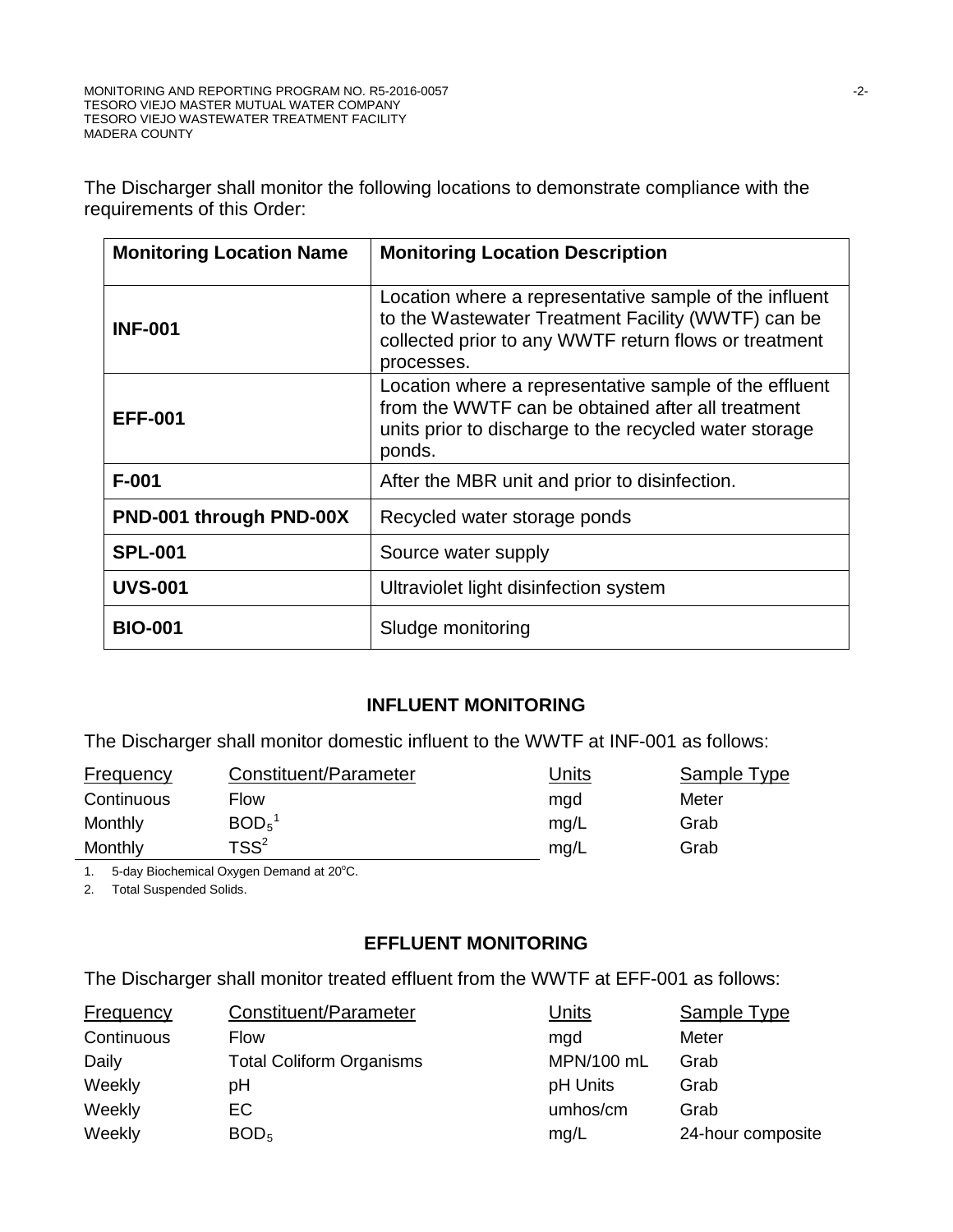| <b>Frequency</b> | Constituent/Parameter           | Units   | <b>Sample Type</b> |
|------------------|---------------------------------|---------|--------------------|
| Weekly           | <b>TSS</b>                      | mg/L    | 24-hour composite  |
| Monthly          | <b>Total Dissolved Solids</b>   | mg/L    | 24-hour composite  |
| Monthly          | Nitrate as nitrogen             | mg/L    | 24-hour composite  |
| Monthly          | Nitrite as nitrogen             | mg/L    | 24-hour composite  |
| Monthly          | Ammonia as nitrogen             | mg/L    | 24-hour composite  |
| Monthly          | Total Kjeldahl Nitrogen         | mg/L    | 24-hour composite  |
| Monthly          | <b>Total Nitrogen</b>           | mg/L    | Computed           |
| Annually         | General Minerals <sup>1,3</sup> | various | 24-hour composite  |
| Annually         | Metals $^{2,3}$                 | various | 24-hour composite  |

1. General minerals analysis shall include, alkalinity (as CaCO3), bicarbonate (as CaCO3), boron, calcium, carbonate (CaCO3), chloride, hardness, iron, magnesium, manganese, nitrate as nitrogen, potassium, sodium, sulfate, and TDS.

2. Metals analysis shall include; antimony, arsenic, barium, beryllium, cadmium, cobalt, copper, lead, mercury, molybdenum, silver, thallium, vanadium, and zinc.

3. Samples collected for metals shall be filtered with a 0.45 micron filter prior to preservation, digestion, and analysis.

### **FILTRATION UNIT MONITORING**

The Discharger shall the monitor the turbidity of the effluent at F-001 as follows:

| <b>Frequency</b>        | Constituent/Parameter  | Jnits      | Sample Type |
|-------------------------|------------------------|------------|-------------|
| Continuous <sup>1</sup> | Turbidity              | NTU        | Meter       |
| Continuous              | <b>Filtration rate</b> | $qpd/ft^2$ | Calculation |

1. Should the continuous turbidity meter and recorder fail, grab sampling at a minimum frequency of 1.2 hours may be substituted for a period of up to 24 hours.

#### **STORAGE POND MONITORING**

The Discharger shall monitor the recycled water storage ponds at PND-001 through PND-00X as follows:

| <b>Frequency</b> | Constituent/Parameter | <u>Units</u>    | Sample Type       |
|------------------|-----------------------|-----------------|-------------------|
| Weekly           | Dissolved Oxygen      | mg/L            | Grab <sup>1</sup> |
| Weekly           | Freeboard             | $\text{Feet}^2$ | Grab              |

1. Samples shall be collected at a depth of one foot from the surface of the pond, opposite the inlet. Samples shall be collected between 0700 and 0900 hours.

2. Freeboard shall be monitored to the nearest tenth of a foot.

The Discharger shall inspect the condition of the pond(s) at least once per week and write visual observations in a bound logbook. Notations shall include observations of whether weeds are developing in the water, along the bank, and their location; whether dead algae, vegetation, scum, or debris are accumulating in the pond; and color of water in the pond (e.g., dark sparkling green, dull green, yellow, gray, tan, brown, etc.) A **summary** of the entries made in the log during each month shall be submitted along with the quarterly monitoring report.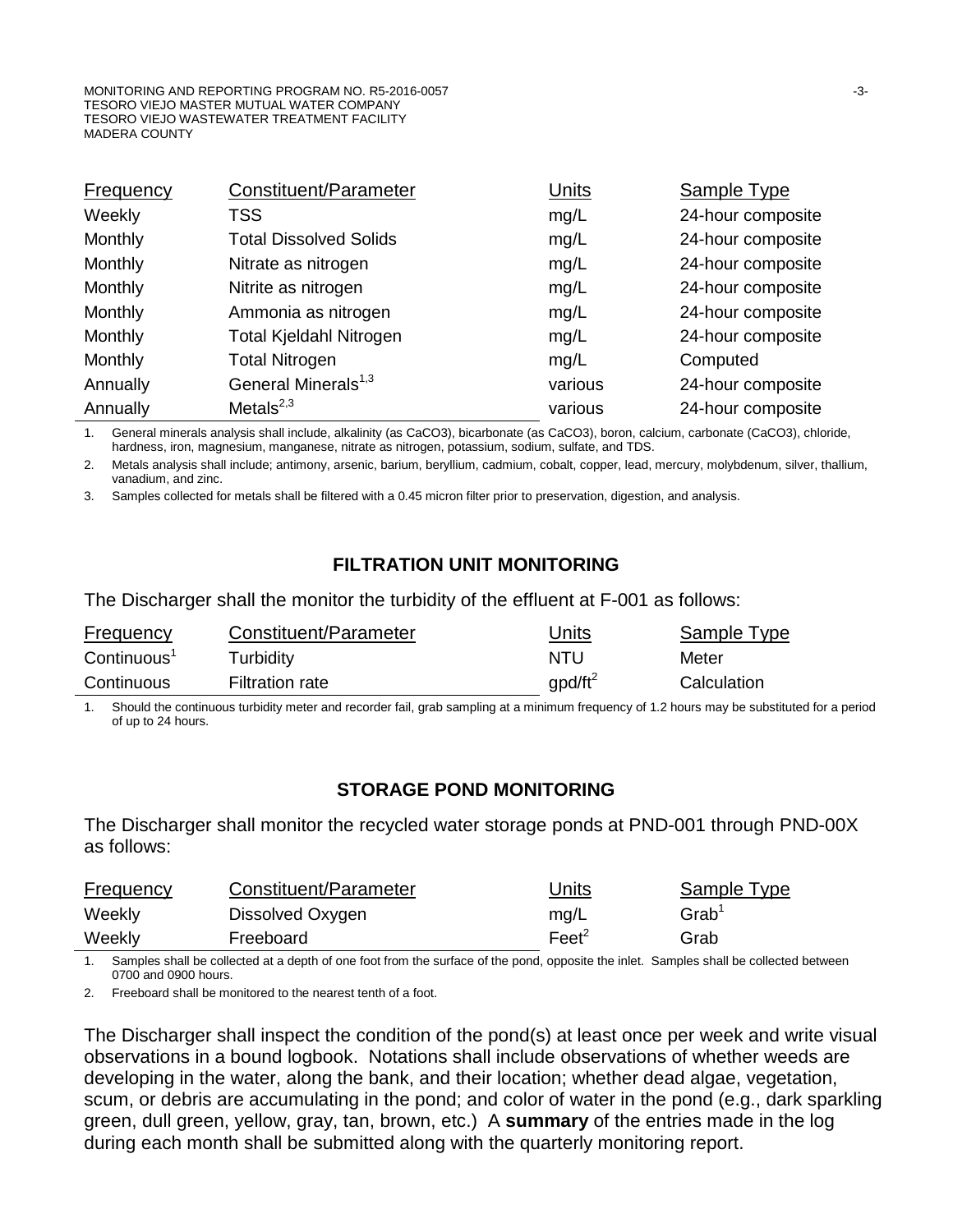### **SOURCE WATER MONITORING**

Source water for the Development shall be monitored at SPL-001. If the source water is from more than one source, the results shall be presented as a flow-weighted average of all sources.

| <b>Frequency</b>              | Constituent/Parameter         | Units   | Sample Type |
|-------------------------------|-------------------------------|---------|-------------|
| Quarterly                     | EC.                           | mg/L    | Grab        |
| 1/three years $^{\mathrm{"}}$ | General Minerals <sup>2</sup> | various | Grab        |

1. Sample to be collected and analyzed for general minerals once following start-up of the WWTF than once every three years.

2. General minerals analysis shall include, alkalinity (as CaCO3), bicarbonate (as CaCO3), boron, calcium, carbonate (CaCO3), chloride, hardness, iron, magnesium, manganese, nitrate as nitrogen, potassium, sodium, sulfate, and TDS. Samples collected for metals shall be filtered with a 0.45 micron filter prior to preservation, digestion, and analysis.

# **ULTRAVIOLET LIGHT DISINFECTION SYSTEM MONITORING**

The Discharger shall monitor the Ultraviolet (UV) disinfection system at UVS-001 as follows:

| Frequency  | Constituent/Parameter                 | <b>Units</b>              | Sample Type |
|------------|---------------------------------------|---------------------------|-------------|
| Continuous | Flow                                  | mgd                       | Meter       |
| Continuous | Number of UV light banks in operation | <b>Number</b>             | Meter       |
| Continuous | <b>UV Transmittance</b>               | Percent (%)               | Meter       |
| Continuous | UV Power setting                      | Percent (%)               | Meter       |
| Continuous | <b>UV Intensity</b>                   | mW/cm                     | Meter       |
| Continuous | UV lamp hours of operation            | <b>Hours</b>              | Meter       |
| Continuous | UV Dose                               | $mW$ -sec/cm <sup>2</sup> | Calculated  |

In addition, the Discharger shall also monitor the UV disinfection system for any additional parameters in accordance with its UV Disinfection System Operations Plan approved by the State Water Resources Control Board, Division of Drinking Water (DDW).

### **BIOSOLIDS/SLUDGE MONITORING**

To ensure that industrial and other discharges to the WWTF are not interfering with treatment processes, the Discharger shall collect a composite sample of the sludge annually, as set forth by Title 40 CFR Part 503.16. Any Notice of Necessary Information (NANI) form prepared for submittal to the United States Environmental Protection Agency shall be forwarded to the appropriate Regional Water Board.

Composite samples shall be collected at BIO-001 in accordance with the Environmental Protection Agency's *POTW Sludge Sampling and Analysis Guidance Document* (EPA/833B89100, August 1989) and tested for the following metals: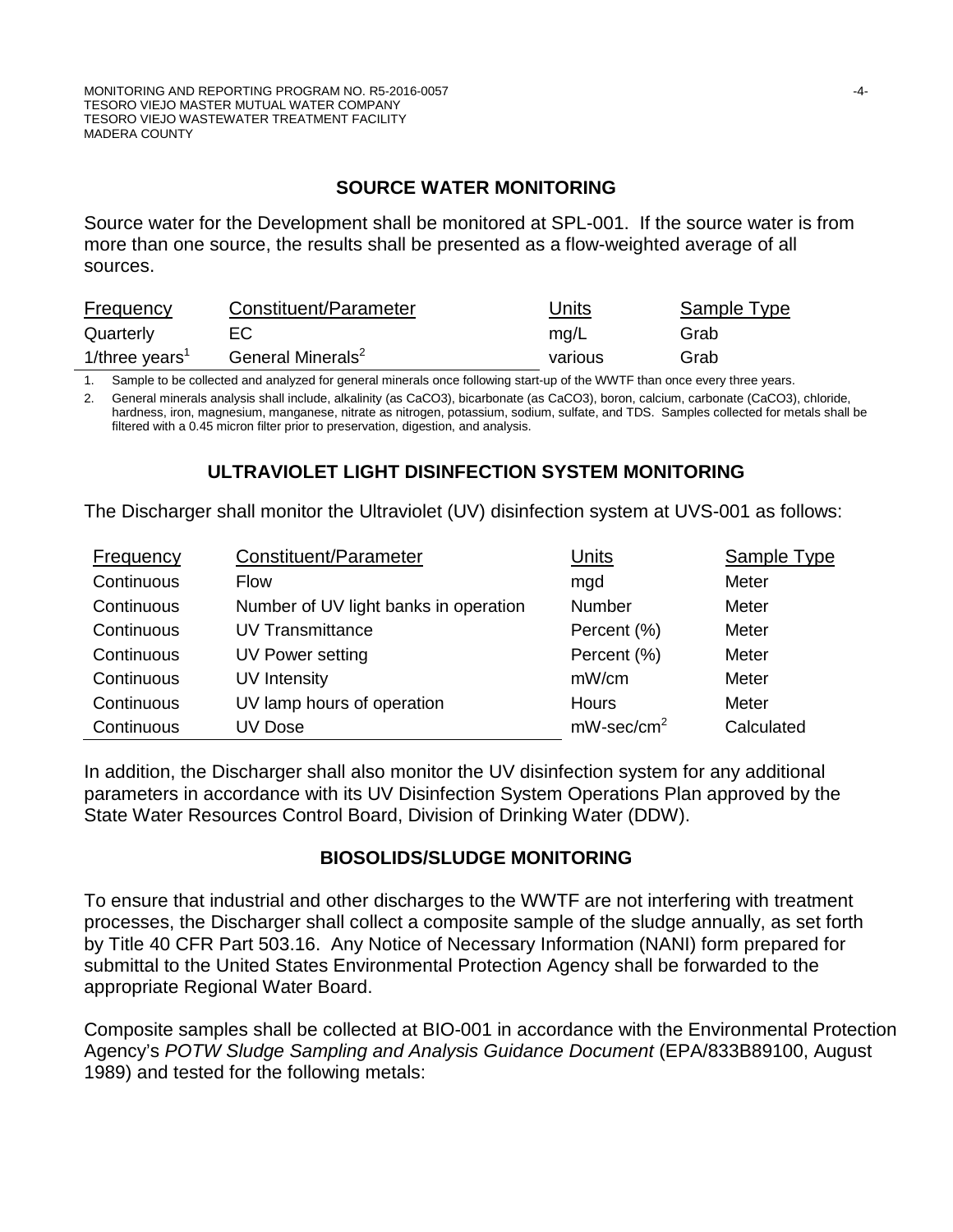MONITORING AND REPORTING PROGRAM NO. R5-2016-0057 **FOLLOWING A SET AND REPORT OF A SET AND REPORTING PROGRAM NO.** TESORO VIEJO MASTER MUTUAL WATER COMPANY TESORO VIEJO WASTEWATER TREATMENT FACILITY MADERA COUNTY

| Arsenic | Lead           | <b>Nickel</b> |
|---------|----------------|---------------|
| Cadmium | <b>Mercury</b> | Selenium      |
| Copper  | Molybdenum     | Zinc          |

The control of pathogens and the reduction of vector attraction shall be achieved in accordance with the Environmental Protections Agency's *Control of Pathogens and Vectors in Sewage Sludge* (EPA/625-R-92/013, July 2003).

Sampling records shall be retained for a minimum of five years. A log shall be kept of sludge quantities generated and of handling, application, and disposal activities. The frequency of entries is discretionary; however, a log should be complete enough to serve as a basis for part of the annual reporting requirements.

#### **REPORTING**

All monitoring results shall be reported in **Quarterly Monitoring Reports,** which are due by the first day of the second month after the calendar quarter. Therefore, monitoring reports are due as follows:

| <b>First Quarter Monitoring Report:</b>       | 1 May      |
|-----------------------------------------------|------------|
| Second Quarter Monitoring Report: 1 August    |            |
| <b>Third Quarter Monitoring Report:</b>       | 1 November |
| Fourth Quarter Monitoring Report: 1 February. |            |

The Central Valley Water Board has gone to a Paperless Office System. All regulatory documents, submissions, materials, data, monitoring reports, and correspondence should be converted to a searchable Portable Document Format (PDF) and submitted electronically. Documents that are less than 50MB should be emailed to: centralvalleyfresno@waterboards.ca.gov. Documents that are 50MB or larger should be transferred to a disk and mailed to the appropriate regional water board office, in this case 1685 E Street, Fresno, CA, 93706.

To ensure that your submittals are routed to the appropriate staff, the following information block should be included in any email used to transmit documents to this office:

Program: Non-15, WDID: 5B20NC00105, Facility Name: Tesoro Viejo WWTF, Order: R5-2016-0057

In reporting monitoring data, the Discharger shall arrange the data in tabular form so that the date, the constituents, and the concentrations are readily discernible. The data shall be summarized in such a manner that illustrates clearly, whether the discharge complies with waste discharge requirements. In addition to the details specified in Standard Provision C.3, monitoring information shall include the method detection limit (MDL) and the Reporting limit (RL) or practical quantitation limit (PQL). If the regulatory limit for a given constituent is less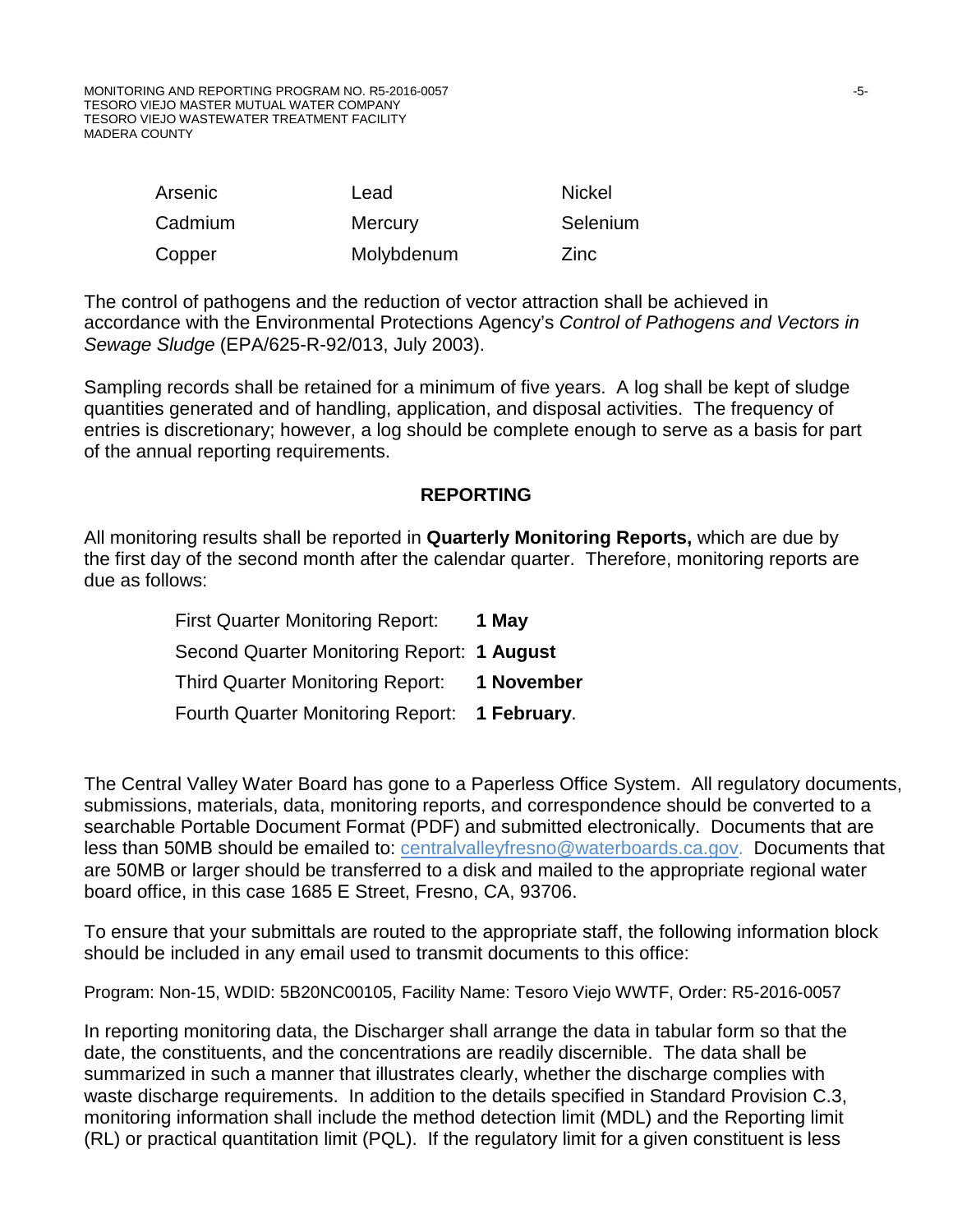than the RL (or PQL), then any analytical results for that constituent that are below the RL (or PQL) but above the MDL shall be reported and flagged as estimated.

Laboratory analysis reports do not need to be included in the monitoring reports; however, the laboratory reports must be retained for a minimum of three years in accordance with Standard Provision C.3.

All monitoring reports shall comply with the signatory requirements in Standard Provision B.3. For a Discharger conducting any of its own analyses, reports must also be signed and certified by the chief of the laboratory.

All monitoring reports that involve planning, investigation, evaluation, or design, or other work requiring interpretation and proper application of engineering or geologic sciences, shall be prepared by or under the direction of persons registered to practice in California pursuant to California Business and Professions Code sections 6735, 7835, and 7835.1.

In the future, the State or Central Valley Water Board may notify the Discharger to electronically submit and upload monitoring reports using the State Water Board's California Integrated Water Quality System (CIWQS) Program Web site http://www.waterboards.ca.gov/ciwqs/index.html or similar system. Electronic submittal to CIWQS, when implemented, will meet the requirements of our Paperless Office System.

### **A. All Quarterly Monitoring Reports** shall include the following:

### **Wastewater Reporting**:

- 1. Tabulated results of influent and effluent monitoring specified on pages 2 and 3. The table shall include the running 7-day median total coliform calculation, and maximum coliform detection.
- 2. For each month of the quarter, calculation of the maximum daily flow, monthly average flow, and cumulative annual flow.
- 3. For each month of the quarter, calculation of the average monthly effluent  $BOD<sub>5</sub>$ , TSS, total nitrogen, and EC.

### **Filtration Unit Reporting:**

- 1. The maximum daily turbidity measured at F-001.
- 2. If the turbidity measured at F-001 is ever greater than 0.5 NTU, the amount of time the turbidity is greater than 0.5 NTU shall be reported.
- 3. The maximum daily filtration rate.

### **Storage Pond Reporting:**

4. The results of the routine monitoring specified on page 3.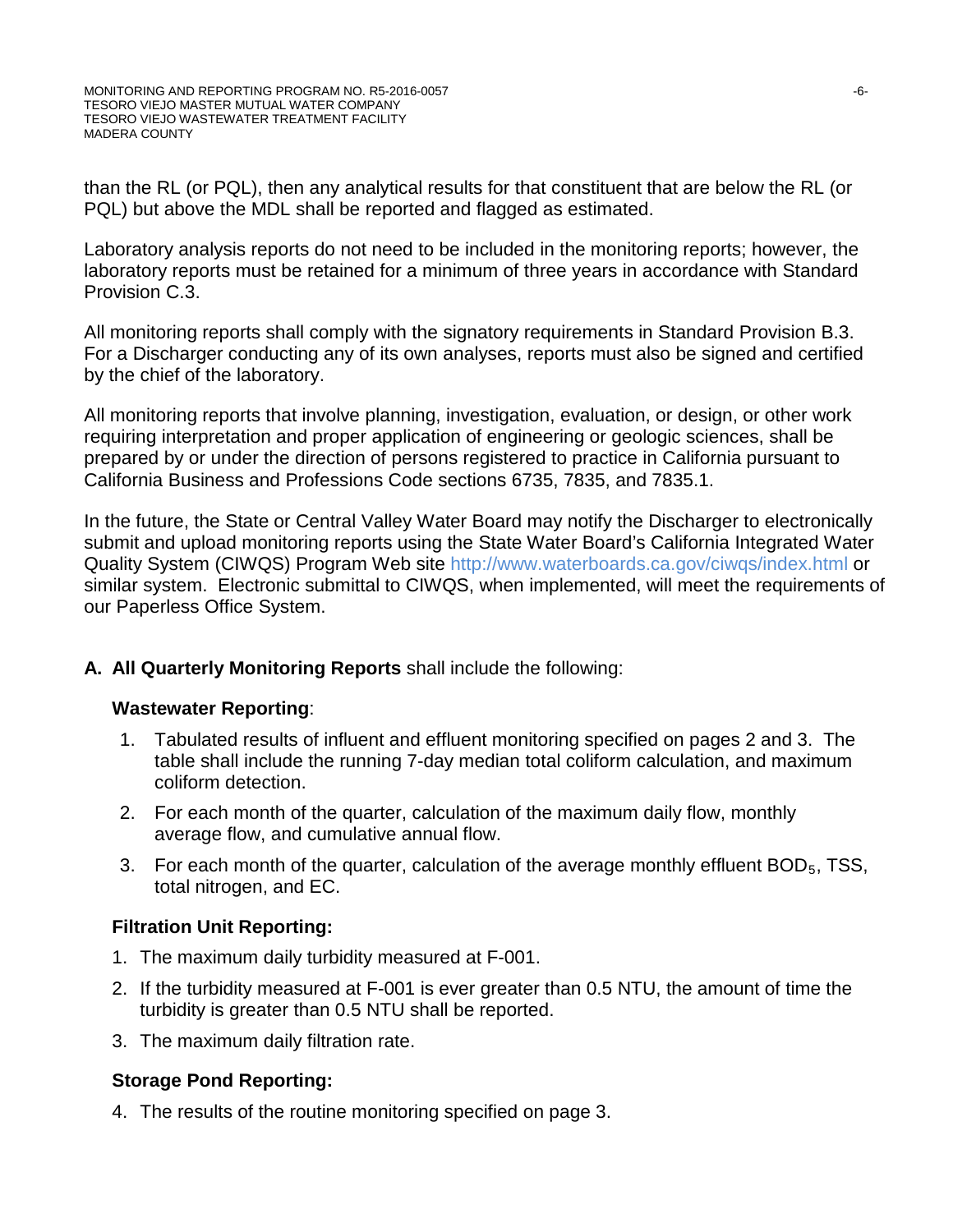### **Source Water Reporting:**

1. The results of the source water monitoring specified on page 4. If multiple sources are used the Discharger, shall calculate the flow-weighted average concentrations for the specified constituents. Results must include supporting calculations, if required.

### **Ultraviolet Light Disinfection Reporting**:

- 1. For each day of the month, the minimum UV operations dose, and minimum UV transmittance.
- 2. Results of any additional monitoring required by DDW.
- **B. Fourth Quarter Monitoring Reports**, in addition to the above, shall include the following:

### **Facility Information**:

- 1. The names and general responsibilities of all persons in charge of wastewater treatment and disposal, include telephone numbers of persons to contact regarding the discharge for emergency and routine situations.
- 2. A statement certifying when the flow meter and other monitoring instruments and devices were last calibrated, including identification of who performed the calibrations (Standard Provision C.4).
- 3. A statement on whether the current operation and maintenance manual, sampling plan, and contingency plan, reflect the WWTF as currently constructed and operated, and the dates when these documents were last review for adequacy.

### **Biosolids/Sludge Monitoring Reporting:**

- 1. Annual production totals in dry tons or cubic yards.
- 2. A description of disposal methods, including location, and Order number of regulatory permit (if appropriate). If more than one method is used, include the percentage disposed of by each method.
- 3. Include results of monitoring specified on pages 4 and 5.
- 4. Include a demonstration that off-site disposal of biosolids is consistent with Title 27, division 2.

The Discharger shall implement the above monitoring program following start-up of the WWTF.

*Original signed by:*

Ordered by:

PAMELA C. CREEDON, Executive Officer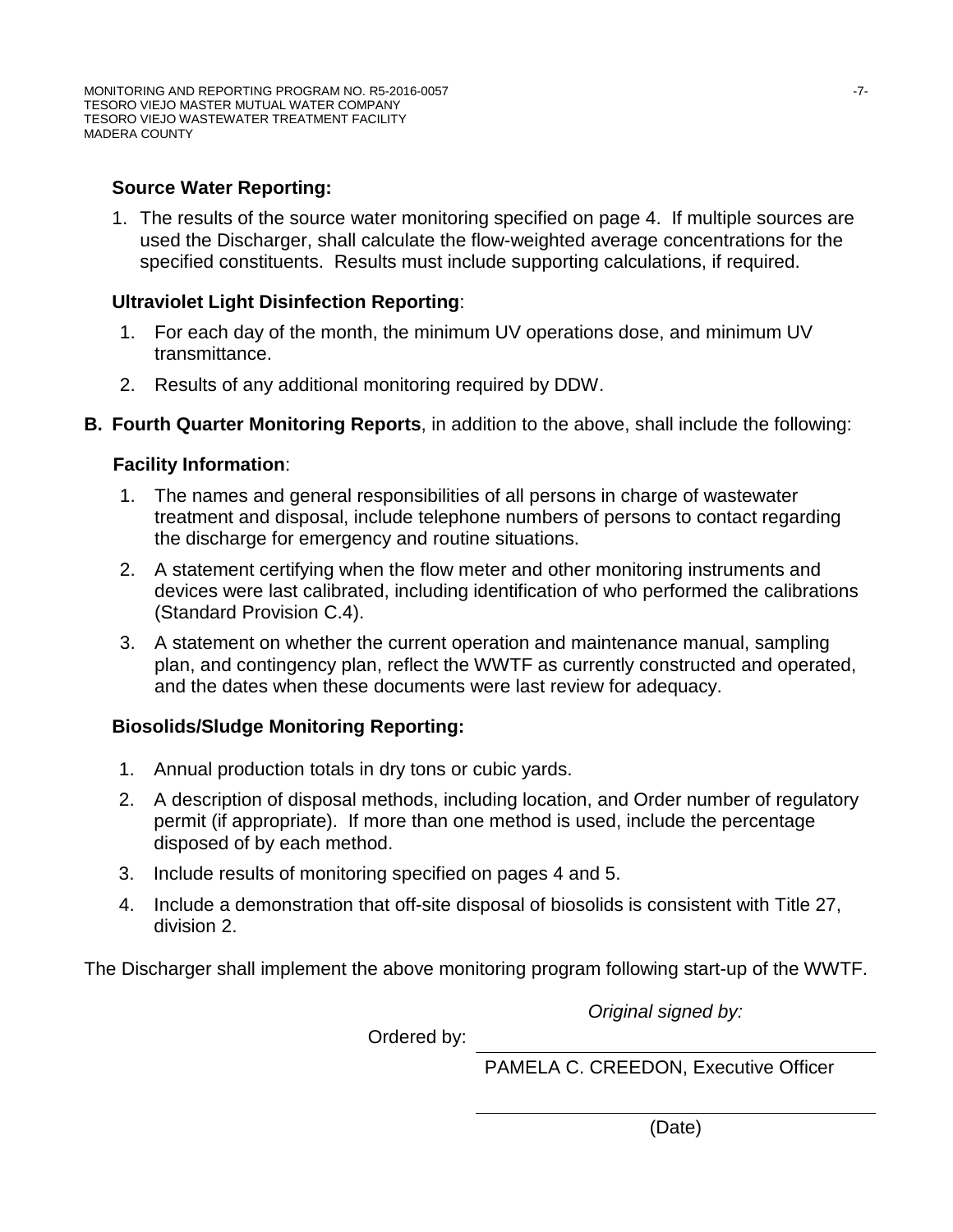MONITORING AND REPORTING PROGRAM NO. R5-2016-0057 -8- TESORO VIEJO MASTER MUTUAL WATER COMPANY TESORO VIEJO WASTEWATER TREATMENT FACILITY MADERA COUNTY

### **GLOSSARY**

| BOD <sub>5</sub>        | Five-day biochemical oxygen demand                                                                                                                                                     |                                |                |            |
|-------------------------|----------------------------------------------------------------------------------------------------------------------------------------------------------------------------------------|--------------------------------|----------------|------------|
| <b>CBOD</b>             | Carbonaceous BOD                                                                                                                                                                       |                                |                |            |
| <b>DO</b>               | Dissolved oxygen                                                                                                                                                                       |                                |                |            |
| <b>EC</b>               | Electrical conductivity at 25° C                                                                                                                                                       |                                |                |            |
| <b>FDS</b>              | <b>Fixed dissolved solids</b>                                                                                                                                                          |                                |                |            |
| <b>NTU</b>              | Nephelometric turbidity unit                                                                                                                                                           |                                |                |            |
| <b>TKN</b>              | Total Kjeldahl nitrogen                                                                                                                                                                |                                |                |            |
| <b>TDS</b>              | <b>Total dissolved solids</b>                                                                                                                                                          |                                |                |            |
| <b>TSS</b>              | Total suspended solids                                                                                                                                                                 |                                |                |            |
| Continuous              | The specified parameter shall be measured by a meter continuously.                                                                                                                     |                                |                |            |
| 24-Hour Composite       | Unless otherwise specified or approved, samples shall be a flow-proportioned<br>composite consisting of at least eight aliquots.                                                       |                                |                |            |
| Daily                   | Samples shall be collected every day.                                                                                                                                                  |                                |                |            |
| <b>Twice Weekly</b>     | Samples shall be collected at least twice per week on non-consecutive days.                                                                                                            |                                |                |            |
| Weekly                  | Samples shall be collected at least once per week.                                                                                                                                     |                                |                |            |
| <b>Twice Monthly</b>    | Samples shall be collected at least twice per month during non-consecutive<br>weeks.                                                                                                   |                                |                |            |
| Monthly                 | Samples shall be collected at least once per month.                                                                                                                                    |                                |                |            |
| <b>Bimonthly</b>        | Samples shall be collected at least once every two months (i.e., six times per<br>year) during non-consecutive months                                                                  |                                |                |            |
| Quarterly               | Samples shall be collected at least once per calendar quarter. Unless<br>otherwise specified or approved, samples shall be collected in January, April,<br>July, and October.          |                                |                |            |
| Semiannually            | Samples shall be collected at least once every six months (i.e., two times per<br>year). Unless otherwise specified or approved, samples shall be collected in<br>March and September. |                                |                |            |
| Annually                | Samples shall be collected at least once per year. Unless otherwise<br>specified or approved, samples shall be collected in October.                                                   |                                |                |            |
| mg/L                    | Milligrams per liter                                                                                                                                                                   |                                |                |            |
| mL/L                    | Milliliters [of solids] per liter                                                                                                                                                      |                                |                |            |
| $\mu$ g/L               | Micrograms per liter                                                                                                                                                                   |                                |                |            |
| µmhos/cm                | Micromhos per centimeter                                                                                                                                                               |                                |                |            |
| mgd                     | Million gallons per day                                                                                                                                                                |                                |                |            |
| MPN/100 mL              | Most probable number [of organisms] per 100 milliliters                                                                                                                                |                                |                |            |
| <b>General Minerals</b> | Analysis for General Minerals shall include at least the following:                                                                                                                    |                                |                |            |
|                         | Alkalinity (as CaCo3)                                                                                                                                                                  | Carbonate (as CaCO3) Magnesium |                | Sodium     |
|                         | Bicarbonate (as CaCO3) Chloride                                                                                                                                                        |                                | Manganese      | Sulfate    |
|                         | <b>Boron</b>                                                                                                                                                                           | <b>Hardness</b>                | <b>Nitrate</b> | <b>TDS</b> |
|                         | Calcium                                                                                                                                                                                | Iron                           | Potassium      |            |
|                         |                                                                                                                                                                                        |                                |                |            |
|                         | General Minerals analyses shall be accompanied by documentation of<br>cation/anion balance.                                                                                            |                                |                |            |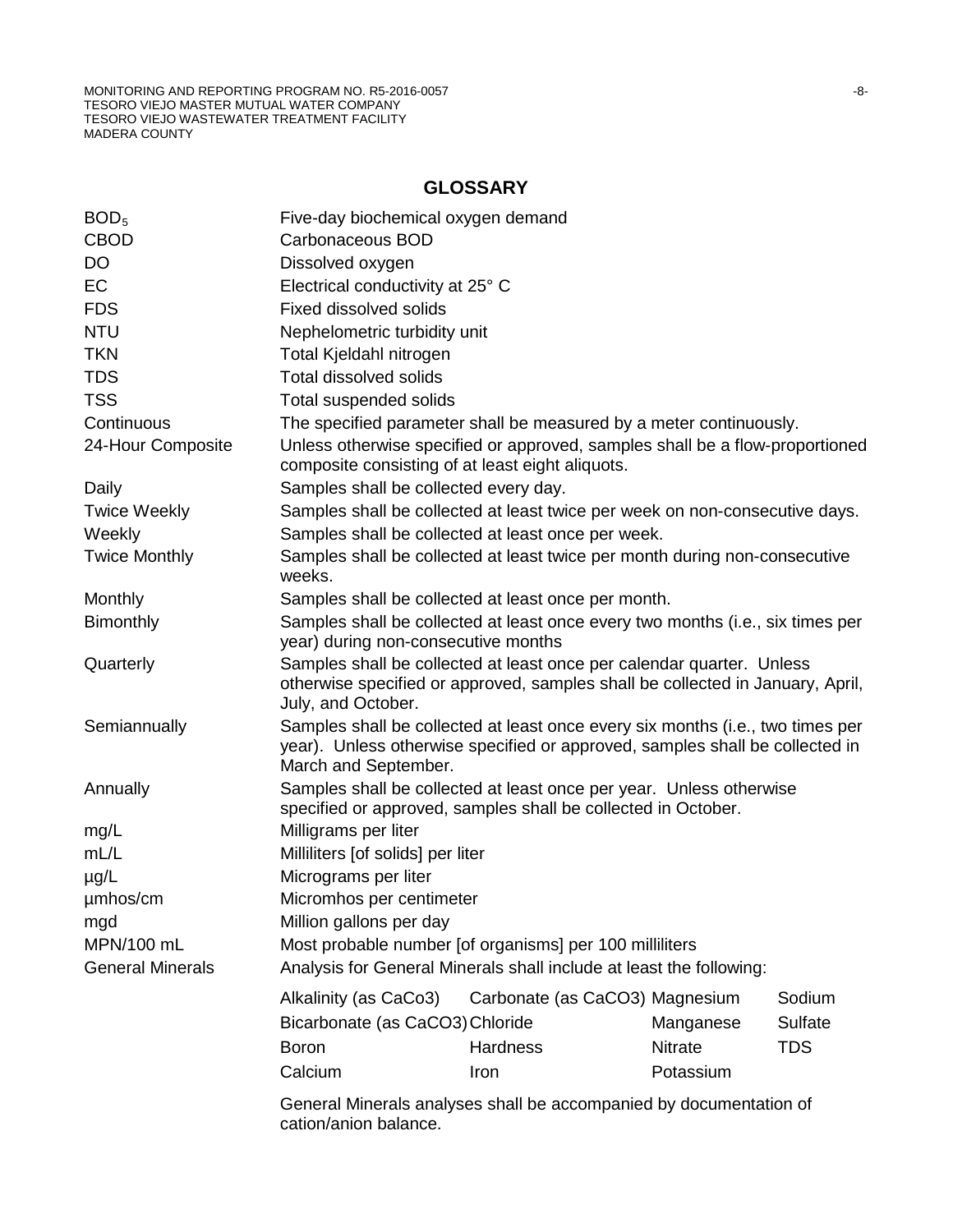### INFORMATION SHEET

ORDER NO. R5-2016-0057 TESORO VIEJO MASTER MUTUAL WATER COMPANY TESORO VIEJO WASTEWATER TREATMENT FACILITY MADERA COUNTY

#### **Background**

The Tesoro Viejo Master Mutual Water Company (Company) in conjunction with Tesoro Viejo, Inc. submitted a Report of Waste Discharge (RWD), dated 19 August 2015, and applied for Waste Discharge Requirements (WDRs) to discharge tertiary disinfected wastewater from a new wastewater treatment facility to be constructed for the proposed Tesoro Viejo Master Planned Community (Development).

The Development is a proposed mixed use master-planned community in southeastern Madera County consisting primarily of residential units with some minor areas designated for institutional, recreational, commercial, and light industrial uses.

As described in the RWD, Tesoro Viejo, Inc., the project developer, will undertake development obligations for the Development including construction of the wet utilities related to the sewer collection system and proposed wastewater treatment facilities. Tesoro Viejo, Inc., shall transfer ownership and operation of these facilities to the Tesoro Viejo Master Mutual Water Company at the time of start-up.

The Tesoro Viejo Master Mutual Water Company (hereafter Discharger), created in 2006, will be the agency responsible for providing potable water along with wastewater collection, treatment, and disposal services for the Development, and will have a long-term contractual relationship with Tesoro Viejo, Inc., to provide water and sewer service to the new development as it is built.

#### **Wastewater Treatment and Disposal**

The wastewater treatment facility (WWTF) for the proposed Development will be constructed in phases to allow for expansion as the Development grows. The WWTF will provide tertiary treatment with ultraviolet (UV) disinfection and produce Title 22 recycled water for unrestricted reuse. These WDRs will regulate the WWTF for the first three phases identified as Phase A, Phase B, and Phase 1. Based on projections, the Phase I WWTF will meet wastewater treatment demands for the Development till 2022, which will be comprised of approximately 1,800 residential units, and some commercial and public facilities.

According to the RWD, the WWTF will include an influent pump station and head works, flow equalization, fine screening, advanced biological treatment, an anoxic tank to provide for nitrogen reduction, UV disinfection, solids handling, and recycled water and emergency storage. For the first two phases, Phase A and Phase B, the WWTF will consist of membrane bioreactor (MBR) package plants with average maximum dry weather design flows of 0.25 million gallons per day (mgd) and 0.5 mgd, respectively. When flows approach the capacity for the Phase B WWTF, construction will begin on Phase I, which will consist of a permanent Membrane Bioreactor (MBR) system with an anoxic tank, swing air tank, aerobic tank, post-anoxic tank, and a 0.4 million gallon flow equalization tank.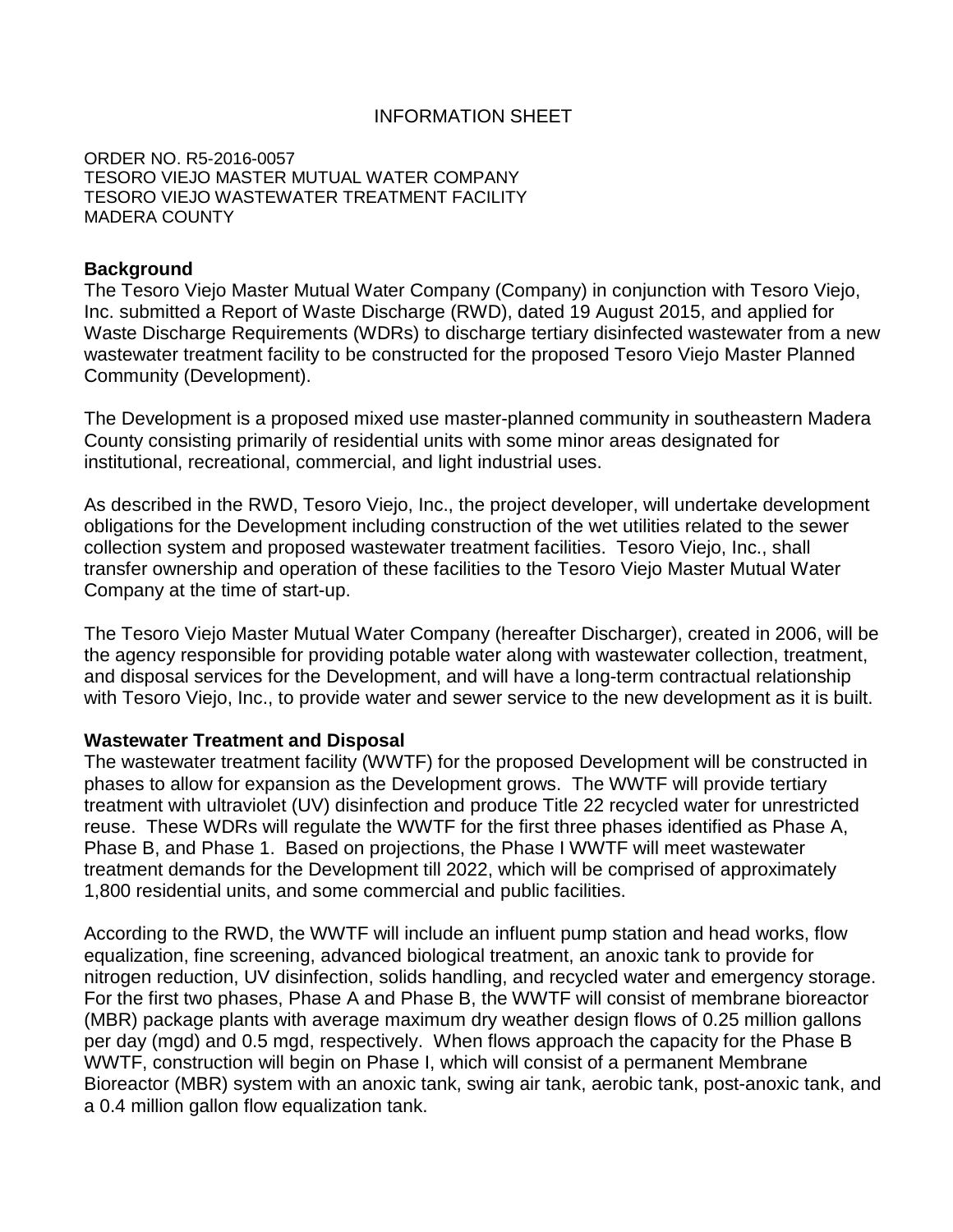After treatment and disinfection, the effluent will be discharged to recycled water storage ponds prior to reuse. The ponds will incorporate a 50 mil HDPE liner. For Phase A and Phase B recycled water storage will be provided by one pond with a designed capacity of 1.56 million gallons. There will also be a second lined pond with a capacity of 0.84 million gallons used for emergency storage of recycled water that does not meet Title 22 requirements (off-spec recycled water). After construction of the Phase 1 wastewater treatment system, all off-spec recycled water will be returned to the headworks of the WWTF for further treatment and the emergency storage pond will be used for storage of recycled water bringing the total available storage capacity to 2.4 million gallons.

The disinfected tertiary treated effluent will be used for irrigation of crops and landscaping within the Development and on land currently owned by Rio Mesa Holdings, LLC. Together these properties make up the "Use Areas" for recycled water. The recycled water will be applied at agronomic rates. According to the RWD, for Phase A the Development will have approximately 184 acres of land available for irrigation with recycled water; for Phase B the Development will have approximately 240 acres of land available for irrigation with recycled water; and for Phase 1 the Development will have approximately 463 acres of land available for irrigation with recycled water.

Because this will be a new WWTF, there is no existing effluent data available. Anticipated effluent quality for the WWTF based on the proposed treatment process and similar existing WWTFs is presented below:

| <b>Parameter/Constituent</b>        | <b>Units</b> | <b>Effluent Quality</b> |
|-------------------------------------|--------------|-------------------------|
| pH                                  | pH units     | $6.5 - 8.5$             |
| Electrical Conductivity (EC)        | umhos/cm     | < 600                   |
| Ammonia as nitrogen                 | mg/L         | $<$ 1                   |
| Biochemical Oxygen Demand (BOD)     | mg/L         | ~< 10                   |
| <b>Total Suspended Solids (TSS)</b> | mg/L         | < 10                    |
| Chloride                            | mg/L         | ~< 40                   |
| Sodium                              | mg/L         | < 60                    |
| <b>Total Dissolved Solids (TDS)</b> | mg/L         | < 400                   |
| Total Nitrogen (TN)                 | mg/L         | ~10                     |

### **Solids**

Wasted sludge from the treatment process will be stored in sludge holding tank(s), and hauled off-site for further treatment and disposal at another WWTF in the area. During construction of Phase 1, an integrated sludge storage tank will be included in the main structure for the treatment system.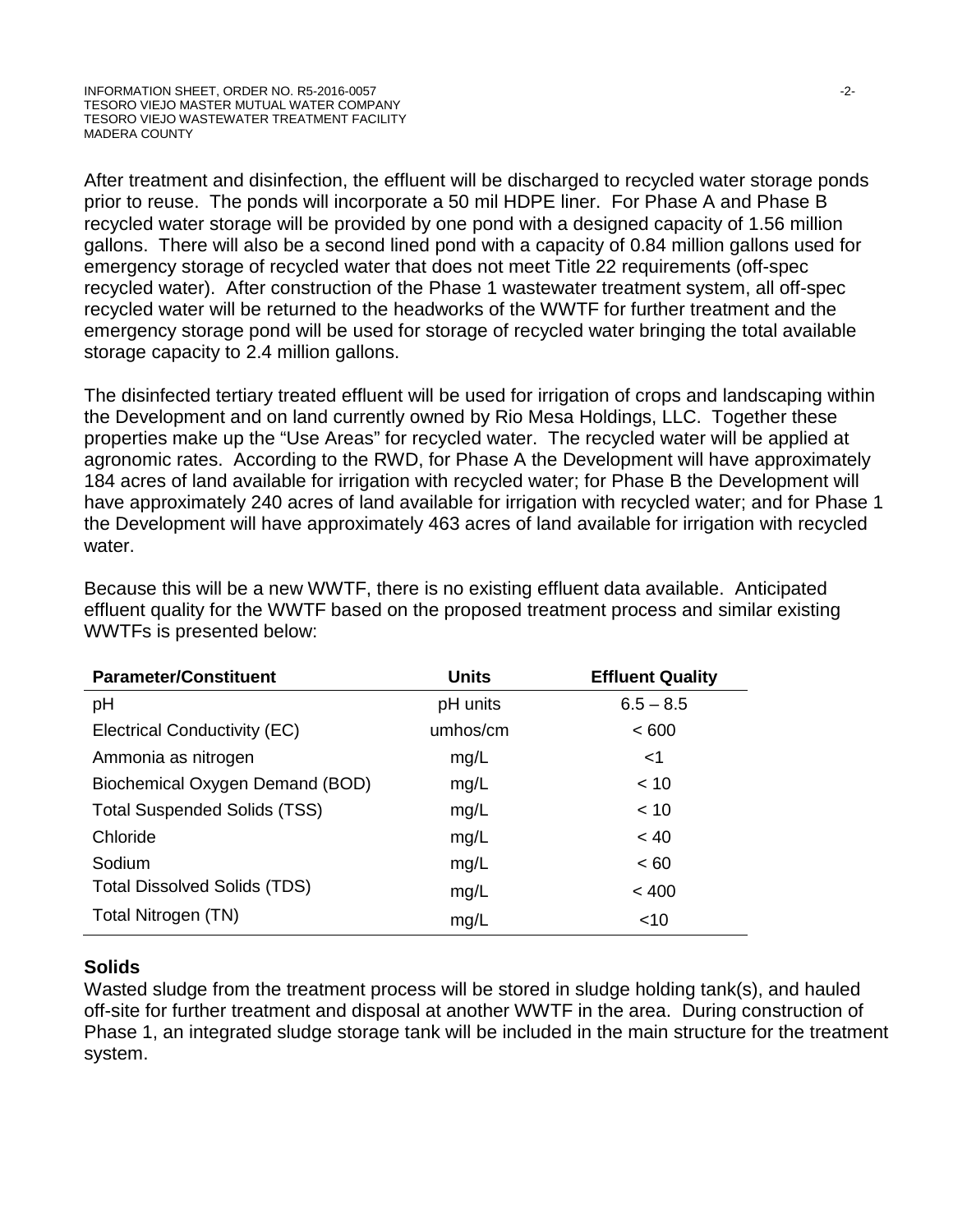**Source Water:** Source water for the Development will be primarily surface water from the San Joaquin River, with an EC of about 20 to 145 umhos/cm, TDS of about 37 mg/L, and nitrate as nitrogen ( $NO<sub>3</sub>$ -N) of <1 mg/L.

### **Groundwater Conditions**

According to the Department of Water Resources Groundwater Elevation Maps (Spring 2010) first encountered groundwater in the vicinity of the proposed development occurs at about 200 feet below ground surface (bgs). Regional flow in the area is to the southwest away from the San Joaquin River.

The RWD describes a groundwater investigation to evaluate groundwater depth, flow direction, and water quality in the vicinity of the Development and proposed WWTF and recycle Use Areas. The groundwater investigation identified a shallow perched zone at depths ranging from about 12 to 40 feet bgs in the northern portion of the Development likely due to recharge from Little Table Mountain. Groundwater flow direction in this shallow zone is to the south, slightly different from the deeper regional aquifer. Groundwater elevation in this shallow zone is higher in the northern portion of the Development, but appears to drop and likely merges with deeper groundwater as the distance increases down-gradient of Little Table Mountain.

As part of this investigation, groundwater samples were collected from several wells installed within the proposed Development boundaries. Based on the groundwater investigation, groundwater beneath the Development is of good quality. Shallow groundwater in the northern half of the site is of slightly poorer quality with an average EC of about 557 umhos/cm, TDS of about 332 mg/L, and nitrate as nitrogen of about 8.5 mg/L. However, the WWTF and recycled Use Areas on the southern half of the Development, where this shallow perched zone was not encountered, was of better quality with an EC of about 280 umhos/cm, TDS of about 213 mg/L, and nitrate as nitrogen of about 6.4 mg/L.

With the proposed treatment and nitrification/denitrification to reduce nitrogen concentrations in the effluent to <10 mg/L, storage of wastewater in lined ponds and application at agronomic rates the discharge from the proposed WWTF is not expected to significantly degrade groundwater quality. Therefore, groundwater monitoring is not being required at this time.

#### **Basin Plan, Beneficial Uses, and Regulatory Considerations**

The WWTF and recycled Use Areas lie within the Berenda Hydrologic Area (545.3) of the San Joaquin Valley Floor Hydraulic Unit. Local drainage is to the San Joaquin River between Friant Dam and the Mendota Pool.

The *Water Quality Control Plan for the Sacramento River and San Joaquin River Basins, Fourth Edition*, revised April 2016 (Basin Plan) designates beneficial uses, establishes numerical and narrative water quality objectives, contains implementation plans and policies for protecting all waters of the basin, and incorporates by reference plans and policies of the State Water Board. Beneficial uses often determine the water quality objectives that apply to a water body. The receiving water for this discharge is groundwater. The beneficial uses of groundwater in the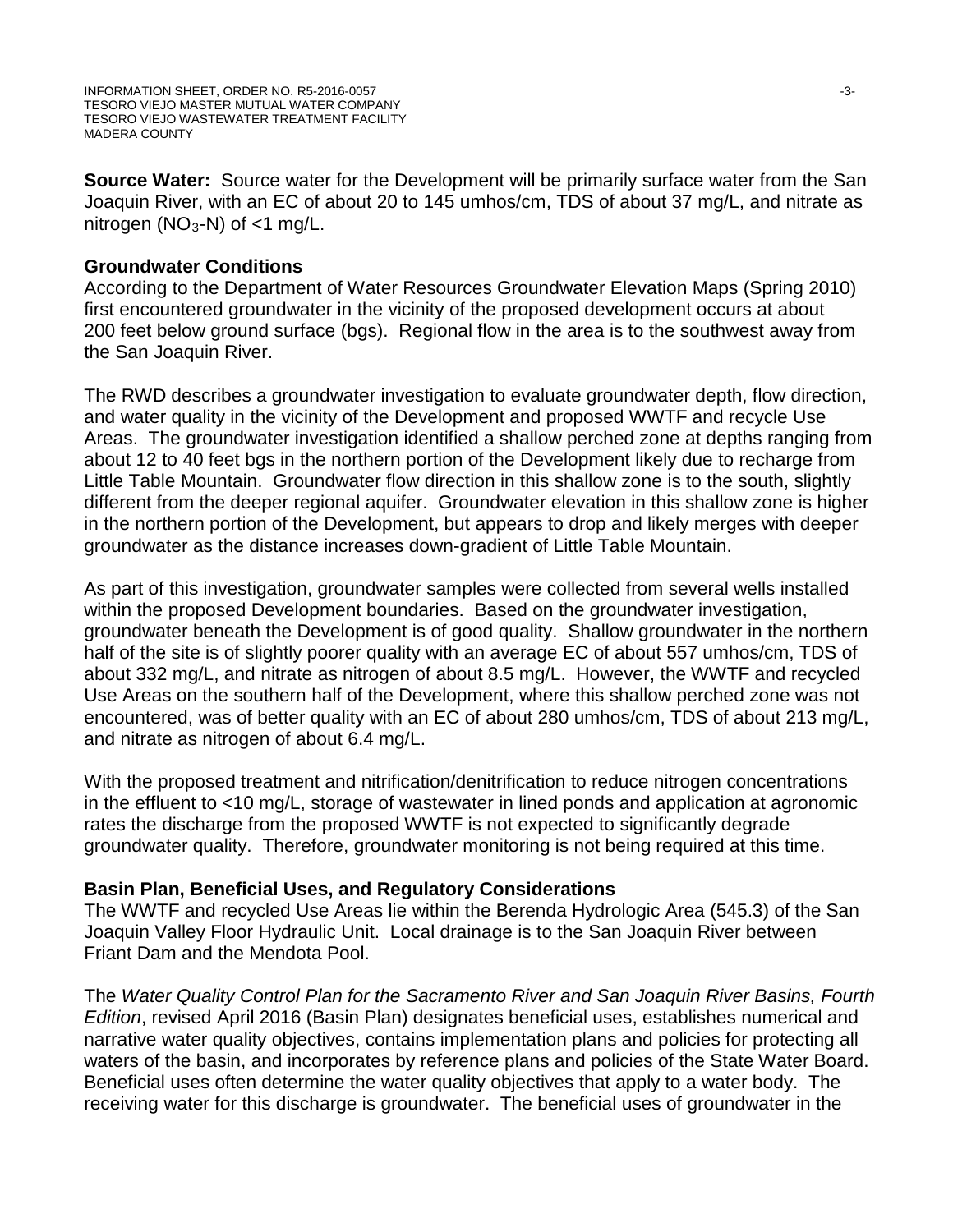area are municipal and domestic supply, agricultural supply, industrial service supply, and industrial process supply.

### **Antidegradation**

State Water Board Resolution 68-16, the Statement of Policy with Respect to Maintaining High Quality of Waters in California (Anti-Degradation Policy), requires the regional water boards to maintain high quality waters of the State until it is demonstrated that any change in quality will not result in water quality less than that described in State and Regional Water Board policies or exceed water quality objectives, will not unreasonably affect beneficial uses and is consistent with the maximum benefit to the people of the State.

Degradation of groundwater by some of the typical waste constituents of concern (e.g., EC and nitrate) released with discharge from a municipal wastewater utility after effective source control, treatment, and control is consistent with maximum benefit to the people of the State. The technology, energy, and waste management advantages of a municipal utility service far exceed any benefits derived from a community otherwise reliant on numerous concentrated individual wastewater systems, and the impacts on water quality will be substantially less. The economic prosperity of valley communities and associated industry is of maximum benefit to the people of the State, and therefore provides sufficient reason to accommodate planned growth and allow for limited groundwater degradation.

As discussed in the Findings in the WDRs the discharge as authorized by this Order may cause some minor groundwater degradation, but is not expected to affect present and anticipated future beneficial uses or result in groundwater quality that exceeds water quality objectives. The Discharger provides or will provide as a condition of this Order treatment and control measures intended to minimize degradation to the extent feasible. This Order establishes groundwater limitations that allow some degradation, but that will not unreasonably threaten present and future anticipated beneficial uses of groundwater or result in groundwater quality that exceeds water quality objectives set forth in the Basin Plan.

### **Title 27**

Title 27 of the California Code of Regulations, section 20005 et seq (Title 27) contains regulations to address certain discharges to land. Unless exempt, the release of designated waste is subject to full containment pursuant to Title 27 requirements. Title 27 Section 20090(a) exempts discharges of domestic sewage, which are regulated by WDRs; and Section 20090(b) exempts discharges of designated waste to land from Title 27 containment standards and other Title 27 requirements provided the following conditions are met:

- a. The applicable regional water board has issued waste discharge requirements, or waived such issuance;
- b. The discharge is in compliance with the applicable basin plan; and
- c. The waste is not hazardous waste and need not be managed according to Title 22, CCR, Division 4.5, Chapter 11, as a hazardous waste.

The discharge meets the above requirements and is therefore exempt from Title 27.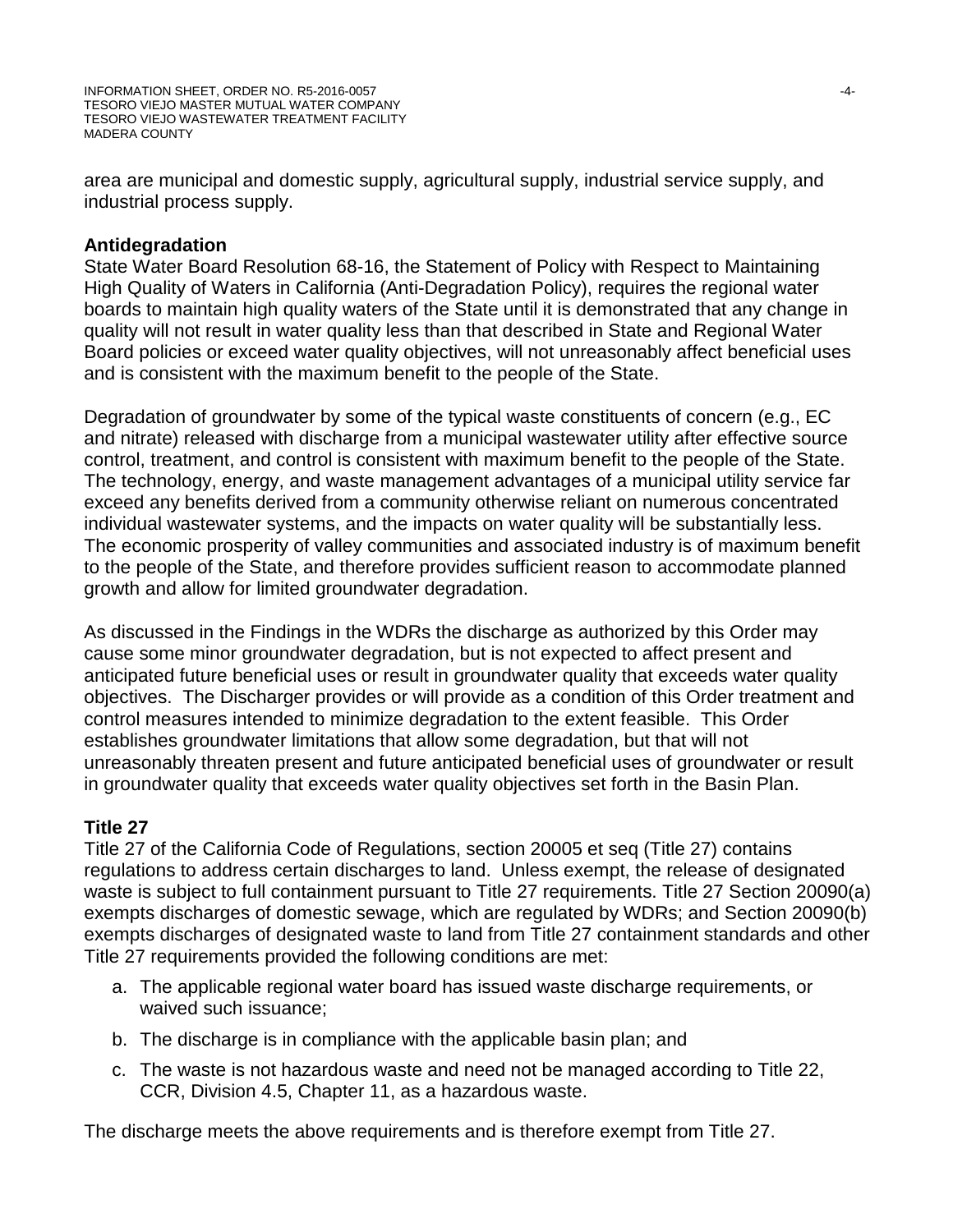# **CEQA**

The proposed WWTF was reviewed as part of the Tesoro Viejo Specific Plan and Revised Environmental Impact Report (REIR), which was certified by the Madera County Board of Supervisors in accordance with the California Environmental Quality Act (CEQA) on 5 November 2012 (SCH #2006111123).

Acting as a responsible agency pursuant to CEQA, Central Valley Water Board staff reviewed the Final REIR and concurred that the project as proposed will not have a significant impact on water quality. Further, this Order includes effluent limitations for flow, total nitrogen, BOD, TSS, and total coliform organisms, and sets specific specifications for turbidity and operation of the UV disinfection system. Compliance with these conditions and the associated monitoring and reporting program will ensure that any impacts to water quality are less than significant.

### **Proposed Order Terms and Conditions**

**Discharge Prohibitions, Effluent Limitations, Discharge Specifications, and Provisions** The proposed Order would prohibit discharge to surface waters and surface water drainage courses.

The proposed Order sets effluent limits for flow, BOD, TSS, total nitrogen, and total coliform organisms. In addition, the proposed Order sets specific specifications for turbidity and operation of the UV disinfection system.

The proposed Order sets groundwater limitations at the primary and recommended secondary MCLs for nitrate as nitrogen, and electrical conductivity; total coliform organisms; and the constituents identified in Title 22 of the California Code of Regulations, for which MCLs exist.

The proposed Order also requires submittal of a copy of the final approved Title 22 Engineering Report with approval letter from the State Water Board, Division of Drinking Water (DDW) and a Notice of Intent (NOI) for coverage under the Water Quality Order 2014-0090-DWQ, *General Waste Discharge Requirements for Recycled Water Use* (Recycling General Order) or any subsequent revisions, prior to the start-up of the WWTF and initiation of wastewater recycling operations.

### **Monitoring Requirements**

Section 13267 of the Water Code authorizes the Central Valley Water Board to require monitoring and technical reports as necessary to investigate the impact of waste discharges on waters of the State. Water Code section 13268 authorizes assessment of administrative civil liabilities to address non-compliance, when appropriate.

The proposed Order includes influent, effluent, source water, pond, and sludge monitoring. This monitoring is necessary to evaluate the potential for degradation resulting from the discharge.